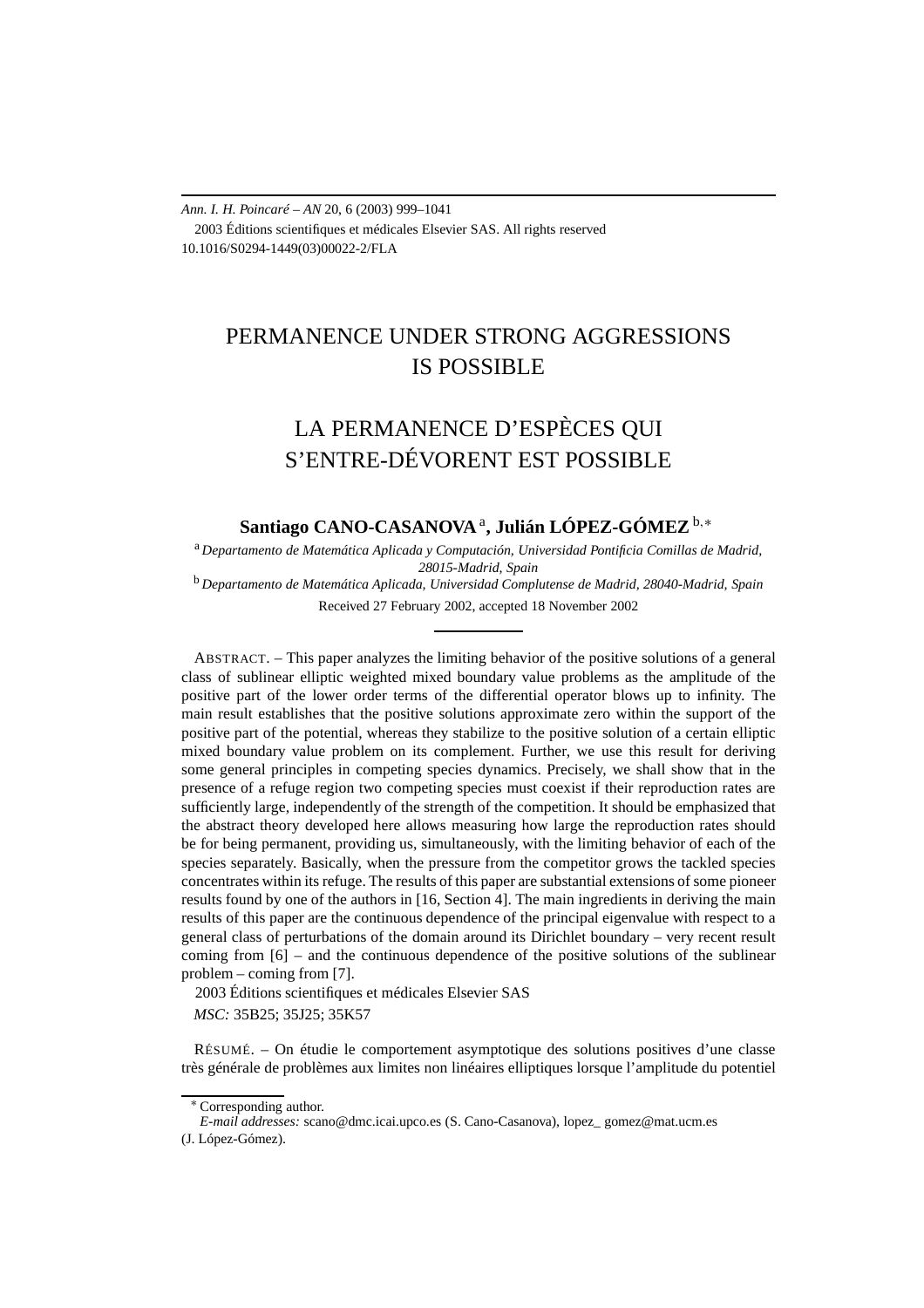1000 S. CANO-CASANOVA, J. LÓPEZ-GÓMEZ / Ann. I. H. Poincaré – AN 20 (2003) 999–1041

d'ordre zéro de l'opérateur différentiel tend vers l'infini. En particulier, on verra que la solution tend vers zéro sur le support de la partie positive du potentiel, tandis qu'elle converge vers la solution positive d'un certain problème aux limites elliptiques auxiliaires sur la région ou le potentiel est nul. De plus, on va tirer de ce résultat de convergence un postulat biologique concernant la lutte pour la vie des espèces qui s'entredévorent : indépendamment de l'intensité des agressions, en présence d'un refuge pour chaque compétiteur les espèces coexistent si leurs coefficients d'accroissement sont assez longs. Il faut préciser qu'avec la théorie développée ici on peut mesurer le coefficient d'accroissement critique des espèces pour avoir la coexistence. Naturellement, l'espèce agressée va se concentrer sur les refuges correspondants si l'intensité des agressions croît. Tous les résultats obtenus ici sont des généralisations substantielles des résultats [16, Section 4]. Pour démontrer ces résultats on utilise la dépendance continue de la première valeur propre, et de la solution positive même du problème aux limites non linéaire, par rapport aux perturbations du domaine (cf. [6] et [7]).

2003 Éditions scientifiques et médicales Elsevier SAS

### **1. Introduction**

In this paper we analyze the limiting behavior as  $\gamma \nearrow \infty$  of the positive solutions of the following elliptic boundary value problem

$$
\begin{cases} \mathfrak{L}u + \gamma V(x)u = \lambda W(x)u - \mathcal{X}(x)f(x,u)u & \text{in } \Omega, \\ \mathfrak{B}(b)u = 0 & \text{on } \partial\Omega, \end{cases}
$$
(1.1)

where  $\mathcal{X}, V, W \in L_{\infty}(\Omega)$ ,  $\mathcal{X}$  and *V* belong to a certain class of nonnegative potentials to be introduced later, and we assume the following:

- (a)  $\Omega$  is a bounded domain of  $\mathbb{R}^N$ ,  $N \ge 1$ , of class  $\mathcal{C}^2$ , i.e.,  $\overline{\Omega}$  is an *N*-dimensional compact connected  $C^2$ -submanifold of  $\mathbb{R}^N$  with boundary  $\partial \Omega$  of class  $C^2$ .
- (b) *γ* , *λ* ∈ R , and

$$
\mathfrak{L} := -\sum_{i,j=1}^N \alpha_{ij}(x) \frac{\partial^2}{\partial x_i \partial x_j} + \sum_{i=1}^N \alpha_i(x) \frac{\partial}{\partial x_i} + \alpha_0(x)
$$

is an uniformly strongly elliptic second order differential operator in  $\Omega$  with

$$
\alpha_{ij}=\alpha_{ji}\in\mathcal{C}^{1}(\overline{\Omega}),\quad \alpha_{i}\in\mathcal{C}(\overline{\Omega}),\quad \alpha_{0}\in L_{\infty}(\Omega),\quad 1\leqslant i,\,j\leqslant N.
$$

Subsequently, we denote by  $\mu > 0$  the ellipticity constant of  $\mathfrak L$  in  $\Omega$ . Then, for any  $\xi \in \mathbb{R}^N \setminus \{0\}$  and  $x \in \overline{\Omega}$  we have that

$$
\sum_{i,j=1}^N \alpha_{ij}(x)\xi_i\xi_j \geq \mu |\xi|^2.
$$

(c)  $\mathfrak{B}(b)$  stands for the boundary operator

$$
\mathfrak{B}(b)u := \begin{cases} u & \text{on } \Gamma_0, \\ \partial_\nu u + bu & \text{on } \Gamma_1, \end{cases}
$$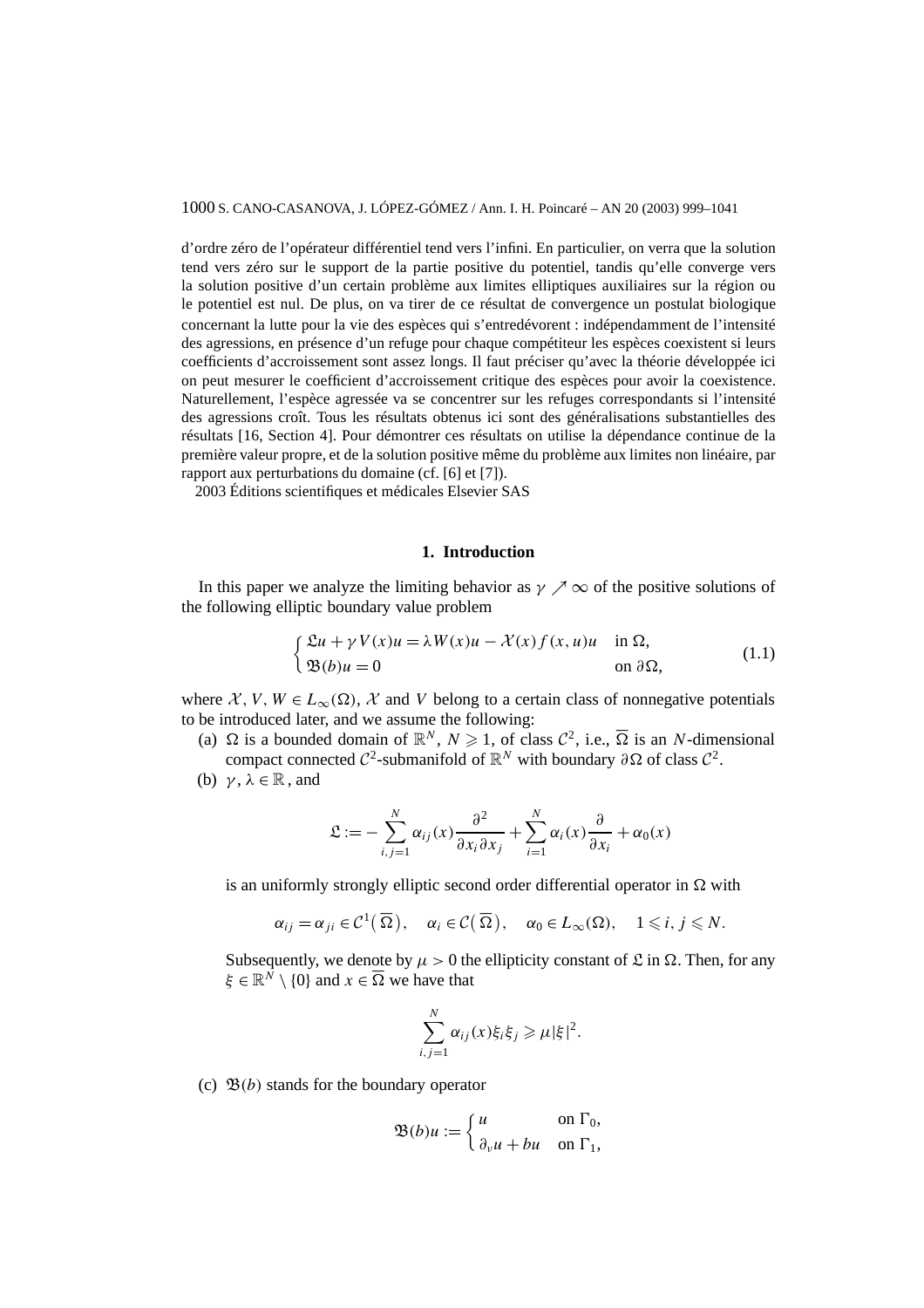where  $\Gamma_0$  and  $\Gamma_1$  are two disjoint open and closed subsets of  $\partial\Omega$  with

$$
\Gamma_0\cup\Gamma_1=\partial\Omega\;\! ,
$$

 $b \in \mathcal{C}(\Gamma_1)$ , and

$$
\nu=(\nu_1,\ldots,\nu_N)\in\mathcal{C}^1(\Gamma_1;\mathbb{R}^N)
$$

is an outward pointing nowhere tangent vector field. Necessarily,  $\Gamma_0$  and  $\Gamma_1$ possess finitely many components. Note that,  $\mathfrak{B}(b)$  is the Dirichlet boundary operator on  $\Gamma_0$ , denoted in the sequel by  $\mathfrak{D}$ , and the Neumann or a first order regular oblique derivative boundary operator on  $\Gamma_1$ . It should be pointed out that either  $\Gamma_0$  or  $\Gamma_1$  might be empty.

(d) The function  $f : \overline{\Omega} \times [0, \infty) \to \mathbb{R}$  satisfies

$$
f \in C^1(\overline{\Omega} \times [0, \infty); \mathbb{R}), \qquad \lim_{u \nearrow \infty} f(x, u) = \infty \quad \text{uniformly in } \overline{\Omega},
$$

and

$$
\partial_u f(\cdot, u) > 0 \quad \text{for all } u \geqslant 0. \tag{1.2}
$$

It should be noted that

$$
f(\cdot\,,0)\in\mathcal{C}^1\big(\,\overline{\Omega};\,\mathbb{R}\big)
$$

and that there is no sign restriction on  $f(\cdot, 0)$  in  $\Omega$ . Moreover, (1.2) implies

$$
f(\cdot, 0) = \inf_{\xi > 0} f(\cdot, \xi).
$$
 (1.3)

As far as the weight functions  $X, V \in L_{\infty}(\Omega)$  are concerned, it is assumed that

$$
\mathcal{X}, V \in \mathcal{A}_{\Gamma_0, \Gamma_1}(\Omega),
$$

where  $\mathcal{A}_{\Gamma_0,\Gamma_1}(\Omega)$  is the class of nonnegative potentials introduced by the following definition.

DEFINITION 1.1. – *Given*  $a \in L^{\infty}_{\infty}(\Omega)$  ( $a \in L_{\infty}(\Omega)$  such that  $a \ge 0$ ), it is said that

$$
a\in \mathcal{A}_{\Gamma_0,\Gamma_1}(\Omega)
$$

if an open subset  $\Omega_a^0$  of  $\Omega$  and a compact subset  $K_a$  of  $\overline{\Omega}$  with Lebesgue measure zero *exist for which*

$$
K_a \cap \left(\overline{\Omega}_a^0 \cup \Gamma_1\right) = \emptyset,\tag{1.4}
$$

$$
\Omega_a^+ := \{ x \in \Omega : a(x) > 0 \} = \Omega \setminus (\overline{\Omega}_a^0 \cup K_a), \tag{1.5}
$$

*and each of the following four conditions is satisfied*:

 $(A_1)$   $\Omega_a^0$  possesses finitely many components of class  $C^2$ , say  $\Omega_a^{0,j}$ ,  $1 \leq j \leq m$ , such *that*

$$
\overline{\Omega}^{0,i}_a\cap \overline{\Omega}^{0,j}_a=\emptyset \quad \textit{if } i\neq j
$$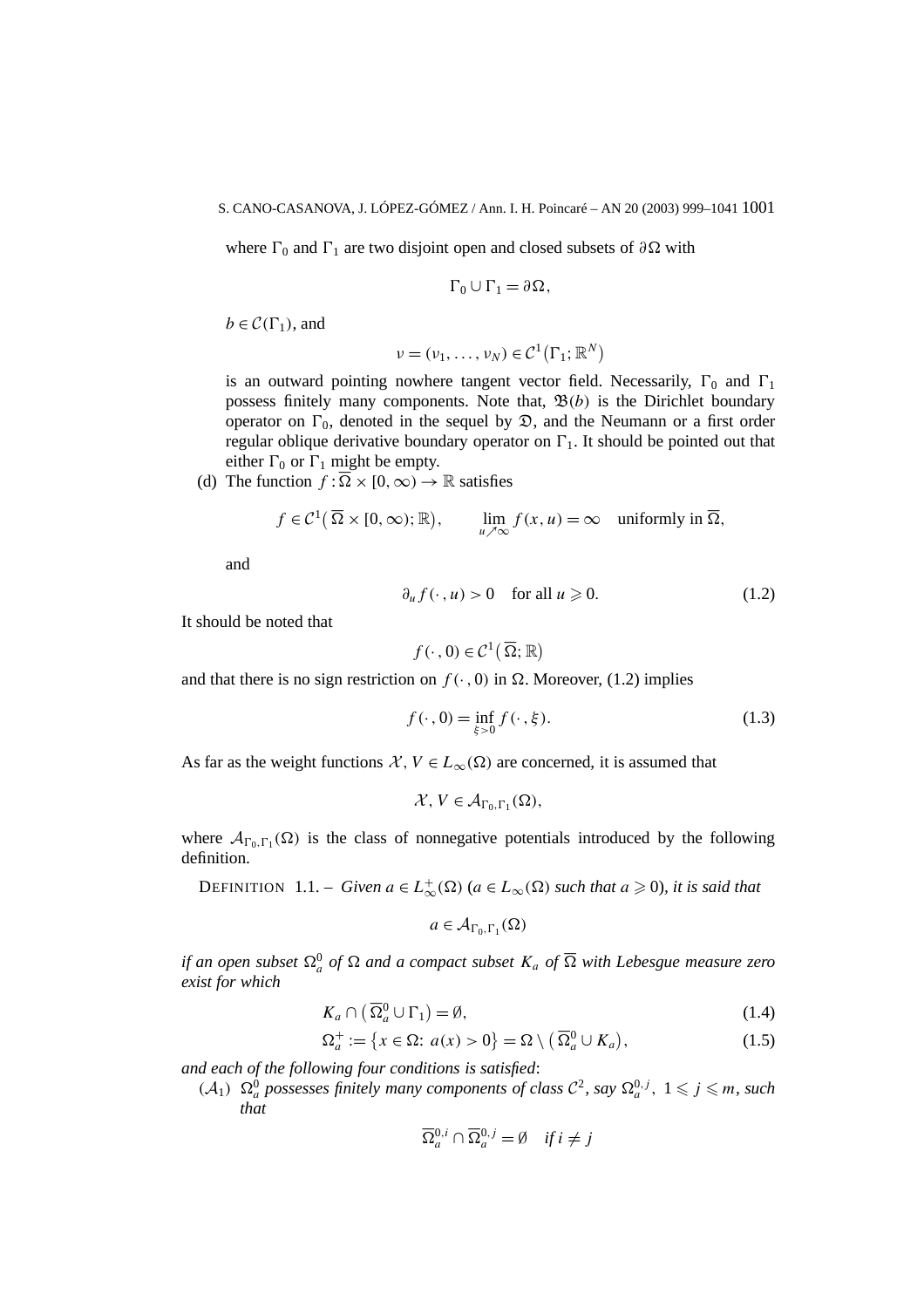*and*

$$
dist(\Gamma_1, \partial \Omega_a^0 \cap \Omega) > 0. \tag{1.6}
$$

*Thus, if we denote by*  $\Gamma_1^i$ ,  $1 \leq i \leq n_1$ , the components of  $\Gamma_1$ , then for each  $1 \leq i \leq n_1$  either  $\Gamma_1^i \subset \partial \Omega_a^0$  or else  $\Gamma_1^i \cap \partial \Omega_a^0 = \emptyset$ . Moreover, if  $\Gamma_1^i \subset \partial \Omega_a^0$ , *then*  $\Gamma_1^i$  *must be a component of*  $\partial \Omega_a^0$ *. Indeed, if*  $\Gamma_1^i \cap \partial \Omega_a^0 \neq \emptyset$  *but*  $\Gamma_1^i$  *is not a component of*  $\partial \Omega_a^0$ *, then* dist $(\Gamma_1^i, \partial \Omega_a^0 \cap \Omega) = 0$ *.* 

 $(A_2)$  *Let*  $\{i_1, \ldots, i_p\}$  *denote the subset of*  $\{1, \ldots, n_1\}$  *for which* 

$$
\Gamma_1^j \cap \partial \Omega_a^0 = \emptyset \iff j \in \{i_1, \dots, i_p\}.
$$

*Then, a is bounded away from zero in any compact subset of*

$$
\Omega_a^+ \cup \bigcup_{j=1}^p \Gamma_1^{i_j}.
$$

*Note that if*  $\Gamma_1 \subset \partial \Omega_a^0$ , then we are only imposing a to be bounded away from *zero in any compact subset of*  $\Omega_a^+$ .

 $(A_3)$  *Let*  $\Gamma_0^i$ ,  $1 \leq i \leq n_0$ *, denote the components of*  $\Gamma_0$ *, and let*  $\{i_1, \ldots, i_q\}$  *be the subset of*  $\{1, \ldots, n_0\}$  *for which* 

$$
(\partial \Omega_a^0 \cup K_a) \cap \Gamma_0^j \neq \emptyset \iff j \in \{i_1, \ldots, i_q\}.
$$

*Then, a is bounded away from zero on any compact subset of*

$$
\Omega_a^+ \cup \left[ \bigcup_{j=1}^q \Gamma_0^{i_j} \setminus \left( \partial \Omega_a^0 \cup K_a \right) \right].
$$

*Note that if*  $(\partial \Omega_a^0 \cup K_a) \cap \Gamma_0 = \emptyset$ , then we are only imposing that a is bounded *away from zero on any compact subset of*  $\Omega^+_a$ .

*(A*<sub>4</sub>*) For any η* > 0 *there exist a natural number*  $\ell_a(\eta)$  ≥ 1 *and*  $\ell_a(\eta)$  *open subsets of*  $\mathbb{R}^N$ *,*  $G_j^{\eta}$ *,*  $1 \leqslant j \leqslant \ell_a(\eta)$ *, with*  $|G_j^{\eta}| < \eta$ *,*  $1 \leqslant j \leqslant \ell_a(\eta)$ *, such that* 

$$
\overline{G}_{i}^{\eta} \cap \overline{G}_{j}^{\eta} = \emptyset \quad \text{if } i \neq j, \qquad K_{a} \subset \bigcup_{j=1}^{\ell_{a}(\eta)} G_{j}^{\eta},
$$

*and, for each*  $1 \leq j \leq \ell_a(\eta)$ *, the open set*  $G_j^{\eta} \cap \Omega$  *is connected and of class*  $C^2$ *. Subsequently, it will be said that*  $a \in \mathcal{A}_{\Gamma_0,\Gamma_1}^+(\Omega)$  *if*  $a \in \mathcal{A}_{\Gamma_0,\Gamma_1}(\Omega)$  *and*  $\Omega_a^0 = \emptyset$ *.* 

*Remark* 1.2. – When  $a \in \mathcal{A}_{\Gamma_0,\Gamma_1}^+(\Omega)$ , we have that

$$
K_a \cap \Gamma_1 = \emptyset \quad \wedge \quad \Omega_a^+ := \{ x \in \Omega : a(x) > 0 \} = \Omega \setminus K_a.
$$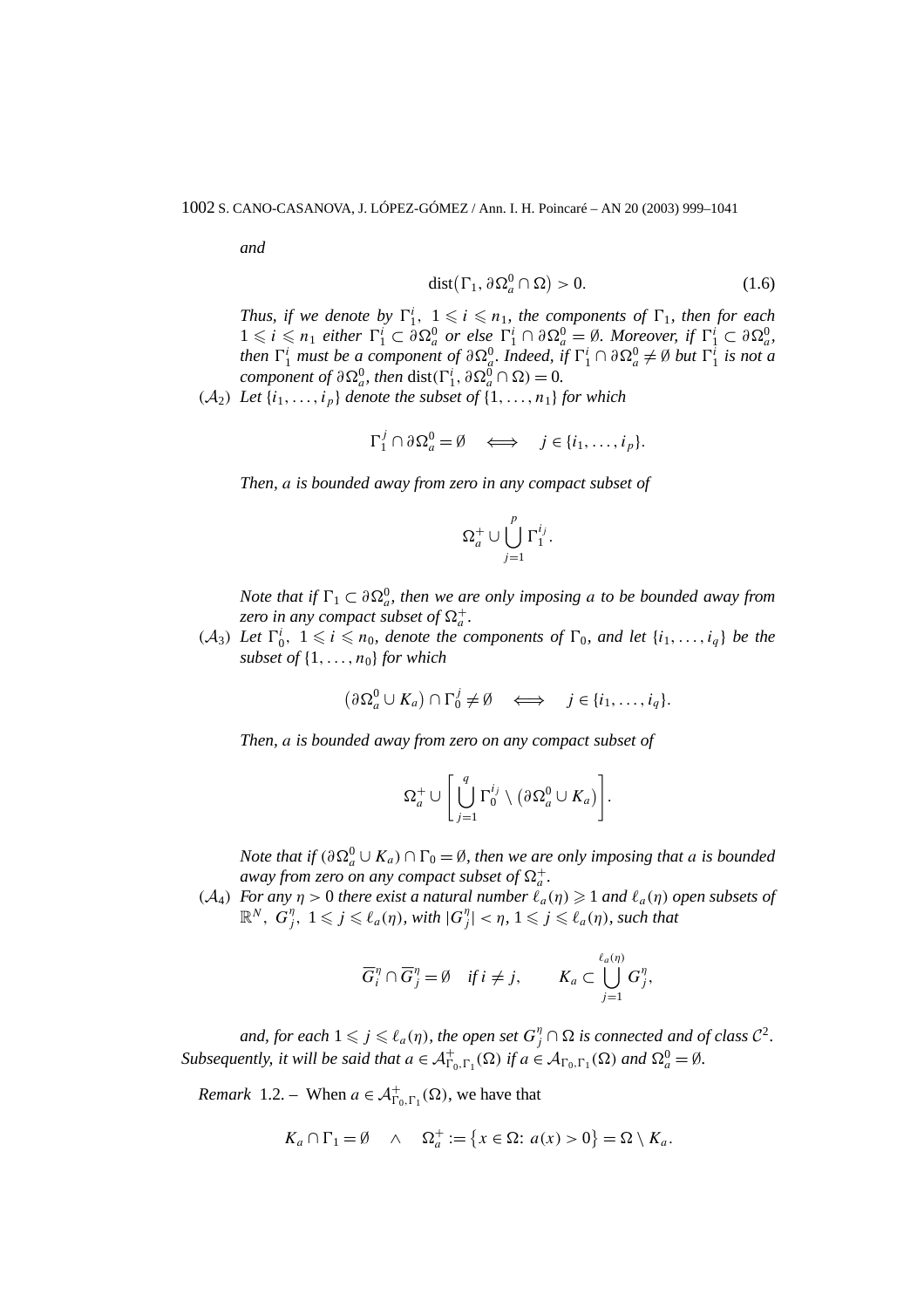Moreover, if we denote by  $\Gamma_0^i$ ,  $1 \leq i \leq n_0$ , the components of  $\Gamma_0$  and by  $\{i_1, \ldots, i_q\}$  the subset of  $\{1, \ldots, n_0\}$  for which

$$
K_a \cap \Gamma_0^j \neq \emptyset \iff j \in \{i_1, \ldots, i_q\},\
$$

then,  $(A_2)$  and  $(A_3)$  are satisfied if, and only if, *a* is bounded away from zero on compact subsets of

$$
\Omega_a^+ \cup \Gamma_1 \cup \left( \bigcup_{j=1}^q \Gamma_0^{i_j} \setminus K_a \right).
$$

If, in addition,  $K_a \cap \Gamma_0 = \emptyset$ , then  $(\mathcal{A}_2)$  and  $(\mathcal{A}_3)$  are satisfied if, and only if, *a* is bounded away from zero on compact subsets of  $\Omega_a^+ \cup \Gamma_1$ .

Also, this paper assumes that  $\Omega_V^0$  is connected and

$$
\Gamma_0^0 := \partial \Omega_V^0 \setminus \Gamma_1 \subset \Omega, \quad \text{dist}(\Gamma_1, \Gamma_0^0) > 0. \tag{1.7}
$$

Note that, since  $V \in \mathcal{A}_{\Gamma_0,\Gamma_1}(\Omega)$ , the second relation of (1.7) follows from (1.6). As an immediate consequence from (1.7), for each  $1 \leq i \leq n_1$  either  $\Gamma_1^i \subset \partial \Omega_V^0$  or else *i*<sup>1</sup> ∩ *∂* $\Omega_V^0 = \emptyset$ . Moreover,  $\Gamma_1^i$  must be a component of *∂* $\Omega_V^0$  if  $\Gamma_1^i \subset \partial \Omega_V^0$ . Assumption (1.7) allow us to apply [7, Theorem 4.2] (cf. Theorem 2.19 of Section 2 here in). Subsequently, for any  $\delta \geq 0$  sufficiently small,  $\Omega_V^{\delta}$  will stand for the open set

$$
\Omega_V^{\delta} := \Omega_V^0 \cup \left\{ x \in \Omega : \, \text{dist}(x, \Gamma_0^0) < \delta \right\}
$$

and we assume that there is a sequence  $v_n$ ,  $n \ge 1$ , such that  $\lim_{n \to \infty} v_n = 0$  for which some of the general assumptions (a)–(d) or (e) of Theorem 2.19 of Section 2 with

$$
(a,\Omega_0,\Omega_n)=(\mathcal{X},\Omega_V^0,\Omega_V^{\nu_n}),\quad n\geqslant 1,
$$

are satisfied. Moreover, we also assume that, for each  $\delta \geq 0$  sufficiently small,

$$
\mathcal{X} \in \mathcal{A}_{\partial \Omega_V^{\delta} \backslash \Gamma_1, \partial \Omega_V^{\delta} \cap \Gamma_1} (\Omega_V^{\delta}). \tag{1.8}
$$

Throughout this paper, (1.1) will be refereed to as problem  $P[\gamma, \lambda, \Omega, \mathfrak{B}(b)]$ , and  $\Lambda[\gamma,\Omega,\mathfrak{B}(b)]$  will stand for the set of values of  $\lambda \in \mathbb{R}$  for which  $P[\gamma,\lambda,\Omega,\mathfrak{B}(b)]$ possesses a positive solution. Thanks to the main result of [5],  $P[\gamma, \lambda, \Omega, \mathfrak{B}(b)]$  has a unique positive solution if  $\lambda \in \Lambda[\gamma,\Omega,\mathfrak{B}(b)]$ . Throughout this paper such a solution will be denoted by

$$
u_{[\mathfrak{L}+\gamma V,\lambda W,\mathcal{X},\Omega,\mathfrak{B}(b)]}.
$$

To state our main result we need to introduce some notation. Given any proper subdomain  $\Omega_0$  of  $\Omega$  of class  $C^2$  satisfying

$$
dist(\Gamma_1, \partial \Omega_0 \cap \Omega) > 0
$$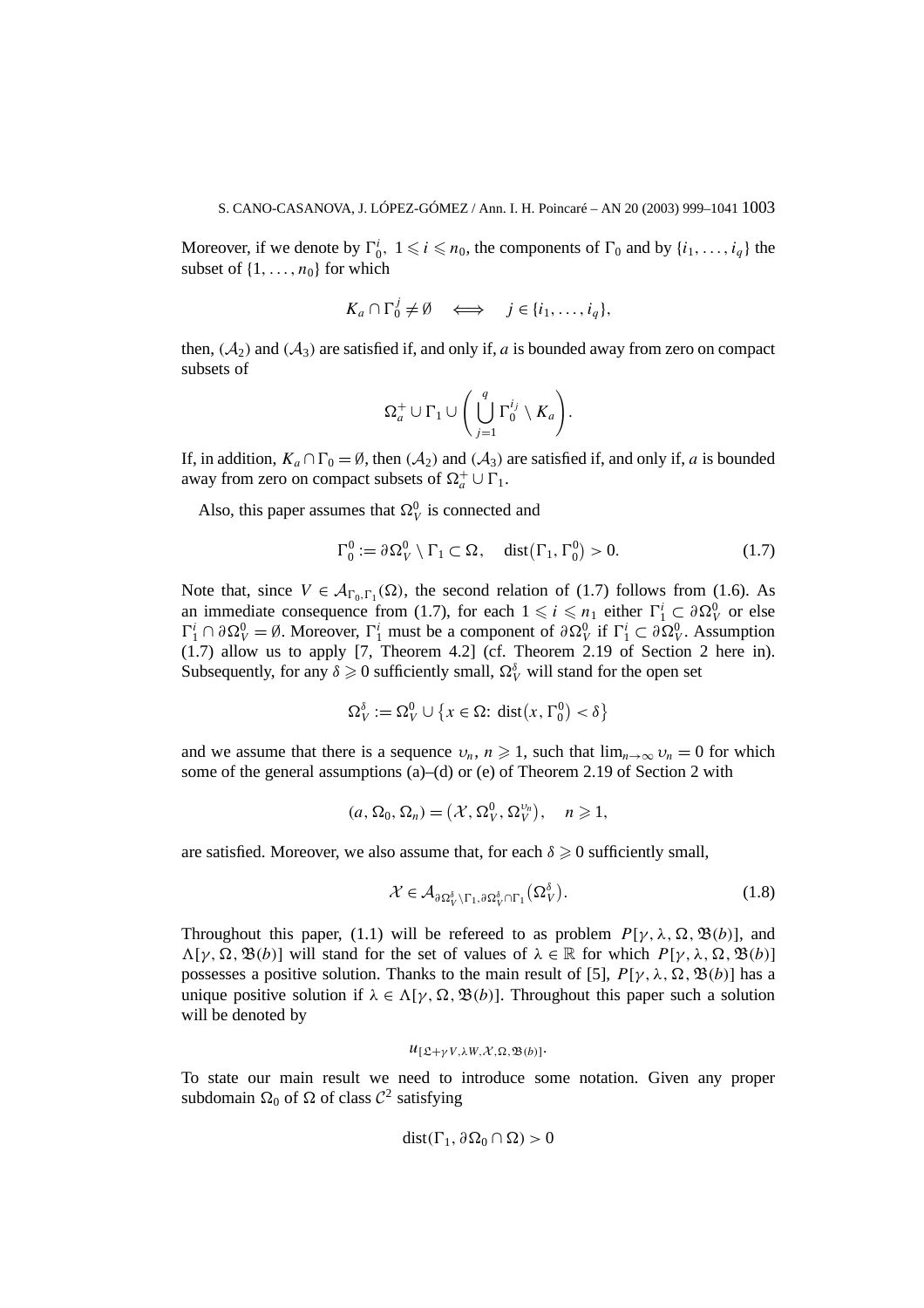we shall denote by  $\mathfrak{B}(b, \Omega_0)$  the boundary operator defined from  $\mathfrak{B}(b)$  through

$$
\mathfrak{B}(b,\Omega_0):=\left\{\begin{aligned} &\mathfrak{D} &&\text{on }\partial\Omega_0\cap\Omega,\\ &\mathfrak{B}(b) &&\text{on }\partial\Omega_0\cap\partial\Omega. \end{aligned}\right.
$$

The main result of this paper reads as follows.

THEOREM 1.3. – *Beside all previous general assumptions, suppose the following conditions hold*:

- $(1)$   $\lambda \in \Lambda[0, \Omega_V^0, \mathfrak{B}(b, \Omega_V^0)],$
- (2)  $\gamma_0 > 0$  *exists for which*

$$
\lambda \in \bigcap_{\gamma \geq \gamma_0} \Lambda[\gamma, \Omega, \mathfrak{B}(b)].
$$

(3) *For each*  $1 \leq i \leq N$ *,* 

$$
\nu_i := \sum_{j=1}^N \alpha_{ij} n_j \quad on \ \Gamma_1 \cap \partial \Omega_V^0.
$$

*Then, for each*  $p \in [1, \infty)$ *,* 

$$
\lim_{\gamma \nearrow \infty} \|u_{[\mathfrak{L} + \gamma V, \lambda W, \mathcal{X}, \Omega, \mathfrak{B}(b)]} - u_{[\mathfrak{L}, \lambda W, \mathcal{X}, \Omega_V^0, \mathfrak{B}(b, \Omega_V^0)]}\|_{L_p(\Omega_V^0)} = 0
$$
\n(1.9)

*and*

$$
\lim_{\gamma \nearrow \infty} \|u_{[\mathfrak{L}+\gamma V,\lambda W,\mathcal{X},\Omega,\mathfrak{B}(b)]}\|_{L_{\infty}(K)} = 0
$$
\n(1.10)

*in any compact subset K of*  $\overline{\Omega} \setminus \overline{\Omega}_V^0$ *. In particular,* 

$$
\lim_{\gamma \nearrow \infty} u_{[\mathfrak{L} + \gamma V, \lambda W, \mathcal{X}, \Omega, \mathfrak{B}(b)]} = \begin{cases} u_{[\mathfrak{L}, \lambda W, \mathcal{X}, \Omega_V^0, \mathfrak{B}(b, \Omega_V^0)]} & \text{in } \Omega_V^0, \\ 0 & \text{in } \Omega \setminus \Omega_V^0 \end{cases} \quad a.e. \text{ in } \Omega.
$$

This theorem provides us with a substantially sharper version of [16, Theorem 4.1], where a very special case was treated. No other result of this nature seems to available in the mathematical literature. The proof of Theorem 1.3 is based upon the construction of an adequate supersolution of problem  $P[\gamma, \lambda, \Omega, \mathfrak{B}(b)]$  for  $\gamma > 0$  sufficiently large. Such construction is extremely delicate, since it contains a number of very fine technical details. In constructing these supersolutions one should slightly enlarge the vanishing set  $\Omega_V^0$  of the potential *V* in the domain  $\Omega$  and it is in this precise moment when we need to use the results on continuous dependence with respect to the underlying domain of the positive solutions of  $P[\gamma, \lambda, \Omega, \mathfrak{B}(b)]$ . Those results, coming from [7], will be collected in Section 2.

An outline of this paper is as follows. In Section 2 we fix the main notations and give some previous results – more or less known – that are going to be used throughout this paper. In Section 3 we prove Theorem 1.3. In Section 4 we give some sufficient conditions so that Theorem 1.3 can be applied. Finally, in Section 5 we use Theorem 1.3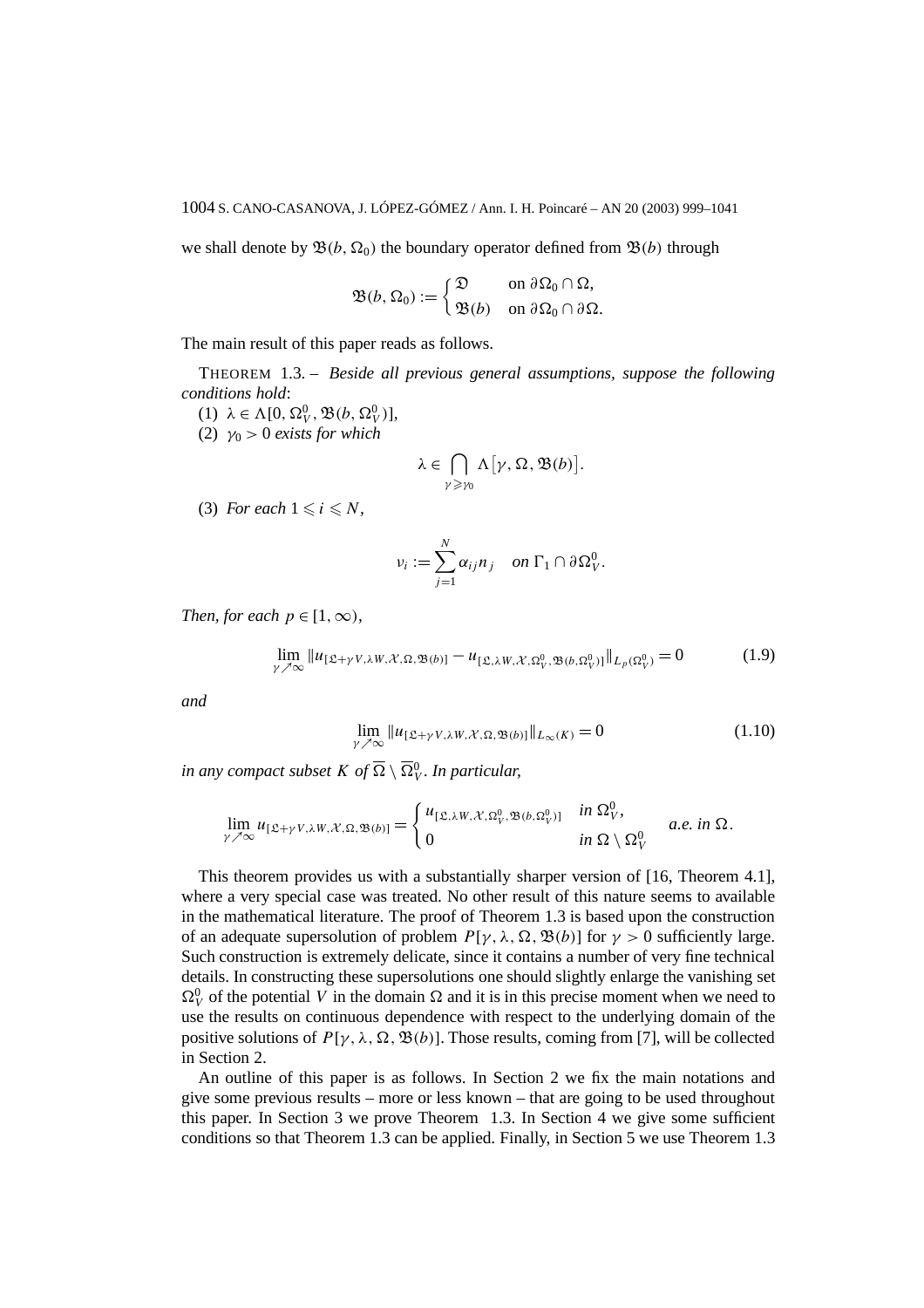S. CANO-CASANOVA, J. LÓPEZ-GÓMEZ / Ann. I. H. Poincaré – AN 20 (2003) 999–1041 1005

to show that in the presence of refuge areas two competing species will coexist provided their reproduction rates are sufficiently large. How large those rates must be will be ascertained in terms of the principal eigenvalues of some elliptic operators supported in the refuges of the species. Quite strikingly, the critical reproduction rates are independent of the aggression caused by competition. Further, it will be shown that as soon as the competition level grows the corresponding species must concentrate in its refuge area. Actually, they must segregate toward their respective refuges as the "amplitude" of the competitive interaction becomes large. So, in the presence of a refuge, the stress caused by competition forces the species to concentrate in its refuge area. In obtaining all those sort of biological principles we will use a general class of Lotka–Volterra competing species models with diffusion and transports effects.

Competition, as most ecologists employ the word, means the active demand by a number of individuals of the same species – intraspecific competition – or members of a number of species at the same trophic level – interspecific competition – for a common resource or requirement that is actually, or potentially, limiting, [4,27]. It is commonly agreed that this definition is consistent with the assumptions of the Lotka– Volterra equations, which still seems to conform the basis of the mathematical theory of competition. So, our results might have a significant value from the point of view of mathematical biology. Actually, the model is providing us with an idealized behavior, apparently described for the first time, against which reality can be judged and measured.

The weakest part of those models from the modeling perspective is the diffusion term. Nevertheless, although filled with hard to justify (or even doubtful) hypothesis, the competition Lotka–Volterra model does not suffer so much faults from the point of view of population dynamics.

It should be noted that the *concentration principle* described in Section 5 cannot occur in *homogeneous models*, but exclusively in heterogeneous ones. The mathematical difficulties that one must overcome to deal with degenerate spatially heterogeneous problems might explain the lack of mathematical results in that direction (cf., e.g., [20,22], and the references there in).

#### **2. Preliminaries, notations and previous results**

This section fixes some notations and collects some of the main results of [1,3,5,6] and [7]; those results will be used in subsequent sections.

For each  $p > 1$  we consider

$$
W_{p,\mathfrak{B}(b)}^2(\Omega) := \{ u \in W_p^2(\Omega) : \mathfrak{B}(b)u = 0 \},
$$
  

$$
W_{\mathfrak{B}(b)}^2(\Omega) := \bigcap_{p>1} W_{p,\mathfrak{B}(b)}^2(\Omega) \subset H^2(\Omega),
$$

and use the natural product order in  $L_p(\Omega) \times L_p(\partial\Omega)$ ,

$$
(f_1, g_1) \geqslant (f_2, g_2) \iff f_1 \geqslant f_2 \land g_1 \geqslant g_2.
$$

It will be said that  $(f_1, g_1) > (f_2, g_2)$  if  $(f_1, g_1) \geq (f_2, g_2)$  and  $(f_1, g_1) \neq (f_2, g_2)$ .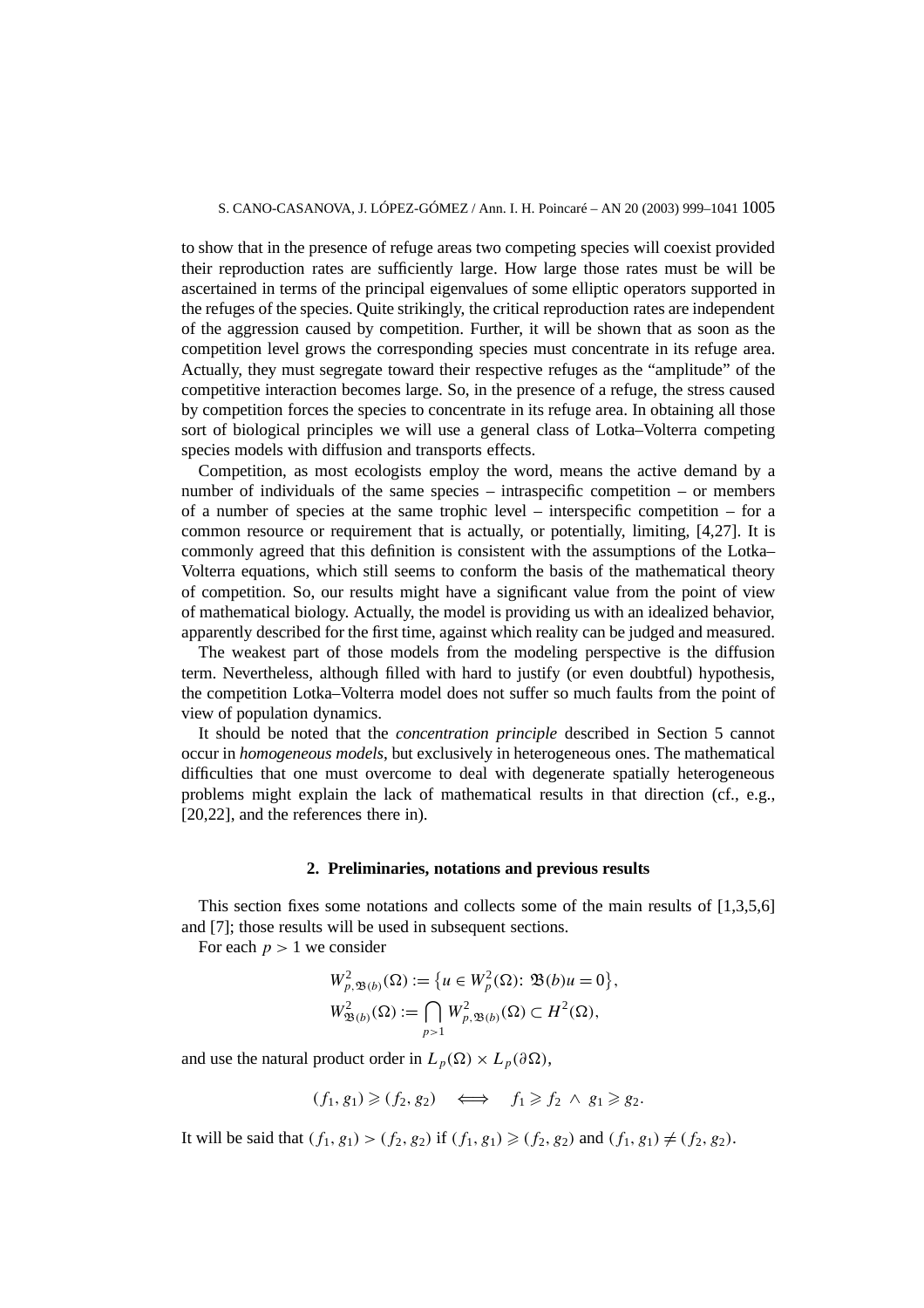Since  $b \in C(\Gamma_1)$ , it follows from [21] that, for each  $p > 1$ ,

$$
\mathfrak{B}(b) \in \mathcal{L}\big(W_p^2(\Omega); W_p^{2-1/p}(\Gamma_0) \times W_p^{1-1/p}(\Gamma_1)\big).
$$

Moreover, for any  $P \in L_{\infty}(\Omega)$  the linear eigenvalue problem

$$
\begin{cases}\n(\mathcal{L} + \mathcal{P})\varphi = \lambda \varphi & \text{in } \Omega, \\
\mathfrak{B}(b)\varphi = 0 & \text{on } \partial\Omega\n\end{cases}
$$
\n(2.1)

possesses a least real eigenvalue, denoted in the sequel by  $\sigma[\mathfrak{L}+\mathcal{P},\Omega,\mathfrak{B}(b)]$  and called the *principal eigenvalue of*  $(\mathcal{L} + \mathcal{P}, \Omega, \mathfrak{B}(b))$ . The principal eigenvalue is simple and associated with it there is a positive eigenfunction, unique up to multiplicative constants; this eigenfunction is called the *principal eigenfunction* of  $(\mathcal{L} + \mathcal{P}, \Omega, \mathfrak{B}(b))$ . Thanks to [1, Theorem 12.1], the principal eigenfunction, subsequently denoted by  $\varphi$ , satisfies

$$
\varphi \in W^2_{\mathfrak{B}(b)}(\Omega) \subset H^2(\Omega)
$$

and it is *strongly positive in*  $\Omega$  in the sense that  $\varphi(x) > 0$  for each  $x \in \Omega \cup \Gamma_1$  and  $\partial_{\nu}\varphi(x) < 0$  for each  $x \in \Gamma_0$ . Moreover,  $\sigma[\mathfrak{L} + \mathcal{P}, \Omega, \mathfrak{B}(b)]$  is the unique eigenvalue of (2.1) possessing a positive eigenfunction, and it is dominant in the sense that

$$
\text{Re}\,\sigma > \sigma\big[\mathfrak{L}+\mathcal{P},\Omega,\mathfrak{B}(b)\big]
$$

for any other eigenvalue  $\sigma$  of (2.1). Furthermore, setting

$$
(\mathfrak{L}+\mathcal{P})_p:=(\mathfrak{L}+\mathcal{P})|_{W^2_{p,\mathfrak{B}(b)}(\Omega)},
$$

we have that, for each  $\omega > -\sigma[\mathfrak{L} + \mathcal{P}, \Omega, \mathfrak{B}(b)]$  and  $p > N$ , the operator

$$
[\omega+(\mathfrak{L}+\mathcal{P})_p]^{-1}\in\mathcal{L}\big(L_p(\Omega)\big)
$$

is a positive, compact and irreducible (cf. [23, V.7.7]).

Throughout this paper, given any proper subdomain  $\Omega_0$  of  $\Omega$  of class  $C^2$  with

$$
dist(\Gamma_1, \partial \Omega_0 \cap \Omega) > 0, \tag{2.2}
$$

we shall denote by  $\mathfrak{B}(b, \Omega_0)$  the boundary operator defined from  $\mathfrak{B}(b)$  through

$$
\mathfrak{B}(b,\Omega_0) := \begin{cases} \mathfrak{D} & \text{on } \partial\Omega_0 \cap \Omega, \\ \mathfrak{B}(b) & \text{on } \partial\Omega_0 \cap \partial\Omega. \end{cases}
$$
 (2.3)

When  $\Omega_0 = \Omega$  we set

$$
\mathfrak{B}(b,\Omega):=\mathfrak{B}(b).
$$

It should be noted that if  $\overline{\Omega}_0 \subset \Omega$ , then  $\partial \Omega_0 \subset \Omega$  and, hence,  $\mathfrak{B}(b, \Omega_0) = \mathfrak{D}$ , by definition. Also, we will denote by  $\sigma$ [£ + P, Ω<sub>0</sub>, B<sub>2</sub>(b, Ω<sub>0</sub>)] the principal eigenvalue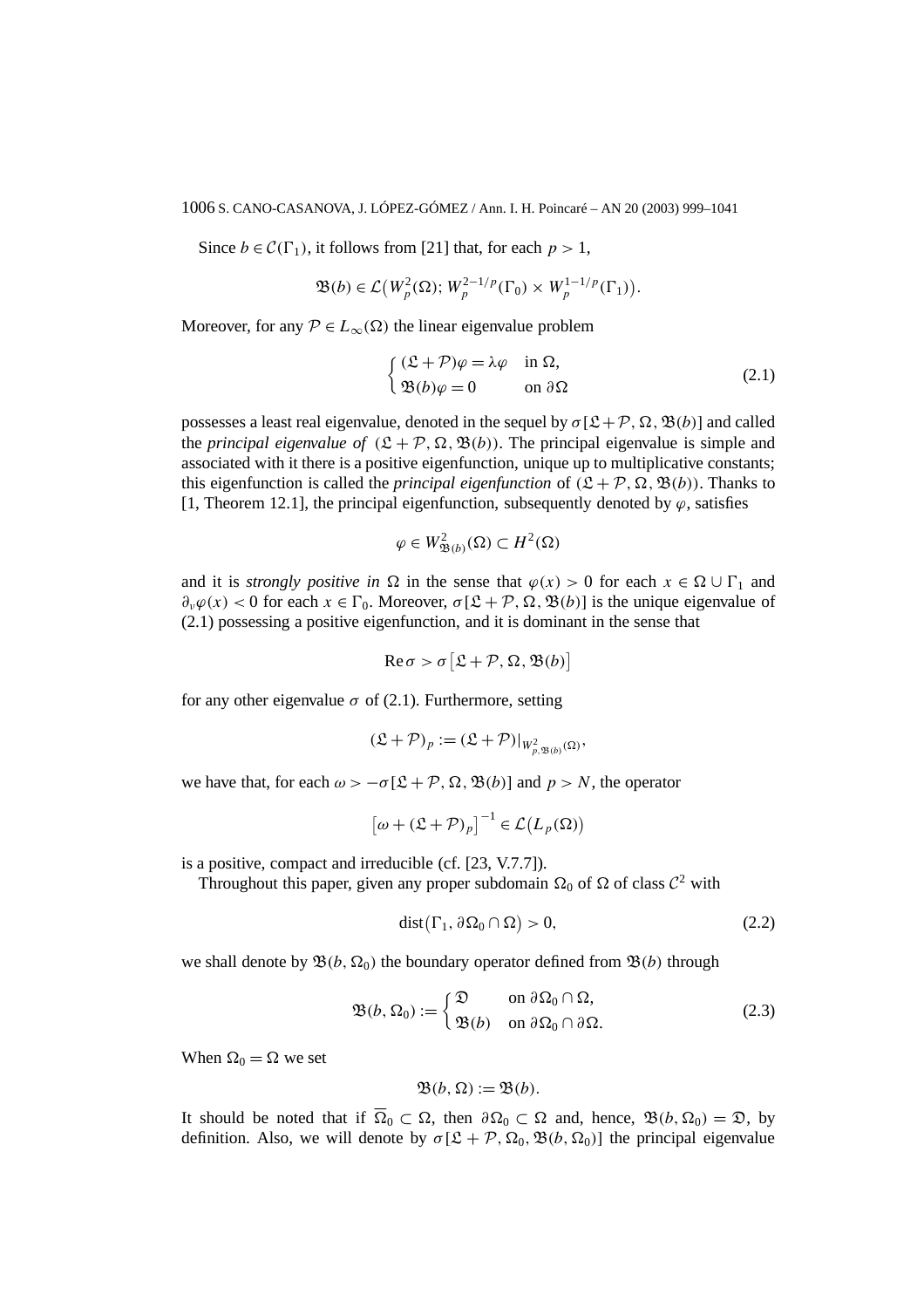of the linear boundary value problem

$$
\begin{cases} (\mathcal{L} + \mathcal{P})\psi = \lambda \psi & \text{in } \Omega_0, \\ \mathfrak{B}(b, \Omega_0)\psi = 0 & \text{on } \partial \Omega_0. \end{cases}
$$
 (2.4)

We now recall the concept of *principal eigenvalue* for a domain with several components.

**DEFINITION** 2.1. – *Suppose*  $\Omega_0$  *is an open subset of*  $\Omega$  *with a finite number of components of class*  $C^2$ *, say*  $\Omega_0^j$ ,  $1 \leqslant j \leqslant m$ *, such that*  $\overline{\Omega}_0^i \cap \overline{\Omega}_0^j = \emptyset$  *if*  $i \neq j$  *and* 

$$
dist(\Gamma_1, \partial \Omega_0 \cap \Omega) > 0. \tag{2.5}
$$

*Then, the principal eigenvalue of*  $(\mathcal{L} + \mathcal{P}, \Omega_0, \mathfrak{B}(b, \Omega_0))$  *is defined through* 

$$
\sigma\left[\mathfrak{L}+\mathcal{P},\Omega_0,\mathfrak{B}(b,\Omega_0)\right]:=\min_{1\leq j\leq m}\sigma\left[\mathfrak{L}+\mathcal{P},\Omega_0^j,\mathfrak{B}(b,\Omega_0^j)\right].\tag{2.6}
$$

*Remark* 2.2. – Since  $\Omega_0$  is of class  $C^2$ , it follows from (2.5) that each of the principal eigenvalues  $\sigma[\mathfrak{L} + \mathcal{P}, \Omega_0^j, \mathfrak{B}(b, \Omega_0^j)]$ ,  $1 \leq j \leq m$ , is well defined. This shows the consistency of Definition 2.1.

Suppose  $p > N$  and  $P \in L_\infty(\Omega)$ . Then, a function  $\bar{u} \in W_p^2(\Omega)$  is said to be a *positive strict supersolution* of  $(\mathcal{L} + \mathcal{P}, \Omega, \mathfrak{B}(b))$  if

$$
\bar{u} \geq 0 \quad \wedge \quad ((\mathfrak{L} + \mathcal{P})\bar{u}, \mathfrak{B}(b)\bar{u}) > 0.
$$

A function  $u \in W_p^2(\Omega)$  is said to be *strongly positive* if  $u(x) > 0$  for each  $x \in \Omega \cup \Gamma_1$ and  $\partial_\beta u(x) < 0$  for each  $x \in \Gamma_0$  satisfying  $u(x) = 0$  and any outward pointing nowhere tangent vector field  $\beta \in C^1(\Gamma_0; \mathbb{R}^N)$ . Finally,  $(\mathfrak{L} + \mathcal{P}, \Omega, \mathfrak{B}(b))$  is said to satisfy the *strong maximum principle* if  $p > N$ ,  $u \in W_p^2(\Omega)$ , and  $((\mathfrak{L} + \mathcal{P})u, \mathfrak{B}(b)u) > 0$  imply that *u* is strongly positive. It should be recalled that for any  $p > N$ 

$$
W_p^2(\Omega) \hookrightarrow \mathcal{C}^{2-N/p}(\overline{\Omega})
$$
\n(2.7)

and that any function  $u \in W_p^2(\Omega)$  is a.e. in  $\Omega$  twice differentiable (cf., e.g., [25, Theorem VIII.1]).

The following characterization of the strong maximum principle provides us with one of the main technical tools to make most of the comparisons of this paper. It goes back to [17,18], thought the version given here comes from [3].

THEOREM 2.3. – *For any*  $P \in L_{\infty}(\Omega)$  *the following assertions are equivalent:* 

- $\sigma$ [ $\mathcal{L} + \mathcal{P}, \Omega, \mathfrak{B}(b)$ ] > 0;
- $(\mathcal{L} + \mathcal{P}, \Omega, \mathfrak{B}(b))$  possesses a positive strict supersolution;
- $(\mathcal{L} + \mathcal{P}, \Omega, \mathfrak{B}(b))$  *satisfies the strong maximum principle.*

Now, we collect some of the main properties of  $\sigma[\mathfrak{L} + \mathcal{P}, \Omega, \mathfrak{B}(b)]$ ; they are taken from [6, Proposition 3.2, 3.3].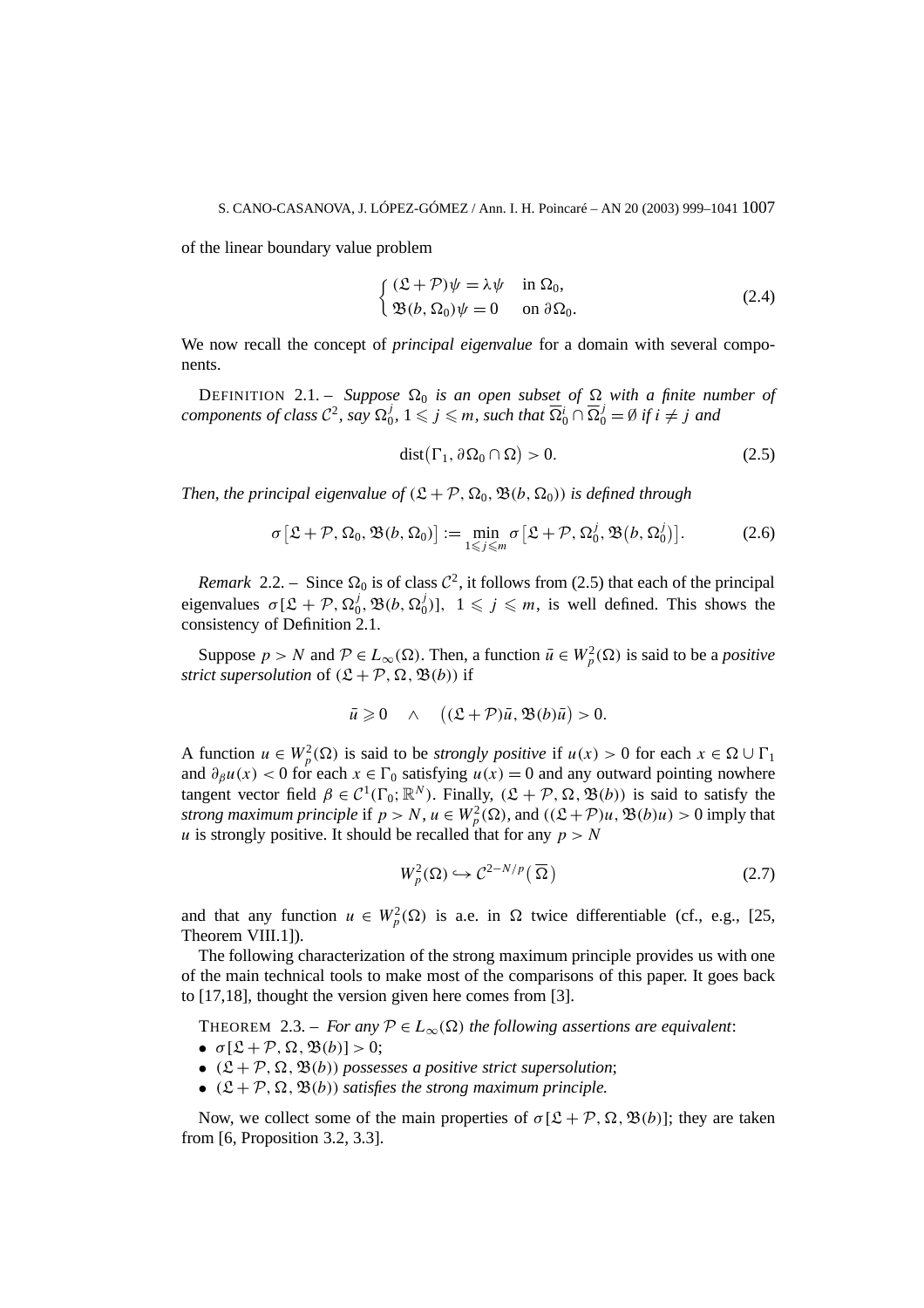1008 S. CANO-CASANOVA, J. LÓPEZ-GÓMEZ / Ann. I. H. Poincaré – AN 20 (2003) 999–1041

PROPOSITION 2.4. – Let  $\Omega_0$  be a proper subdomain of  $\Omega$  of class  $C^2$  satisfying (2.2). *Then,*

$$
\sigma\big[\mathfrak{L}+\mathcal{P},\Omega,\mathfrak{B}(b)\big]<\sigma\big[\mathfrak{L}+\mathcal{P},\Omega_0,\mathfrak{B}(b,\Omega_0)\big],
$$

*where*  $\mathfrak{B}(b, \Omega_0)$  *is the boundary operator defined by* (2.3)*.* 

PROPOSITION 2.5. – *Let*  $\mathcal{P}_1, \mathcal{P}_2 \in L_\infty(\Omega)$  *such that*  $\mathcal{P}_1 < \mathcal{P}_2$  *in a set of positive Lebesgue measure. Then,*

$$
\sigma\big[\mathfrak{L}+\mathcal{P}_1,\Omega,\mathfrak{B}(b)\big]<\sigma\big[\mathfrak{L}+\mathcal{P}_2,\Omega,\mathfrak{B}(b)\big].
$$

A crucial result for the mathematical analysis carried out in the next sections is the continuous dependence of the principal eigenvalue  $\sigma[\mathfrak{L} + \mathcal{P}, \Omega, \mathfrak{B}(b)]$  with respect to the perturbations of the domain around its Dirichlet boundary. To state it we need introducing the following concepts.

DEFINITION 2.6. – Let  $\Omega_0$  be a bounded domain of  $\mathbb{R}^N$  with boundary  $\partial \Omega_0 =$  $\Gamma_0^0 \cup \Gamma_1$  such that  $\Gamma_0^0 \cap \Gamma_1 = \emptyset$ , where  $\Gamma_0^0$  satisfies the same requirements as  $\Gamma_0$ , and  $\Omega_n$ ,  $n \geq 1$ , a sequence of bounded domains of  $\mathbb{R}^N$  with boundaries  $\partial \Omega_n = \Gamma_0^n \cup \Gamma_1$  of *class* <sup>C</sup><sup>2</sup> *such that*

$$
\Gamma_0^n \cap \Gamma_1 = \emptyset, \quad n \geq 1,
$$

*and*  $\Gamma_0^n$ ,  $n \geq 1$ , satisfies the same requirements as  $\Gamma_0$ . Then, it is said that  $\Omega_n$  converges *to*  $\Omega_0$  *from the exterior if, for each*  $n \ge 1$ *,* 

$$
\Omega_0 \subset \Omega_{n+1} \subset \Omega_n \quad and \quad \bigcap_{n=1}^{\infty} \overline{\Omega}_n = \overline{\Omega}_0.
$$

Throughout the remaining of this paper it is said that  $v = (v_1, \ldots, v_N)$  is the *conormal vector field* if

$$
\nu_i := \sum_{j=1}^N \alpha_{ij} n_j, \quad 1 \leqslant i \leqslant N,
$$
\n(2.8)

where  $n = (n_1, \ldots, n_N)$  is the outward unit normal to  $\Omega$  on  $\Gamma_1$ . In this case  $\partial_\nu$  will be called the *conormal derivative*. Let  $\mu > 0$  denote the ellipticity constant of  $\mathfrak L$  and assume that (2.8) is satisfied. Then,

$$
\langle v, n \rangle = \sum_{i,j=1}^{N} \alpha_{ij} n_j n_i \geqslant \mu |n|^2 = \mu > 0
$$

and, therefore, *ν* is an outward pointing nowhere tangent vector field. It should be noted that  $\nu \in C^1(\Gamma_1; \mathbb{R}^N)$ , since  $\alpha_{ij} \in C^1(\overline{\Omega})$ ,  $1 \le i, j \le N$ , and  $\Gamma_1$  is of class  $C^2$ . It is time for establishing the main result about the continuous dependence of the principal eigenvalue with respect to the perturbations of the domain around its Dirichlet boundary; it goes back to [6, Theorem 7.1].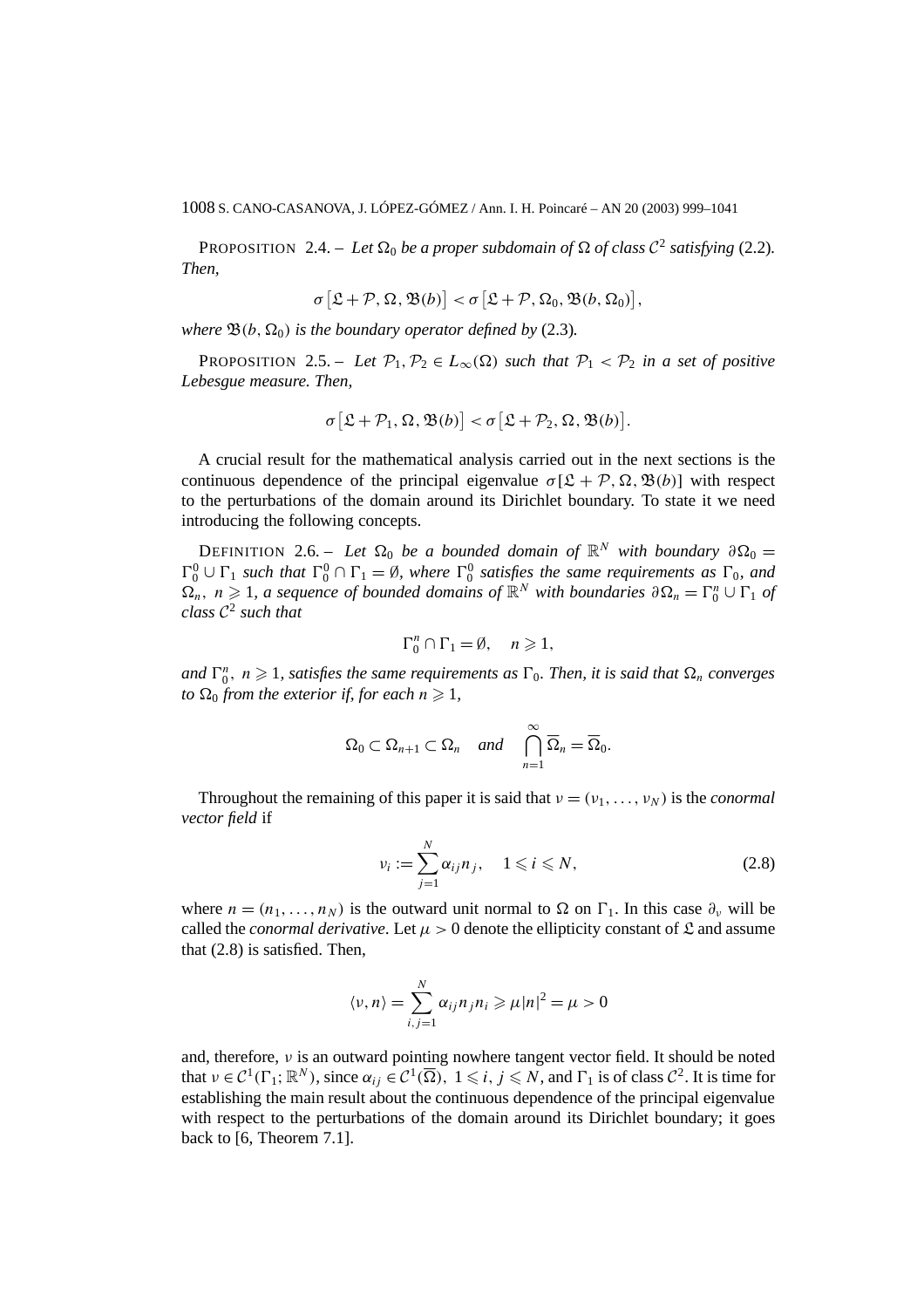THEOREM 2.7 (Exterior Continuous Dependence). – *Suppose* (2.8) *and consider*  $P \in L_{\infty}(\Omega)$ *. Let*  $\Omega_0$  *be a proper subdomain of*  $\Omega$  *with boundary of class*  $C^2$  *such that* 

$$
\partial \Omega_0 = \Gamma_0^0 \cup \Gamma_1, \qquad \Gamma_0^0 \cap \Gamma_1 = \emptyset,
$$

where  $\Gamma_0^0$  satisfies the same requirements as  $\Gamma_0$ , and let  $\Omega_n\subset\Omega$ ,  $n\geqslant 1$ , be a sequence of *bounded domains of*  $\mathbb{R}^N$  *of class*  $C^2$  *converging to*  $\Omega_0$  *from the exterior. For each*  $n \geq 0$ *, let* B*n(b) denote the boundary operator defined through*

$$
\mathfrak{B}_n(b)u := \begin{cases} u & \text{on } \Gamma_0^n, \\ \partial_\nu u + bu & \text{on } \Gamma_1, \end{cases}
$$

*where*

$$
\Gamma_0^n := \partial \Omega_n \setminus \Gamma_1, \quad n \geqslant 0,
$$

*and denote by*  $(\sigma[\mathfrak{L} + \mathcal{P}, \Omega_n, \mathfrak{B}_n(b)], \varphi_n)$  *the principal eigen-pair associated with*  $(L + P, \Omega_n, \mathfrak{B}_n(b))$ *, where the principal eigenfunction*  $\varphi_n$  *is assumed to be normalized so that*

$$
\|\varphi_n\|_{H^1(\Omega_n)}=1,\quad n\geqslant 0.
$$

*Then,*  $\varphi_0 \in W^2_{\mathfrak{B}_0(b)}(\Omega_0)$  *and* 

$$
\lim_{n\to\infty}\sigma\left[\mathfrak{L}+\mathcal{P},\Omega_n,\mathfrak{B}_n(b)\right]=\sigma\left[\mathfrak{L}+\mathcal{P},\Omega_0,\mathfrak{B}_0(b)\right],\qquad\lim_{n\to\infty}\|\varphi_n|_{\Omega_0}-\varphi_0\|_{H^1(\Omega_0)}=0.
$$

The following result establishes that  $({\mathfrak{L}} + {\mathcal{P}}, \Omega, {\mathfrak{D}})$  satisfies the strong maximum principle if  $|\Omega|$  is sufficiently small. It goes back to [17, Theorem 5.1] and [6, Theorem 10.1]. Hereafter,  $|\cdot|$  will stand for the Lebesgue measure in  $\mathbb{R}^N$ .

THEOREM 2.8. – *Suppose*  $P \in L_\infty(\Omega)$  *and* 

$$
\alpha_{ij} \in \mathcal{C}\big(\,\overline{\Omega}\big) \cap W^1_{\infty}(\Omega), \quad 1 \leqslant i, \, j \leqslant N. \tag{2.9}
$$

*Then*

$$
\liminf_{|\Omega|\searrow 0} \sigma[\mathfrak{L}+\mathcal{P},\Omega,\mathfrak{D}] |\Omega|^{2/N} \geqslant \mu\Sigma_1 |B_1|^{2/N},
$$

*where*

$$
B_1 := \{ x \in \mathbb{R}^N : \, |x| < 1 \}, \qquad \Sigma_1 := \sigma \left[ -\Delta, \, B_1, \, \mathfrak{D} \right], \tag{2.10}
$$

*and*  $\mu > 0$  *is the ellipticity constant of*  $\mathfrak L$  *in*  $\Omega$ *.* 

Another fundamental result for the mathematical analysis carried out in the subsequent sections is the next one; it goes back to [17, Theorem 6.2] and [6, Theorem 11.4].

THEOREM 2.9. – Assume that (2.8) is satisfied on  $\Gamma_1 \cap \partial \Omega_V^0$ . Then

$$
\lim_{\gamma \nearrow \infty} \sigma \left[ \mathfrak{L} + \gamma V, \Omega, \mathfrak{B}(b) \right] = \sigma \left[ \mathfrak{L}, \Omega_V^0, \mathfrak{B}(b, \Omega_V^0) \right].
$$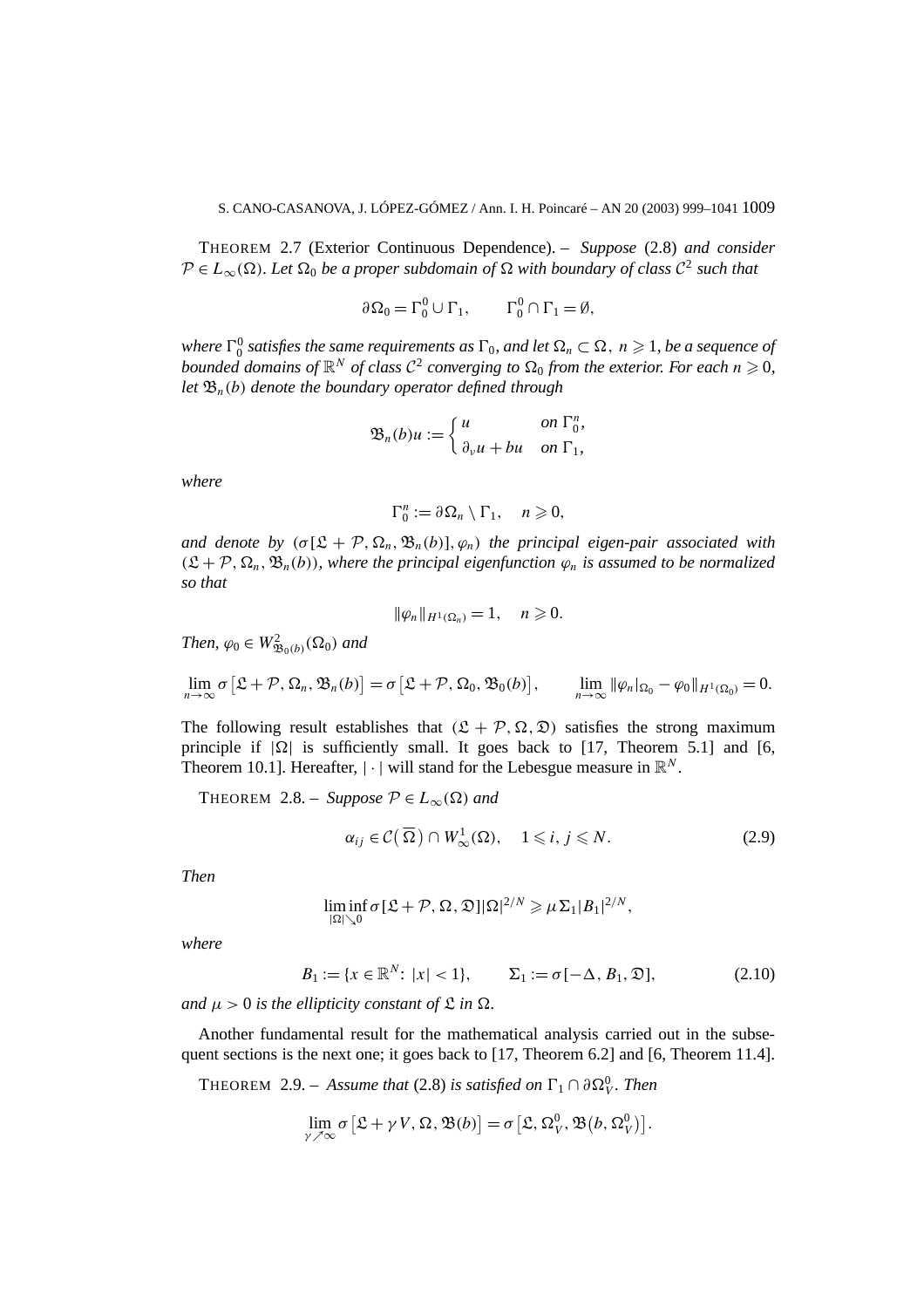1010 S. CANO-CASANOVA, J. LÓPEZ-GÓMEZ / Ann. I. H. Poincaré – AN 20 (2003) 999–1041

The proof of this result can be easily adapted to show that in the particular case when  $\Omega_V^0 = \emptyset$  the next theorem follows; it should be noted that condition (2.8) is not required and that the regularity of the coefficients of  $\mathfrak L$  is weaker than the regularity required in Theorem 2.9.

THEOREM 2.10. – *Suppose* (2.9) and  $V \in \mathcal{A}_{\Gamma_0,\Gamma_1}^+(\Omega)$ *. Then* 

$$
\lim_{\gamma \nearrow \infty} \sigma \left[ \mathfrak{L} + \gamma V, \Omega, \mathfrak{B}(b) \right] = \infty.
$$

Now, we shall state the concept of *strong solution* for problem  $P[\gamma, \lambda, \Omega, \mathfrak{B}(b)]$  and collect the results of [5] that characterize the existence of positive solutions. A function *u* is said to be a *strong solution* of  $P[\gamma, \lambda, \Omega, \mathfrak{B}(b)]$  if  $u \in W_p^2(\Omega)$  for some  $p > N$  and it satisfies (1.1). A function *u* is said to be a *positive solution* of  $P[\gamma, \lambda, \Omega, \mathfrak{B}(b)]$  if it is a strong solution and  $u > 0$  in  $\Omega$ . The solutions of  $P[\gamma, \lambda, \Omega, \mathfrak{B}(b)]$  will be regarded as couples  $(\lambda, u)$ . Accordingly, it will be said that  $(\lambda_0, u_0)$  is a solution of (1.1) if  $u_0$  is a solution of  $P[\gamma, \lambda_0, \Omega, \mathfrak{B}(b)]$ . The following result is [7, Lemma 2.12].

LEMMA 2.11. – *Suppose*  $(\lambda, u)$  *is a positive solution of* (1.1)*. Then, u is strongly positive in*  $\Omega$  *and*  $u \in W^2_{\mathfrak{B}(b)}(\Omega)$ *. Moreover,* 

$$
\sigma \left[ \mathfrak{L} + \gamma V - \lambda W + \mathcal{X} f(\cdot, u), \Omega, \mathfrak{B}(b) \right] = 0. \tag{2.11}
$$

*In particular,*  $u \in C^{1,\vartheta}(\overline{\Omega})$  for each  $\vartheta \in (0,1)$ *, and it is a.e. in*  $\Omega$  *twice differentiable.* 

The following result characterizes the existence of positive solutions for (1.1); it goes back to [5, Theorem 4.2].

THEOREM 2.12. – *Suppose* (2.8) *on*  $\Gamma_1 \cap \partial \Omega^0_{\mathcal{X}}$ *. Then,*  $P[\gamma, \lambda, \Omega, \mathfrak{B}(b)]$  possesses a *positive solution if, and only if,*

$$
\sigma\left[\mathfrak{L}+\gamma V+\mathcal{X}f(\cdot,0)-\lambda W,\Omega,\mathfrak{B}(b)\right]<0<\sigma\left[\mathfrak{L}+\gamma V-\lambda W,\Omega_{\mathcal{X}}^{0},\mathfrak{B}\left(b,\Omega_{\mathcal{X}}^{0}\right)\right].
$$

*Moreover, the positive solution is unique if it exists. Subsequently, it will be denoted by*

 $u_{[\mathfrak{L}+\gamma V,\lambda W,\mathcal{X},\Omega,\mathfrak{B}(b)]}$ .

*Furthermore, for any*  $u_0 \in L_p(\Omega)$ ,  $p > N/2$ , the evolutionary problem

$$
\begin{cases}\n\frac{\partial u}{\partial t} + (\mathfrak{L} + \gamma V)u = \lambda W u - \mathcal{X} f(\cdot, u)u & \text{in } \Omega \times (0, \infty), \\
\mathfrak{B}(b)u = 0 & \text{on } \partial \Omega \times (0, \infty), \\
u(\cdot, 0) = u_0 & \text{in } \Omega\n\end{cases}
$$
\n(2.12)

*possesses a unique strong solution and, if we denote it by*  $\Phi_{\{x+\gamma V,\lambda W,X,\Omega,\mathfrak{B}(b)\}}(x, t; u_0)$ , *one has that*

$$
\lim_{t \nearrow \infty} \left\| \Phi_{[\mathfrak{L} + \gamma V, \lambda W, \mathcal{X}, \Omega, \mathfrak{B}(b)]}(t, t; u_0) - u_{[\mathfrak{L} + \gamma V, \lambda W, \mathcal{X}, \Omega, \mathfrak{B}(b)]} \right\|_{C_0^1(\overline{\Omega})} = 0.
$$

*Remark* 2.13. – Imposing (2.8) on  $\Gamma_1 \cap \partial \Omega^0_{\mathcal{X}}$  is not needed for the uniqueness.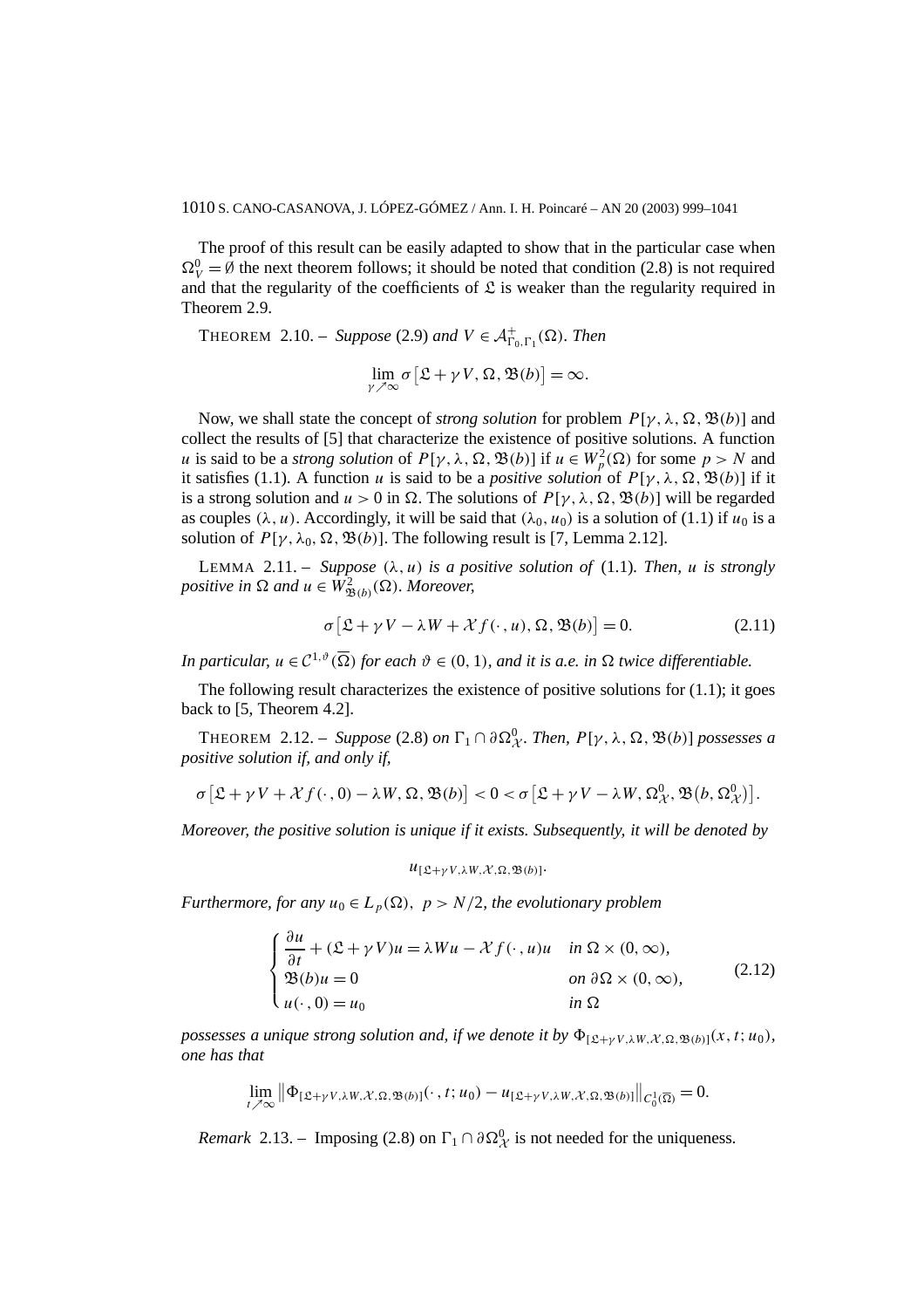Arguing as in the proof of Theorem 2.12 (cf. [5, Theorem 4.2]) the following result is easily obtained.

THEOREM 2.14. – *Suppose*  $X \in \mathcal{A}_{\Gamma_0,\Gamma_1}^+(\Omega)$ *. Then,*  $P[\gamma,\lambda,\Omega,\mathfrak{B}(b)]$  *has a positive solution if, and only if,*

$$
\sigma \left[ \mathfrak{L} + \gamma V - \lambda W + \mathcal{X} f(\cdot, 0), \Omega, \mathfrak{B}(b) \right] < 0.
$$

*Moreover, the positive solution is unique if it exists*; *subsequently denoted by*

$$
u_{[\mathfrak{L}+\gamma V,\lambda W, \mathcal{X}, \Omega, \mathfrak{B}(b)]}.
$$

*Furthermore, for any*  $u_0 \in L_p(\Omega)$ ,  $p > \frac{N}{2}$ , the evolutionary problem (2.12) possesses a *unique strong solution and, if we denote it by*  $\Phi_{[\mathfrak{L}+\gamma V,\lambda W,\mathcal{X},\Omega,\mathfrak{B}(b)]}(x,t;u_0)$ ,

$$
\lim_{t \nearrow \infty} \left\| \Phi_{[\mathfrak{L} + \gamma V, \lambda W, \mathcal{X}, \Omega, \mathfrak{B}(b)]}(\cdot, t; u_0) - u_{[\mathfrak{L} + \gamma V, \lambda W, \mathcal{X}, \Omega, \mathfrak{B}(b)]} \right\|_{C_0^1(\overline{\Omega})} = 0.
$$

In Theorem 2.14 condition (2.8) on  $\Gamma_1 \cap \partial \Omega^0_{\mathcal{X}}$  is not required, since  $\Omega^0_{\mathcal{X}} = \emptyset$ . Now, we introduce the concept of *positive supersolution*.

DEFINITION 2.15. – *Given*  $p > N$ *, it is said that*  $u \in W_p^2(\Omega)$  *is a positive supersolution* (*resp. positive subsolution*) *of*  $P[\gamma, \lambda, \Omega, \mathfrak{B}(b)]$  *if*  $u > 0$  *and* 

$$
\begin{aligned}\n\big( \big[ \mathfrak{L} + \gamma V - \lambda W + \mathcal{X} f(\cdot, u) \big] u, \mathfrak{B}(b) u \big) &\geq 0 \\
(\text{resp.} \big( \big[ \mathfrak{L} + \gamma V - \lambda W + \mathcal{X} f(\cdot, u) \big] u, \mathfrak{B}(b) u \big) \leq 0 \big).\n\end{aligned}
$$

The following comparison result is crucial in our mathematical analysis; it is [7, Theorem 2.15].

THEOREM 2.16. – *Suppose*  $P[\gamma, \lambda, \Omega, \mathfrak{B}(b)]$  *possesses a positive solution,*  $p > N$ *, and let*  $u \in W_p^2(\Omega)$  *be a positive supersolution (resp. subsolution) of*  $P[\gamma, \lambda, \Omega, \mathfrak{B}(b)]$ *. Then,*

$$
u \geq u_{[\mathfrak{L}+\gamma V,\lambda W,\mathcal{X},\Omega,\mathfrak{B}(b)]} \quad (resp. \; u \leq u_{[\mathfrak{L}+\gamma V,\lambda W,\mathcal{X},\Omega,\mathfrak{B}(b)]}).
$$

The following results are [7, Theorem 3.1] and [7, Corollary 3.2], respectively. They collect some crucial properties of the families of potentials  $\mathcal{A}_{\Gamma_0,\Gamma_1}(\Omega)$  and  $\mathcal{A}_{\Gamma_0,\Gamma_1}^+(\Omega)$ . Subsequently, if  $a \in A_{\Gamma_0, \Gamma_1}(\Omega)$ ,  $\tilde{\Omega} \subset \Omega$  is an open subset satisfying

$$
dist(\partial \Omega, \partial \tilde{\Omega} \cap \Omega) > 0
$$

and

$$
a \in \mathcal{A}_{\widetilde{\Gamma}_0, \widetilde{\Gamma}_1}(\widetilde{\Omega}), \quad \widetilde{\Gamma}_1 := \Gamma_1 \cap \partial \widetilde{\Omega}, \ \widetilde{\Gamma}_0 := \partial \widetilde{\Omega} \setminus \widetilde{\Gamma}_1,
$$

we will denote by  $[\tilde{\Omega}]_a^0$  the maximal open subset of  $\tilde{\Omega}$  where the potential *a* vanishes.

THEOREM 2.17. – *Suppose*  $a \in A_{\Gamma_0, \Gamma_1}(\Omega)$  *and let*  $\widetilde{\Omega}$  *be an open subdomain of*  $\Omega$  *of class* <sup>C</sup><sup>2</sup> *such that*

$$
dist(\partial \Omega, \partial \Omega \cap \Omega) > 0. \tag{2.13}
$$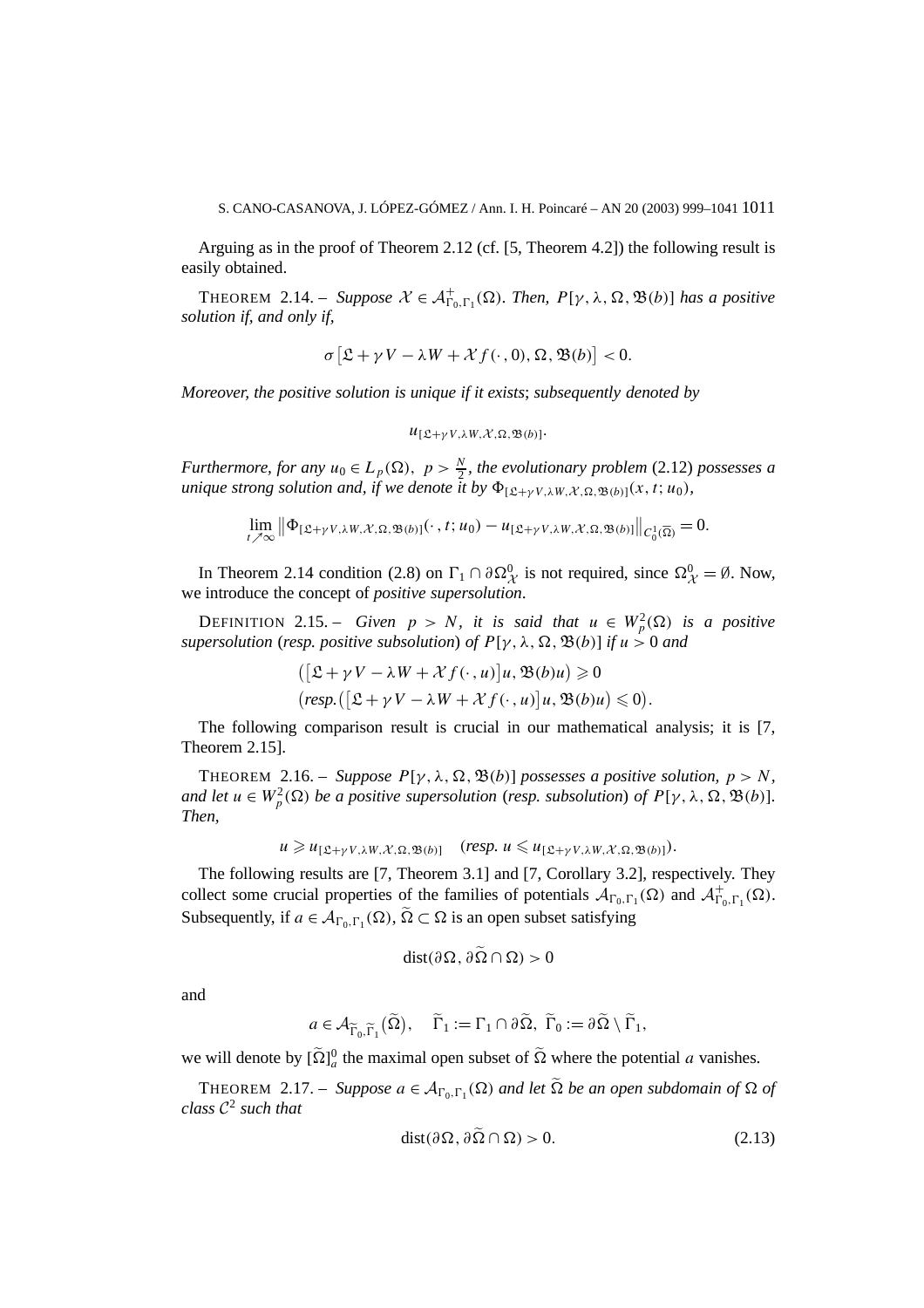*Then, each of the following sets*

$$
\widetilde{\Gamma}_0 := \partial \widetilde{\Omega} \cap (\Gamma_0 \cup \Omega), \qquad \widetilde{\Gamma}_1 := \partial \widetilde{\Omega} \setminus \widetilde{\Gamma}_0 = \partial \widetilde{\Omega} \cap \Gamma_1,
$$

*is closed and open in ∂ . Moreover, the following assertions are true*: (a) If  $\Omega_a^0 \cap \tilde{\Omega} \neq \emptyset$  is of class  $C^2$  and

$$
\partial \widetilde{\Omega} \cap \Omega \cap \partial (\Omega_a^0 \cap \widetilde{\Omega}) = \partial \widetilde{\Omega} \cap \Omega \cap \overline{\Omega}_a^0, \tag{2.14}
$$

*then*  $a \in A_{\widetilde{\Gamma}_0, \widetilde{\Gamma}_1}(\Omega)$  and

$$
\left[\widetilde{\Omega}\right]_a^0 = \Omega_a^0 \cap \widetilde{\Omega}.
$$

(b) *Suppose*  $\Omega_a^0 \cap \tilde{\Omega} = \emptyset$  *and* 

$$
\Gamma \cap K_a \neq \emptyset \quad \Longrightarrow \quad \Gamma \setminus K_a \subset \Omega_a^+
$$

*for any component*  $\Gamma$  *of*  $\partial \widetilde{\Omega} \cap \Omega$ *. Then,*  $a \in \mathcal{A}_{\widetilde{\Gamma}_0, \widetilde{\Gamma}_1}^+(\widetilde{\Omega})$ *. In particular,* 

$$
a \in \mathcal{A}^+_{\Gamma_0,\Gamma_1}(\Omega) \implies a \in \mathcal{A}^+_{\widetilde{\Gamma}_0,\widetilde{\Gamma}_1}(\widetilde{\Omega}).
$$

COROLLARY 2.18. – *Suppose a, b*  $\in$   $\mathcal{A}_{\Gamma_0,\Gamma_1}(\Omega)$  *with*  $\Omega_b^0$  *connected and* 

$$
dist(\Gamma_0, \partial \Omega_b^0 \cap \Omega) > 0.
$$

*Then,*

$$
\widetilde{\Gamma}_0 := \partial \Omega_b^0 \cap (\Gamma_0 \cup \Omega) \quad \text{and} \quad \widetilde{\Gamma}_1 := \partial \Omega_b^0 \setminus \widetilde{\Gamma}_0 = \partial \Omega_b^0 \cap \Gamma_1
$$

*are closed and open sets of class*  $C^2$ , and each of the following assertions is true: (a) If  $\Omega_a^0 \cap \Omega_b^0 \neq \emptyset$  is of class  $C^2$  and

$$
\partial \Omega_b^0 \cap \Omega \cap \partial (\Omega_a^0 \cap \Omega_b^0) = \partial \Omega_b^0 \cap \Omega \cap \overline{\Omega}_a^0, \tag{2.15}
$$

*then*  $a \in A_{\widetilde{\Gamma}_0, \widetilde{\Gamma}_1}(\Omega_b^0)$  *and* 

$$
\left[\Omega_b^0\right]_a^0 = \Omega_a^0 \cap \Omega_b^0.
$$

(b) *Suppose*  $\Omega_a^0 \cap \Omega_b^0 = \emptyset$  *and* 

$$
\Gamma \cap K_a \neq \emptyset \implies \Gamma \setminus K_a \subset \Omega_a^+
$$

*for any component*  $\Gamma$  *of*  $\partial \Omega_b^0 \cap \Omega$ *. Then,*  $a \in \mathcal{A}_{\widetilde{\Gamma}_0,\widetilde{\Gamma}_1}^+(\Omega_b^0)$ *. In particular,* 

$$
a \in \mathcal{A}^+_{\Gamma_0,\Gamma_1}(\Omega) \implies a \in \mathcal{A}^+_{\widetilde{\Gamma}_0,\widetilde{\Gamma}_1}(\Omega_b^0).
$$

Another crucial result in obtaining Theorem 1.3 is the following theorem; it is [7, Theorem 4.2].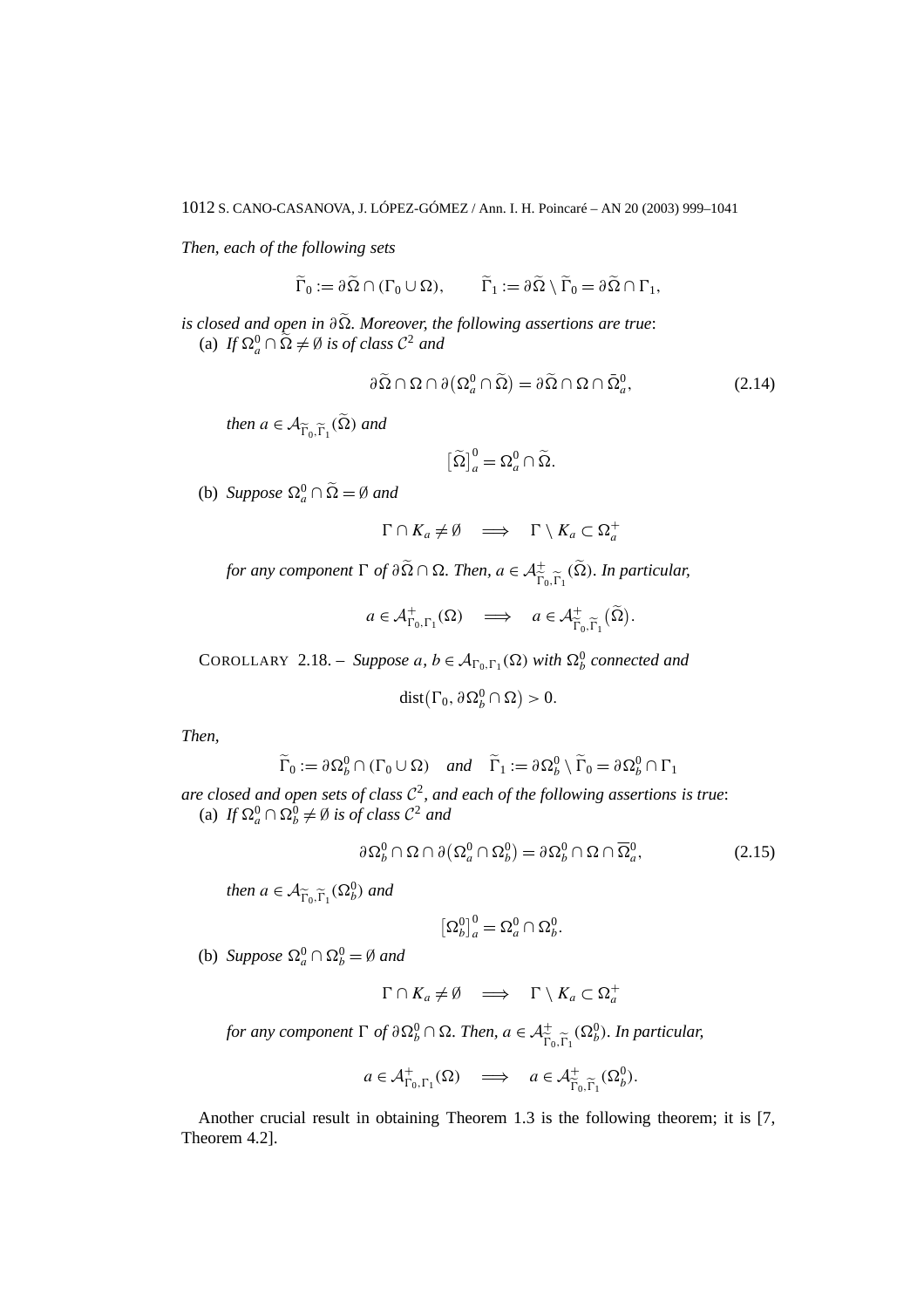THEOREM 2.19. – *Suppose*  $a \in A_{\Gamma_0, \Gamma_1}(\Omega)$ *, let*  $\Omega_0$  *be a proper subdomain of*  $\Omega$  *with boundary of class*  $C^2$  *such that* 

$$
\partial\Omega_0 = \Gamma_0^0 \cup \Gamma_1,
$$

where  $\Gamma_0^0$  *satisfies the same requirements as*  $\Gamma_0$ *, and let*  $\Omega_n \subset \Omega$ *, n*  $\geqslant$  1*, be a sequence of bounded domains of*  $\mathbb{R}^N$  *of class*  $\mathcal{C}^2$  *converging to*  $\Omega_0$  *from the exterior such that* 

$$
dist(\partial \Omega, \partial \Omega_n \cap \Omega) > 0, \quad n \geqslant 0. \tag{2.16}
$$

*For each natural number*  $n \geq 0$  *let*  $\mathfrak{B}_n(b)$  *be the boundary operator defined by* 

$$
\mathfrak{B}_n(\Omega) := \begin{cases} \mathfrak{D} & \text{on } \Gamma_0^n, \\ \mathfrak{B}(b) & \text{on } \Gamma_1, \end{cases}
$$

*where*

$$
\Gamma_0^n := \partial \Omega_n \setminus \Gamma_1.
$$

*Then, the following assertions are true*:

(a) *Suppose* (2.8) *on*  $\Gamma_1 \cap \partial \Omega_a^0$  *and*  $\emptyset \neq \Omega_a^0 \subset \Omega_0$ *. Then, for each*  $n \ge 0$ *,* 

$$
a\in \bigcap_{n=0}^{\infty} \mathcal{A}_{\Gamma_0^n,\Gamma_1}(\Omega_n) \quad and \quad [\Omega_n]_a^0=\Omega_a^0,
$$

where  $[\Omega_n]_a^0$  is the corresponding open set of the definition of the class  $\mathcal{A}_{\Gamma_0^n,\Gamma_1}(\Omega_n)$ ,  $n \geq 0$ . Suppose, in addition, that  $a = \mathcal{X}$  and  $\lambda \in \Lambda[\gamma,\Omega_0,\mathfrak{B}_0(b)]$ . *Then,*

$$
\lambda \in \bigcap_{n=0}^{\infty} \Lambda \big[ \gamma, \Omega_n, \mathfrak{B}_n(b) \big].
$$

(b) Suppose  $\overline{\Omega}_0 \cap \overline{\Omega}_a^0 = \emptyset$ . Then,  $a \in \mathcal{A}^+_{\Gamma_0^0, \Gamma_1}(\Omega_0)$ . Moreover,  $n_0 \in \mathbb{N}$  exists for which

$$
a\in \bigcap_{n=n_0}^{\infty} \mathcal{A}_{\Gamma_0^n,\Gamma_1}^+(\Omega_n).
$$

*Furthermore,*

$$
\lambda\in \bigcap_{n=n_0}^\infty \Lambda\big[\gamma,\Omega_n,\mathfrak{B}_n(b)\big]
$$

*if*  $a = \mathcal{X}$  *and*  $\lambda \in \Lambda[\gamma, \Omega_0, \mathfrak{B}_0(b)]$ *.* 

(c) *Suppose*  $\overline{\Omega}_a^0 \cap \overline{\Omega}_0 \neq \emptyset$ ,  $\Omega_0 \cap \Omega_a^0 = \emptyset$ , and  $n_0 \in \mathbb{N}$  exists for which  $\Omega_n \cap \Omega_a^0$  is of  $class C<sup>2</sup>$  *and* 

$$
\partial \Omega_n \cap \Omega \cap \partial (\Omega_a^0 \cap \Omega_n) = \partial \Omega_n \cap \Omega \cap \overline{\Omega}_a^0, \quad n \ge n_0. \tag{2.17}
$$

*Suppose, in addition, that*

$$
\Gamma \cap K_a \neq \emptyset \implies \Gamma \setminus K_a \subset \Omega_a^+
$$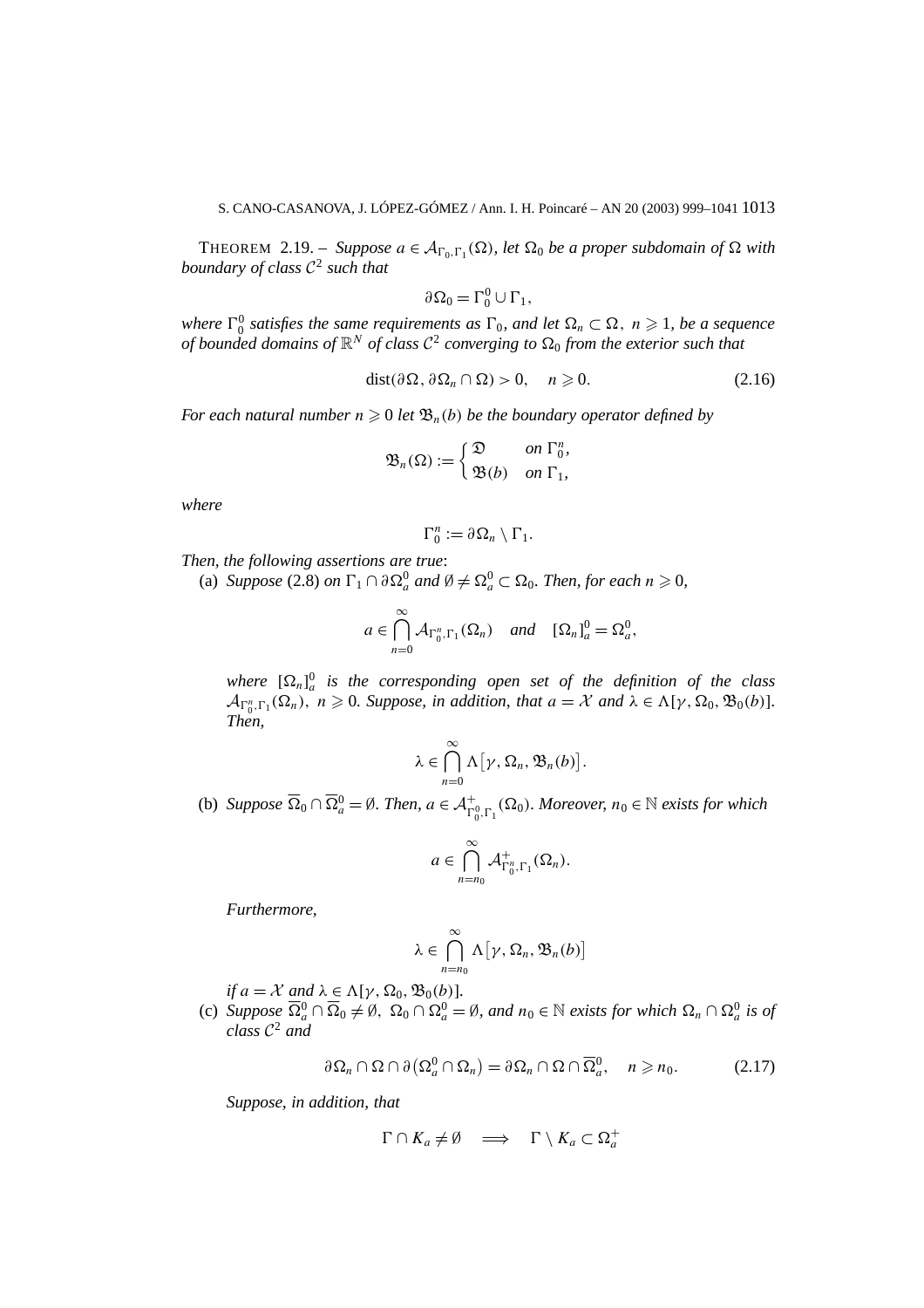*for any component*  $\Gamma$  *of*  $\Gamma_0^0$ *. Then,*  $a \in \mathcal{A}_{\Gamma_0^0,\Gamma_1}^+(\Omega_0)$  *and* 

$$
a\in \bigcap_{n=n_0}^{\infty} \mathcal{A}_{\Gamma_0^n,\Gamma_1}(\Omega_n), \quad [\Omega_n]_a^0=\Omega_a^0\cap \Omega_n, \quad n\geq n_0.
$$

*Suppose, in addition, that*  $a = \mathcal{X}$  *and*  $\lambda \in \Lambda[\gamma, \Omega_0, \mathfrak{B}_0(b)]$ *. Then,*  $m_0 \in \mathbb{N}$ *,*  $m_0 \geq$ *n*0*, exists for which*

$$
\lambda\in\bigcap_{n=m_0}^{\infty}\Lambda\big[\gamma,\Omega_n,\mathfrak{B}_n(b)\big].
$$

- (d) *Suppose* (2.8) *on*  $\Gamma_1 \cap \partial [\Omega_0]_a^0$  *and* 
	- (1)  $\Omega_{a}^{0} \cap \Omega_{0} \neq \emptyset$  *is of class*  $C^{2}$ *,*
	- $(2) \ \Omega_a^0 \cap (\Omega \setminus \Omega_0) \neq \emptyset,$
	- (3)  $n_0 \in \mathbb{N}$  *exists such that*  $\Omega_a^0 \cap \Omega_n$  *is a proper subdomain of*  $\Omega$  *of class*  $C^2$  *if*  $n \geqslant n_0$
	- (4) (2.14) *is satisfied for any*  $\widetilde{\Omega} \in \{ \Omega_0, \Omega_{n_0 + j} : j \geq 0 \}.$ *Then,*  $m_0 \ge n_0$  *exists for which*

$$
a\in \bigcap_{n=m_0}^{\infty} \mathcal{A}_{\Gamma_0^n,\Gamma_1}(\Omega_n) \quad \wedge \quad [\Omega_n]_a^0 = \Omega_n \cap \Omega_a^0 \text{ if } n \in \{0,m_0+j\colon j \geq 0\}.
$$

*Moreover, if, in addition,*  $a = \mathcal{X}$  *and*  $\lambda \in \Lambda[\gamma, \Omega_0, \mathfrak{B}_0(b)]$ *, then, for some*  $\ell_0 \geq$ *m*0*,*

$$
\lambda \in \bigcap_{n=\ell_0}^{\infty} \Lambda \big[ \gamma, \Omega_n, \mathfrak{B}_n(b) \big].
$$

(e) Suppose  $a \in \mathcal{A}_{\Gamma_0,\Gamma_1}^+(\Omega)$ , *i.e.*,  $\Omega_a^0 = \emptyset$ . Then,

$$
a\in \bigcap_{n=0}^{\infty} \mathcal{A}_{\Gamma_0^n,\Gamma_1}^+(\Omega_n),
$$

*i.e.,*  $a \in \mathcal{A}_{\Gamma_0^n,\Gamma_1}(\Omega_n)$  and  $[\Omega_n]_a^0 = \emptyset$  for each  $n \geq 0$ . Moreover,

$$
a = \mathcal{X} \wedge \lambda \in \Lambda[\gamma, \Omega_0, \mathfrak{B}_0(b)] \implies \lambda \in \bigcap_{n=0}^{\infty} \Lambda[\gamma, \Omega_n, \mathfrak{B}_n(b)].
$$

*Furthermore, in any of the five previous cases, if*  $a = X$ *, then* 

$$
\lim_{n \to \infty} ||u_{[\mathfrak{L} + \gamma V, \lambda W, \mathcal{X}, \Omega_n, \mathfrak{B}_n(b)]}|_{\Omega_0} - u_{[\mathfrak{L} + \gamma V, \lambda W, \mathcal{X}, \Omega_0, \mathfrak{B}_0(b)]}||_{H^1(\Omega_0)} = 0 \tag{2.18}
$$

*if*

$$
\lambda \in \Lambda[\gamma, \Omega_0, \mathfrak{B}_0(b)].
$$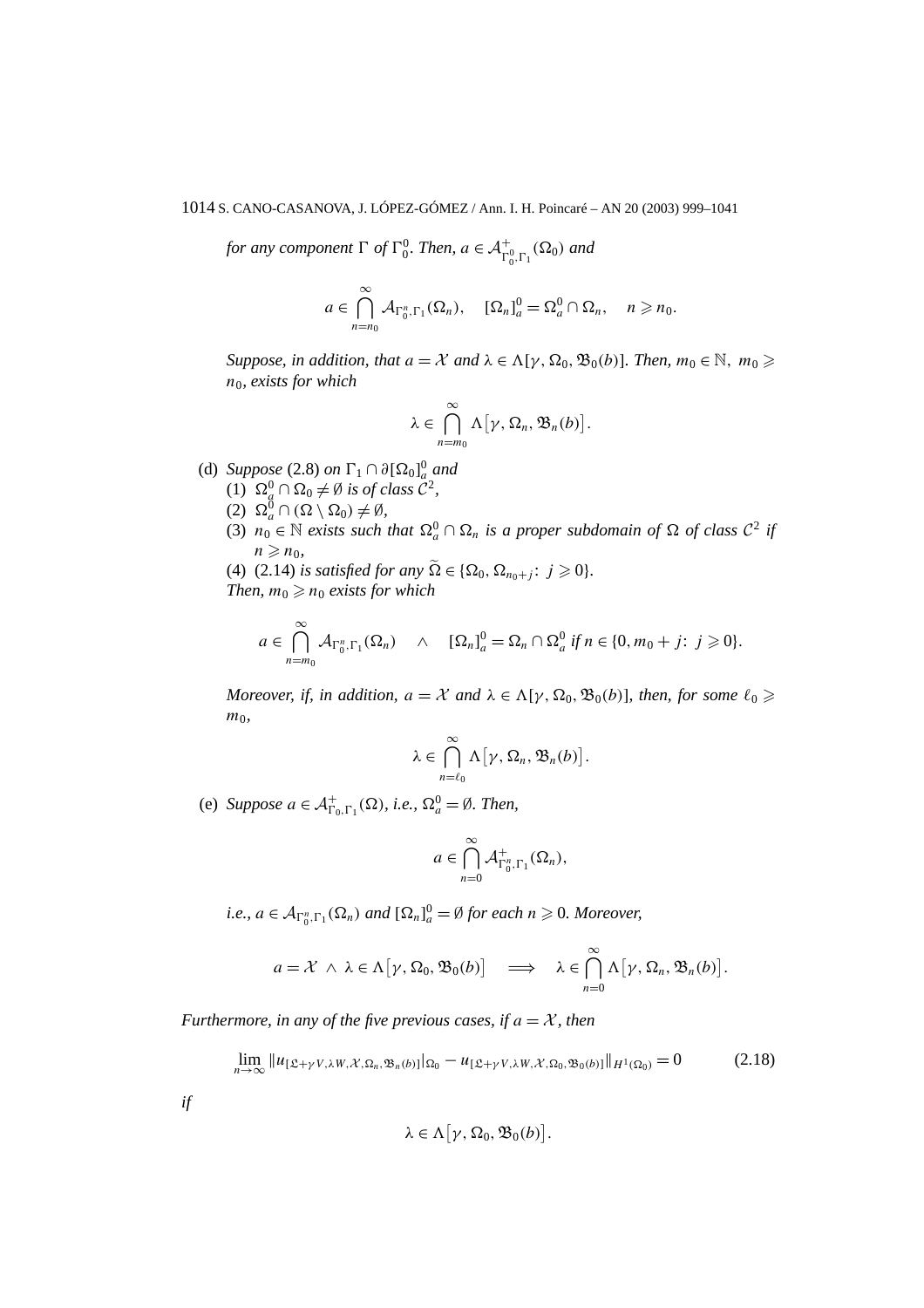S. CANO-CASANOVA, J. LÓPEZ-GÓMEZ / Ann. I. H. Poincaré – AN 20 (2003) 999–1041 1015

#### **3. Proof of Theorem 1.3**

This section proves Theorem 1.3. Subsequently, for any

$$
a\in \mathcal{A}_{\partial \Omega_V^0 \backslash \Gamma_1, \partial \Omega_V^0 \cap \Gamma_1}(\Omega_V^0) \cap \mathcal{A}_{\Gamma_0, \Gamma_1}(\Omega)
$$

satisfying  $\Omega_a^0 \cap \Omega_V^0 \neq \emptyset$  we set

$$
\Omega_{a,V}^0 := \left[\Omega_V^0\right]_a^0 = \left[\Omega_a^0\right]_V^0 = \Omega_a^0 \cap \Omega_V^0.
$$

Our proof of Theorem 1.3 is based upon the following proposition.

PROPOSITION 3.1. – *Suppose*

$$
\lambda \in \Lambda \left[0, \Omega_V^0, \mathfrak{B}(b, \Omega_V^0)\right] \tag{3.1}
$$

*and* (2.8) *holds on*  $\Gamma_1 \cap \partial \Omega_V^0$ .

*Then,*  $\delta_0 > 0$  *exists such that for each*  $\delta \in (0, \delta_0)$  *there are a real number*  $\Lambda(\delta) > 0$ *and a positive function*  $\bar{u}_δ$  *satisfying the following conditions:* 

(i)  $\bar{u}_{\delta}$  *is a positive strict supersolution of*  $P[\gamma, \lambda, \Omega, \mathfrak{B}(b)]$  *for each*  $\gamma > \Lambda(\delta)$ *.* 

(ii) *One has that*

$$
\lim_{\delta \searrow 0} \|\bar{u}_{\delta} - u_{[\mathfrak{L}, \lambda W, \mathcal{X}, \Omega_V^0, \mathfrak{B}(b, \Omega_V^0)]}\|_{H^1(\Omega_V^0)} = 0
$$
\n(3.2)

*and, for any compact subset*  $K \subset \overline{\Omega} \setminus \overline{\Omega}_V^0$ ,

$$
\lim_{\delta \searrow 0} \|\bar{u}_{\delta}\|_{L_{\infty}(K)} = 0. \tag{3.3}
$$

*In particular,*

$$
\lim_{\delta \searrow 0} \bar{u}_{\delta} = \begin{cases} u_{[\mathfrak{L},\lambda W,\mathcal{X},\Omega_V^0,\mathfrak{B}(b,\Omega_V^0)]} & \text{in } \Omega_V^0, \\ 0 & \text{in } \Omega \setminus \Omega_V^0 \end{cases} \quad a.e. \text{ in } \Omega. \tag{3.4}
$$

*Proof. –* Firstly, we shall prove part (i) in case

$$
\Gamma_0 \cap K_V = \emptyset. \tag{3.5}
$$

Then, since  $V \in \mathcal{A}_{\Gamma_0, \Gamma_1}(\Omega)$ , we have that

$$
K_V \cap (\,\overline{\Omega}_V^0 \cup \Gamma_1) = \emptyset
$$

and, hence, (3.5) gives

$$
K_V \cap \partial \Omega = \emptyset.
$$

Thus, taking into account (1.7), we have that

$$
K_V \subset \Omega, \qquad K_V \cap \overline{\Omega}_V^0 = \emptyset, \qquad \overline{\Omega}_V^0 \subset \Omega \cup \Gamma_1,\tag{3.6}
$$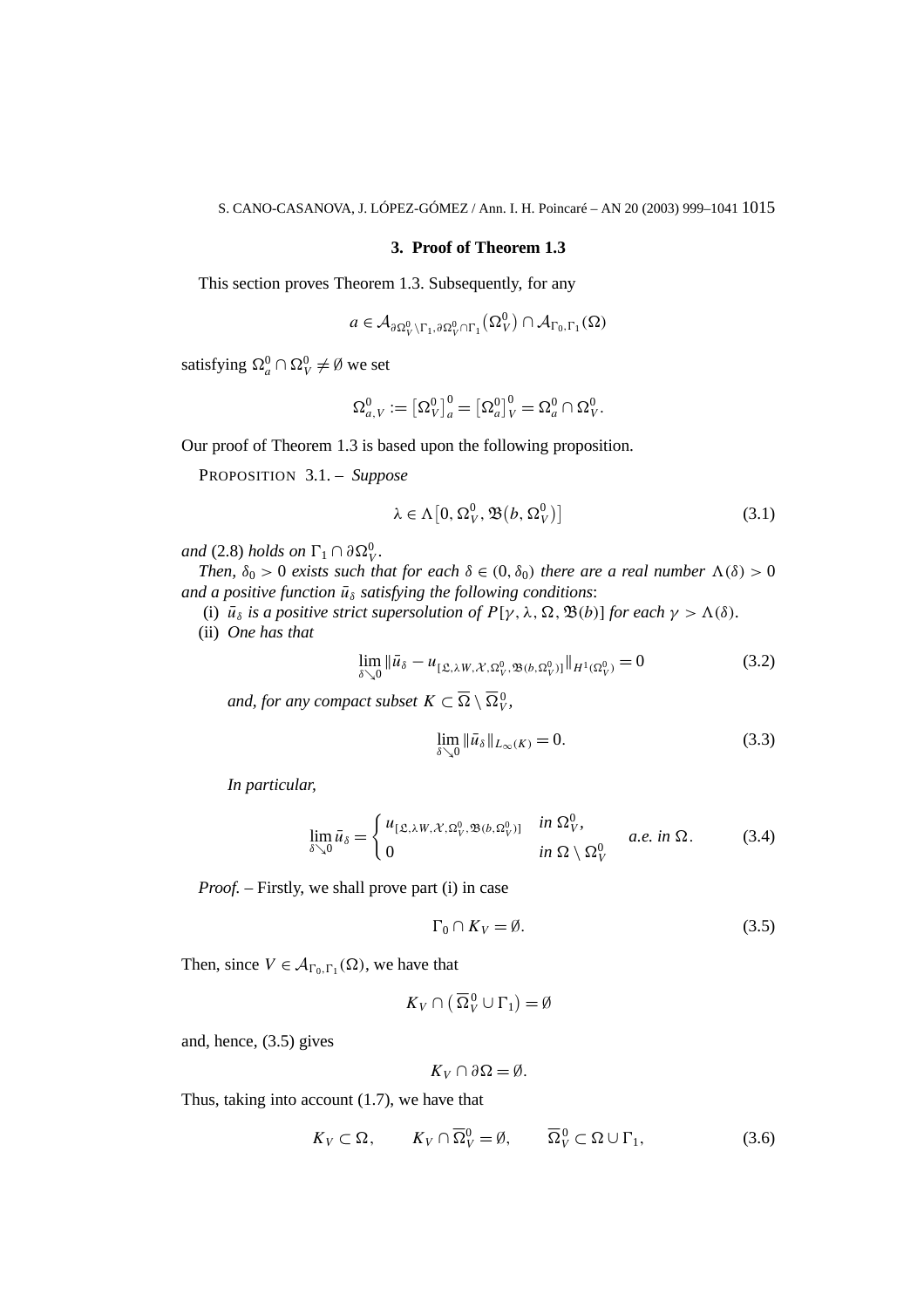and, in particular,

$$
dist(\Gamma_0, \overline{\Omega}_V^0 \cup K_V) > 0, \qquad dist(\Gamma_1, K_V) > 0, \qquad dist(K_V, \overline{\Omega}_V^0) > 0. \tag{3.7}
$$

Fix  $\eta > 0$ . Since  $V \in A_{\Gamma_0, \Gamma_1}(\Omega)$ , it follows from  $(A_4)$ , that there exist a natural number  $\ell_V(\eta) \geq 1$  and  $\ell_V(\eta)$  open sets

$$
G_j^{\eta} \subset \mathbb{R}^N, \quad 1 \leqslant j \leqslant \ell_V(\eta),
$$

such that

$$
\begin{aligned} \left| G_j^{\eta} \right| &< \eta, \quad 1 \leqslant j \leqslant \ell_V(\eta), \\ K_V &< \bigcup_{j=1}^{\ell_V(\eta)} G_j^{\eta} \quad \land \quad \overline{G}_i^{\eta} \cap \overline{G}_j^{\eta} = \emptyset \quad \text{if } i \neq j \end{aligned}
$$

and for each  $1 \leq j \leq \ell_V(\eta)$  the open set  $G_j^{\eta} \cap \Omega$  is connected and of class  $C^2$ . Thanks to (3.6), the  $G_j^{\eta}$ 's can be chosen so that

$$
K_V \subset \bigcup_{j=1}^{\ell_V(\eta)} \overline{G}_j^{\eta} \subset \Omega, \qquad \bigcup_{j=1}^{\ell_V(\eta)} \overline{G}_j^{\eta} \cap \overline{\Omega}_V^0 = \emptyset. \tag{3.8}
$$

Indeed, since

$$
dist(K_V, \overline{\Omega}_V^0 \cup \Gamma_0 \cup \Gamma_1) > 0,
$$

an open set *G* exists such that

$$
K_V \subset G, \qquad \overline{G} \subset \Omega, \qquad \overline{G} \cap \overline{\Omega}_V^0 = \emptyset,
$$

and, hence, in order to have (3.8), it suffices considering  $G \cap G_j^{\eta}$  instead of  $G_j^{\eta}$ ,  $1 \leqslant j \leqslant j$  $\ell_V(\eta)$ .

Thanks to (3.8), there exist  $\varepsilon := \varepsilon(\eta) > 0$  and  $\ell_V(\eta)$  open sets  $G_j^{\eta,\varepsilon}$ ,  $1 \leq j \leq \ell_V(\eta)$ , of class  $C^2$  such that

$$
\overline{G}_{j}^{\eta} \subset G_{j}^{\eta,\varepsilon} \subset G_{j}^{\eta} + B_{\varepsilon}, \quad |G_{j}^{\eta,\varepsilon}| < 2\eta, \quad 1 \leqslant j \leqslant \ell_{V}(\eta), \tag{3.9}
$$

and

$$
K_V \subset \bigcup_{j=1}^{\ell_V(\eta)} \overline{G}_j^{\eta} \subset \bigcup_{j=1}^{\ell_V(\eta)} G_j^{\eta,\varepsilon} \subset \Omega, \qquad \bigcup_{j=1}^{\ell_V(\eta)} \overline{G}_j^{\eta,\varepsilon} \cap \overline{\Omega}_V^0 = \emptyset, \tag{3.10}
$$

where, for any  $\rho > 0$ ,  $B_\rho$  stands for the ball of radius  $\rho$  centered at zero. Since

$$
\lim_{\eta \searrow 0} |G_j^{\eta,\varepsilon}| = 0, \quad 1 \leqslant j \leqslant \ell_V(\eta),
$$

it follows from Theorem 2.8 that  $\eta_0 > 0$  exists such that for each  $\eta \in (0, \eta_0)$  and  $1 \leq j \leq \ell_V(\eta)$  we have that

$$
\min_{1 \le j \le \ell_V(\eta)} \sigma \left[ \mathfrak{L} + \mathcal{X} f(\cdot, 0) - \lambda W, G_j^{\eta, \varepsilon(\eta)}, \mathfrak{D} \right] > 0. \tag{3.11}
$$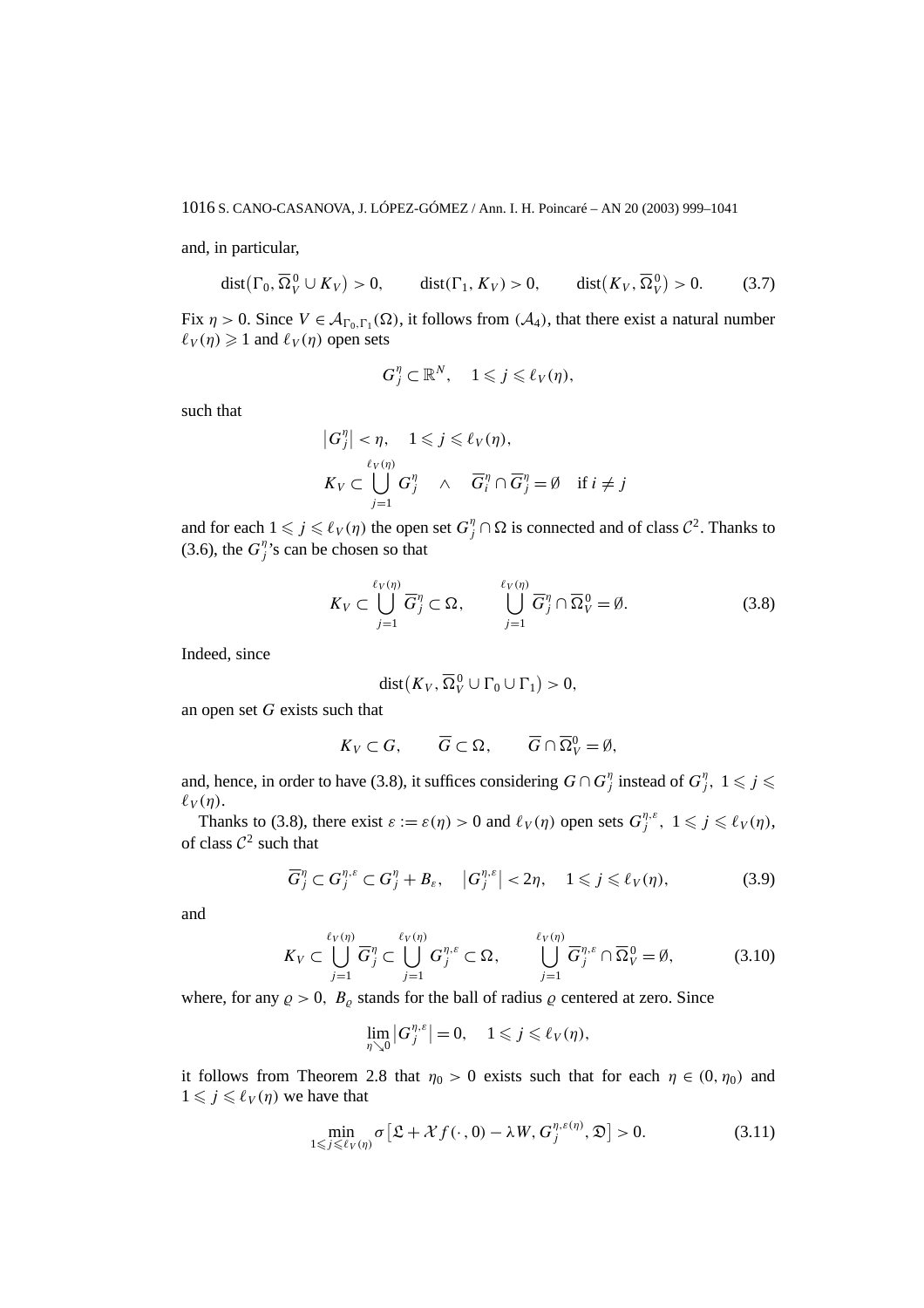Subsequently we consider  $\eta \in (0, \eta_0)$  fixed. For each  $k \in \{0, 1\}$ , let  $\Gamma_k^j$ ,  $1 \leq j \leq n_k$ , denote the components of  $\Gamma_k$ . Let  $\{i_1, \ldots, i_p\}$  denote the subset of  $\{1, \ldots, n_1\}$  for which

$$
\Gamma_1^j \cap \partial \Omega_V^0 = \emptyset \iff j \in \{i_1, \dots, i_p\}.
$$

Since  $V \in \mathcal{A}_{\Gamma_0,\Gamma_1}(\Omega)$ , we find from  $(\mathcal{A}_1)$ , that  $\Gamma_1^j$  is a component of  $\partial \Omega_V^0$  for each *j* ∈ {1, ..., *n*<sub>1</sub>} \ {*i*<sub>1</sub>, ..., *i<sub>p</sub>*}. Then,

$$
\Gamma_1 \cap \partial \Omega_V^0 = \bigcup_{j \in \{1, \dots, n_1\} \setminus \{i_1, \dots, i_p\}} \Gamma_1^j \quad \wedge \quad \bigcup_{j=1}^p \Gamma_1^{i_j} \cap \partial \Omega_V^0 = \emptyset. \tag{3.12}
$$

In particular,

$$
\text{dist}\left(\bigcup_{j=1}^{p} \Gamma_1^{i_j}, \partial \Omega_V^0\right) > 0. \tag{3.13}
$$

Subsequently, for each

$$
\delta\in\big(0,\text{dist}\big(\Gamma_0^0,\partial\Omega\big)\big)
$$

we consider the open *δ*-neighborhood

$$
\Omega_V^{\delta} := \Omega_V^0 \cup \{x \in \Omega : \text{dist}(x, \Gamma_0^0) < \delta\}.
$$

By definition, for any sequence  $\delta_n$ ,  $n \ge 1$ , such that

$$
\lim_{n\to\infty}\delta_n=0,
$$

we have that the sequence

$$
\Omega_n:=\Omega_V^{\delta_n}, \quad n\geqslant 1,
$$

converges to  $\Omega_V^0$  from the exterior as  $n \to \infty$ ; it will be simply said that

$$
\lim_{\delta \searrow 0} \Omega_V^{\delta} = \Omega_V^0 \quad \text{from the exterior.}
$$

By construction, for each  $\delta > 0$  sufficiently small, we have

$$
\Gamma_0^0 \cup \Omega_V^0 \subset \Omega_V^\delta \subset \Omega \tag{3.14}
$$

and

$$
\partial \Omega_V^0 \cap \Gamma_1 = \partial \Omega_V^{\delta} \cap \Gamma_1 = \bigcup_{j \in \{1, \dots, n_1\} \setminus \{i_1, \dots, i_p\}} \Gamma_1^j. \tag{3.15}
$$

Now, for each  $δ > 0$  sufficiently small, we consider the  $δ$ -neighborhoods

$$
\mathcal{N}_{\delta}^{0,j} := (\Gamma_0^j + B_\delta) \cap \Omega, \quad 1 \leq j \leq n_0,
$$
  

$$
\mathcal{N}_{\delta}^{1,j} := (\Gamma_1^j + B_\delta) \cap \Omega, \quad j \in \{i_1, \dots, i_p\}.
$$
 (3.16)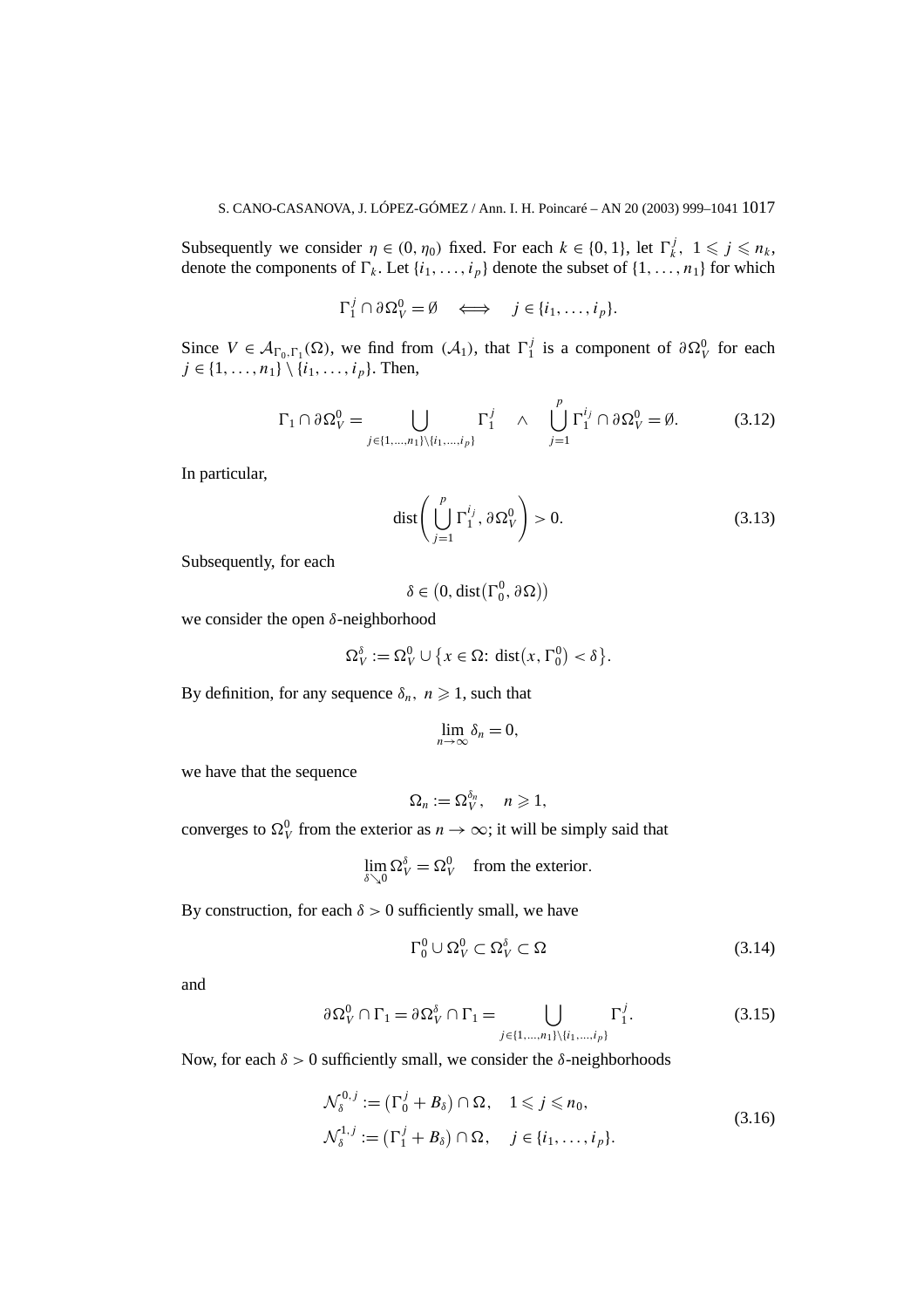Since

$$
K_V \cap (\overline{\Omega}_V^0 \cup \Gamma_1) = \emptyset, \qquad \Omega_V^+ = \Omega \setminus (\overline{\Omega}_V^0 \cup K_V),
$$

it follows from (1.7), (3.5), (3.10) and (3.12) that  $\delta_1 > 0$  exists such that, for any  $\delta \in (0, \delta_1)$ ,

$$
\bigcup_{j=1}^{\ell_V(\eta)} \overline{G}_j^{\eta,\varepsilon} \cap \overline{\Omega}_V^{\delta} = \emptyset, \qquad \partial \Omega_V^{\delta} \setminus \Gamma_1 \subset \Omega_V^+, \qquad \bigcup_{j=1}^{n_0} \overline{\mathcal{N}}_{\delta}^{0,j} \setminus \Gamma_0 \subset \Omega_V^+ \tag{3.17}
$$

and

$$
\left(\bigcup_{j=1}^p \overline{\mathcal{N}}_{\delta}^{1,i_j} \cup \bigcup_{j=1}^{n_0} \overline{\mathcal{N}}_{\delta}^{0,j}\right) \cap \left(\overline{\Omega}_{V}^{\delta} \cup \bigcup_{j=1}^{\ell_V(\eta)} \overline{G}_{j}^{\eta,\varepsilon}\right) = \emptyset.
$$
\n(3.18)

Moreover, since  $\Gamma_k^j \cap \Gamma_\ell^i = \emptyset$  if  $(i, \ell) \neq (j, k)$ ,  $\delta_2 \in (0, \delta_1)$  exists such that for each  $0 < \delta < \delta_2$ 

$$
\overline{\mathcal{N}}_{\delta}^{k,j} \cap \overline{\mathcal{N}}_{\delta}^{\ell,i} = \emptyset \quad \text{if } (i,\ell) \neq (j,k), \ k,\ell \in \{0,1\}. \tag{3.19}
$$

Furthermore, since

$$
\lim_{\delta \searrow 0} |\mathcal{N}_{\delta}^{0,j}| = 0, \quad 1 \leqslant j \leqslant n_0,
$$

it follows from Theorem 2.8 that  $\delta_3 \in (0, \delta_2)$  exists such that for each  $0 < \delta < \delta_3$ 

$$
\sigma\left[\mathfrak{L}+\mathcal{X}f(\cdot,0)-\lambda W,\mathcal{N}_{\delta}^{0,j},\mathfrak{D}\right]>0,\quad 1\leqslant j\leqslant n_{0}.\tag{3.20}
$$

Since

$$
\lambda \in \Lambda \big[ 0, \Omega_V^0, \mathfrak{B}\big(b, \Omega_V^0\big) \big],
$$

taking into account the general assumptions in Section 1, it follows from Theorem 2.19 that there exists  $\delta_4 \in (0, \delta_3)$  such that

$$
\lambda \in \Lambda \left[0, \Omega_V^{\delta_4}, \mathfrak{B}\left(b, \Omega_V^{\delta_4}\right)\right]. \tag{3.21}
$$

For each  $\delta \geq 0$  sufficiently small let

$$
u_{\delta} := u_{[\mathfrak{L},\lambda W,\mathcal{X},\Omega^{\delta}_{V},\mathfrak{B}(b,\Omega^{\delta}_{V})]}
$$

denote the unique positive solution of  $P[0, \lambda, \Omega_V^{\delta}, \mathfrak{B}(b, \Omega_V^{\delta})]$ , if it exists; the uniqueness is a consequence from Theorem 2.12, since we are assuming that (2.8) holds on  $\Gamma_1 \cap \partial \Omega_V^0$ and, by construction, we have (1.8) and

$$
\Gamma_1 \cap \partial \left[ \Omega_V^{\delta} \right]_{\mathcal{X}}^0 \subset \Gamma_1 \cap \partial \Omega_V^0.
$$

It is easy to see that  $u_{\delta_4}$  is a positive supersolution of  $P[0, \lambda, \Omega_V^{\delta}, \mathfrak{B}(b, \Omega_V^{\delta})]$  if  $\delta \in$ *(*0*, δ*<sub>4</sub>). In fact, thanks to the monotone structure of the nonlinearity, for any *κ*  $\geq 1$ *, κu*<sub>δ<sub>4</sub></sub>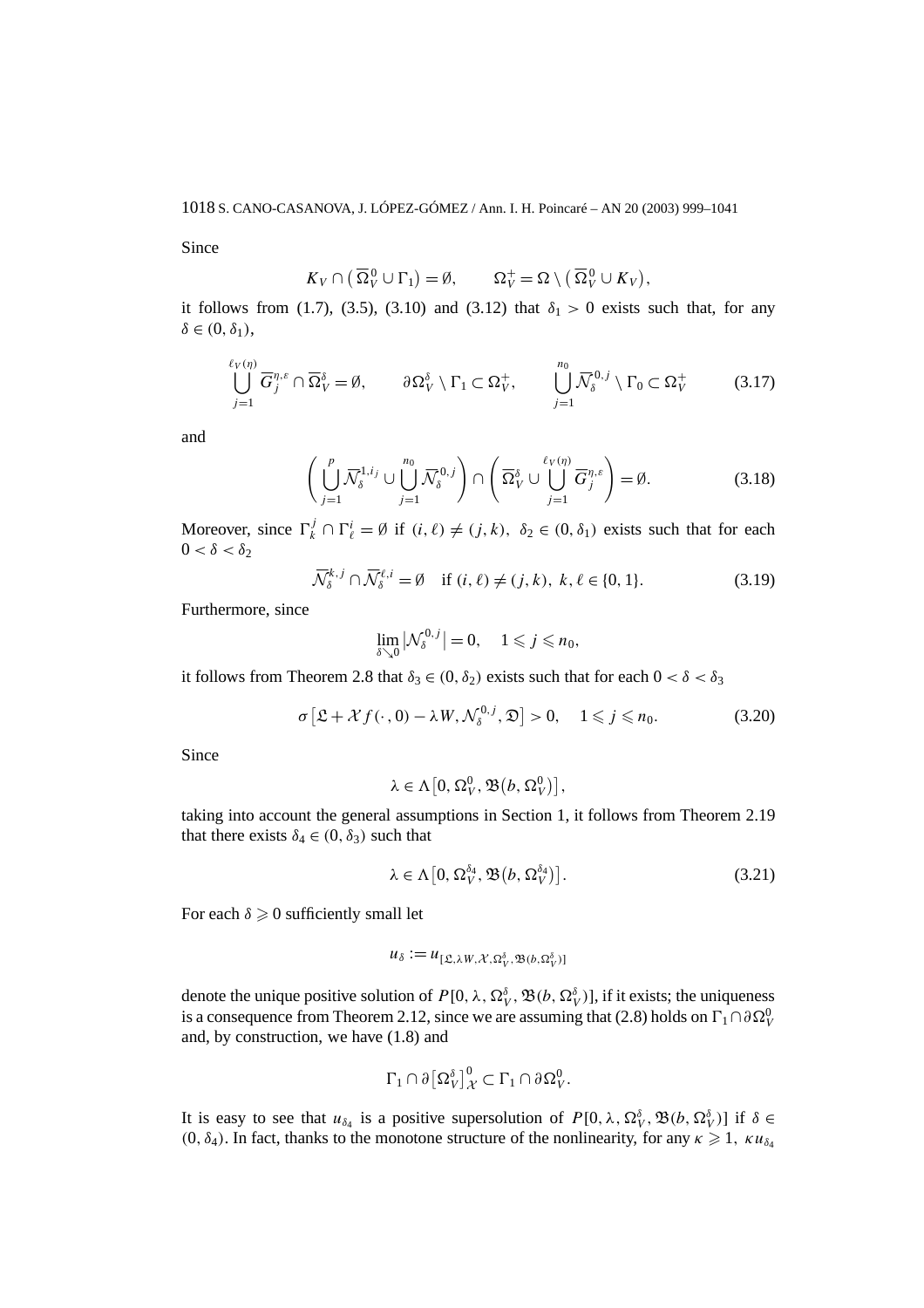is a positive supersolution of  $P[0, \lambda, \Omega^{\delta}_V, \mathfrak{B}(b, \Omega^{\delta}_V)]$ . On the other hand, it is easy to see that, for any  $\delta \in (0, \delta_4)$ ,

$$
v_{\delta} := \begin{cases} u_0 & \text{in } \Omega_V^0, \\ 0 & \text{in } \Omega_V^{\delta} \setminus \Omega_V^0 \end{cases}
$$

is a subsolution of  $P[0, \lambda, \Omega^{\delta}_V, \mathfrak{B}(b, \Omega^{\delta}_V)]$  such that

$$
v_\delta \leqslant \kappa \, u_\delta
$$

for each  $\kappa > 1$  sufficiently large. Therefore,

$$
\lambda \in \bigcap_{0 < \delta < \delta_4} \Lambda \left[ 0, \Omega_V^\delta, \mathfrak{B}(b, \Omega_V^\delta) \right]. \tag{3.22}
$$

In other words,  $u_{\delta}$  exists – and it is unique – for any  $\delta \in (0, \delta_4)$ .

Subsequently, we fix  $\delta \in (0, \delta_4)$  and set

$$
H_{\delta/2}^{\eta} := \bigcup_{j=1}^{\ell_V(\eta)} \overline{G}_j^{\eta} \cup \bigcup_{j=1}^p \overline{\mathcal{N}}_{\delta/2}^{1,i_j} \cup \bigcup_{j=1}^{n_0} \overline{\mathcal{N}}_{\delta/2}^{0,j}.
$$

Let  $\psi^i_\delta$ ,  $i \in \{i_1, \ldots, i_p\}$ , and  $\xi^j_\delta$ ,  $1 \leq j \leq n_0$ , denote the principal eigenfunctions associated with

$$
\sigma\big[\mathfrak{L}+\mathcal{X}f(\cdot,0)-\lambda W,\mathcal{N}_{\delta}^{1,i},\mathfrak{B}(b,\mathcal{N}_{\delta}^{1,i})\big],\quad i\in\{i_1,\ldots,i_p\},\
$$

and

$$
\sigma\big[\mathfrak{L}+\mathcal{X}f(\cdot,0)-\lambda W,\mathcal{N}_{\delta}^{0,j},\mathfrak{D}\big],\quad 1\leqslant j\leqslant n_0,
$$

respectively, normalized so that

$$
\left\| \psi_{\delta}^{i} \right\|_{L_{\infty}(\mathcal{N}_{\delta}^{1,i})} = 1, \quad \left\| \xi_{\delta}^{j} \right\|_{L_{\infty}(\mathcal{N}_{\delta}^{0,j})} = 1, \quad i \in \{i_1, \dots, i_p\}, \ 1 \leq j \leq n_0, \tag{3.23}
$$

and let  $\vartheta_{\delta}^{j}$ ,  $1 \leq j \leq \ell_{V}(\eta)$ , denote the principal eigenfunctions associated with

$$
\sigma\left[\mathfrak{L}+\mathcal{X}f(\cdot\,,0)-\lambda W,G_j^{\eta,\varepsilon},\mathfrak{D}\right]
$$

normalized so that

$$
\left\|\vartheta_{\delta}^{j}\right\|_{L_{\infty}(G_{j}^{n,\varepsilon})}=1, \quad 1 \leqslant j \leqslant \ell_{V}(\eta). \tag{3.24}
$$

Now, consider the positive function

 $\overline{u}_{\delta}$  :  $\overline{\Omega} \rightarrow [0, \infty)$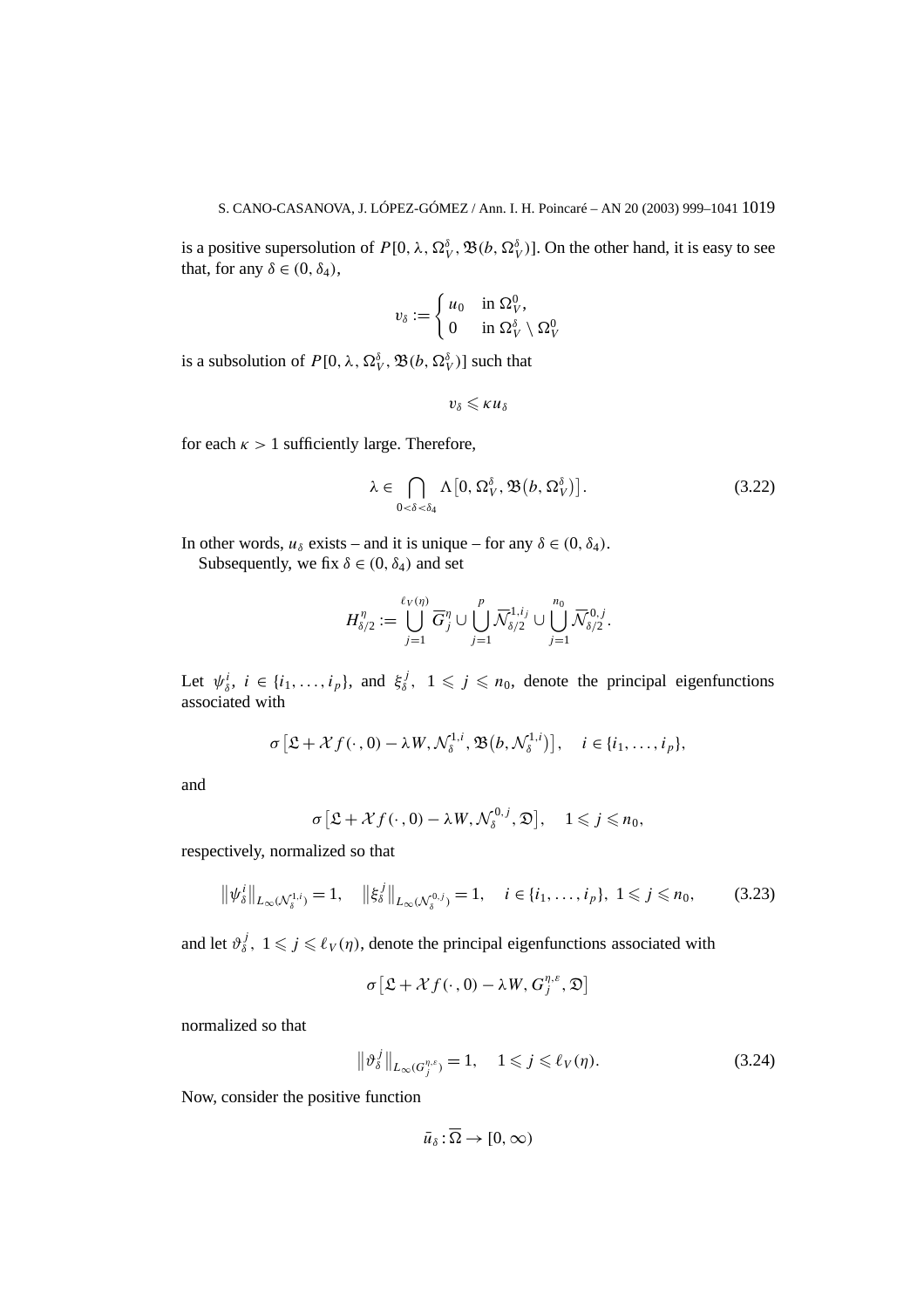defined by

$$
\bar{u}_{\delta} := \begin{cases}\n u_{\delta} & \text{in } \overline{\Omega}_{V}^{\delta/2}, \\
 \delta v_{\delta}^{j} & \text{in } \overline{G}_{j}^{\eta}, \\
 \delta \psi_{\delta}^{i_{j}} & \text{in } \overline{\mathcal{N}}_{\delta/2}^{1, i_{j}}, \\
 \delta \xi_{\delta}^{j} & \text{in } \overline{\mathcal{N}}_{\delta/2}^{0, j}, \\
 \xi_{\delta} & \text{in } \overline{\Omega} \setminus (\overline{\Omega}_{V}^{\delta/2} \cup H_{\delta/2}^{\eta}),\n\end{cases}\n\quad (3.25)
$$

where  $\zeta_{\delta}$  is any positive regular extension of the function

$$
u_{\delta} \cup \bigcup_{j=1}^{\ell_V(\eta)} \delta \vartheta_{\delta}^j \cup \bigcup_{j=1}^p \delta \psi_{\delta}^{i_j} \cup \bigcup_{j=1}^{n_0} \delta \xi_{\delta}^j
$$

from  $\overline{\Omega}_V^{\delta/2} \cup H_{\delta/2}^\eta$  to  $\overline{\Omega}$  with the property of being bounded away from zero in  $\overline{\Omega} \setminus (\overline{\Omega}_V^{\delta/2} \cup$ *H*<sup>η</sup><sub>δ/2</sub>); *ζ*<sub>δ</sub> exists since each of the functions

$$
\begin{aligned}\n u_{\delta}\big|_{\partial\Omega_{V}^{\delta/2}\backslash\Gamma_{1}}, & \vartheta_{\delta}^{j}\big|_{\partial G_{j}^{\eta}}, & 1\leqslant j\leqslant \ell_{V}(\eta), \\
 \psi_{\delta}^{i_{j}}\big|_{\partial\mathcal{N}_{\delta/2}^{1,i_{j}}\backslash\Gamma_{1}}, & \xi_{\delta}^{i}\big|_{\partial\mathcal{N}_{\delta/2}^{0,i}\backslash\Gamma_{0}}, & 1\leqslant j\leqslant p, & 1\leqslant i\leqslant n_{0},\n\end{aligned}
$$

is positive and bounded away from zero. When  $\Gamma_1 \subset \partial \Omega_V^0$ , one should remove the  $\psi_{\delta}^{i_j}$ 's,  $1 \leq j \leq p$ , from the definition of  $\bar{u}_{\delta}$ . It should be noted that, thanks to (3.17), (3.18) and (3.19), the function  $\bar{u}_{\delta}$  is well defined. Moreover,

$$
\bar{u}_{\delta}(x) > 0 \quad \text{for each } x \in \Omega.
$$

To complete the proof of part (i) when (3.5) occurs it remains to show that  $\Lambda = \Lambda(\delta) > 0$ exists such that  $\bar{u}_{\delta}$  provides us with a strict supersolution of  $P[\gamma,\lambda,\Omega,\mathfrak{B}(b)]$  for each  $\gamma > \Lambda(\delta)$ . Indeed, since

$$
V \geq 0 \quad \wedge \quad \Omega^0_V \subset \Omega^{\delta/2}_V,
$$

we find that, in  $\Omega_V^{\delta/2}$ , the following estimate is satisfied for any  $\gamma > 0$ 

$$
[\mathfrak{L} + \gamma V - \lambda W + \mathcal{X} f(\cdot, \bar{u}_{\delta})] \bar{u}_{\delta} = [\mathfrak{L} + \gamma V - \lambda W + \mathcal{X} f(\cdot, u_{\delta})] u_{\delta} = \gamma V u_{\delta} > 0,
$$

by construction. Also, since  $\delta \vartheta_{\delta}^{j} > 0$  in  $G_j^{\eta}$  for each  $1 \leqslant j \leqslant \ell_V(\eta)$ , it follows from (1.2) that

$$
f(\cdot,\delta\vartheta_{\delta}^j) > f(\cdot,0) \quad \text{in } G_j^{\eta},
$$

and, hence, for each  $1 \leq j \leq \ell_V(\eta)$  and  $\gamma > 0$  the following estimate holds in  $G_j^{\eta}$ 

$$
\begin{aligned} \left[\mathfrak{L} + \gamma V - \lambda W + \mathcal{X} f(\cdot, \bar{u}_{\delta})\right] &\bar{u}_{\delta} = \delta \left[\mathfrak{L} + \gamma V - \lambda W + \mathcal{X} f(\cdot, \delta \vartheta_{\delta}^{j})\right] \vartheta_{\delta}^{j} \\ &= \delta \left\{\sigma \left[\mathfrak{L} + \mathcal{X} f(\cdot, 0) - \lambda W, G_{j}^{\eta, \varepsilon}, \mathfrak{D}\right] + \gamma V + \mathcal{X} \left[f(\cdot, \delta \vartheta_{\delta}^{j}) - f(\cdot, 0)\right]\right\} \vartheta_{\delta}^{j} \\ &\geqslant \delta \sigma \left[\mathfrak{L} + \mathcal{X} f(\cdot, 0) - \lambda W, G_{j}^{\eta, \varepsilon}, \mathfrak{D}\right] \vartheta_{\delta}^{j} .\end{aligned}
$$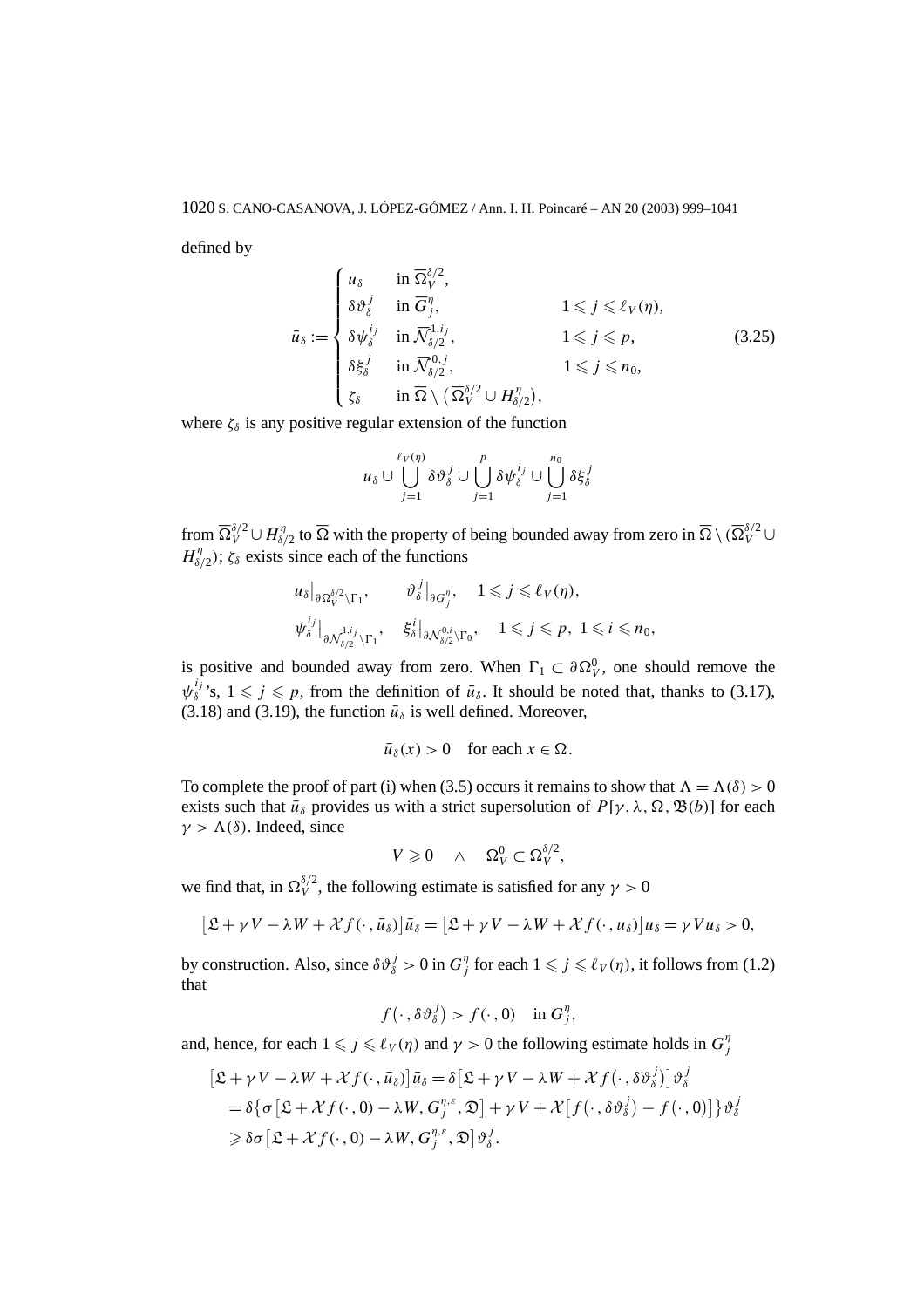Thus, it follows from (3.11) that, for any  $\gamma > 0$ ,

$$
[\mathfrak{L} + \gamma V - \lambda W + \mathcal{X} f(\cdot, \bar{u}_{\delta})] \bar{u}_{\delta} > 0 \quad \text{in } G_j^{\eta}, \ 1 \leqslant j \leqslant \ell_V(\eta).
$$

Similarly, since  $\delta \xi_{\delta}^{j} > 0$  in  $\mathcal{N}_{\delta/2}^{0,j}$  for each  $1 \leq j \leq n_0$ , (1.2) implies

$$
f(\cdot, \delta \xi_{\delta}^{j}) > f(\cdot, 0)
$$
 in  $\mathcal{N}_{\delta/2}^{0,j}$ ,  $1 \leq j \leq n_0$ ,

and, hence, for each  $1 \leq j \leq n_0$  and  $\gamma > 0$  the following estimate is satisfied in  $\mathcal{N}_{\delta/2}^{0,j}$ ,

$$
\begin{aligned} \left[\mathfrak{L} + \gamma V - \lambda W + \mathcal{X}f(\cdot, \bar{u}_{\delta})\right] \bar{u}_{\delta} &= \delta \left[\mathfrak{L} + \gamma V - \lambda W + \mathcal{X}f(\cdot, \delta \xi_{\delta}^{j})\right] \xi_{\delta}^{j} \\ &= \delta \left\{\sigma \left[\mathfrak{L} - \lambda W + \mathcal{X}f(\cdot, 0), \mathcal{N}_{\delta}^{0, j}, \mathfrak{D}\right] + \gamma V + \mathcal{X}\left[f(\cdot, \delta \xi_{\delta}^{j}) - f(\cdot, 0)\right]\right\} \xi_{\delta}^{j} \\ &\geqslant \delta \sigma \left[\mathfrak{L} - \lambda W + \mathcal{X}f(\cdot, 0), \mathcal{N}_{\delta}^{0, j}, \mathfrak{D}\right] \xi_{\delta}^{j} .\end{aligned}
$$

Thus, thanks to (3.20), for each  $\gamma > 0$  the following estimate is satisfied

$$
[\mathfrak{L} + \gamma V - \lambda W + \mathcal{X} f(\cdot, \bar{u}_{\delta})] \bar{u}_{\delta} > 0 \quad \text{in } \mathcal{N}_{\delta/2}^{0,j}, \ 1 \leq j \leq n_0.
$$

Summarizing, up to now we have shown that, for each  $\delta \in (0, \delta_4)$  and  $\gamma > 0$ ,

$$
\left[\mathfrak{L} + \gamma V - \lambda W + \mathcal{X}f(\cdot, \bar{u}_{\delta})\right]\bar{u}_{\delta} > 0 \quad \text{in } \overline{\Omega}_{V}^{\delta/2} \cup \bigcup_{j=1}^{\ell_{V}(\eta)} \overline{G}_{j}^{\eta} \cup \bigcup_{j=1}^{n_{0}} \overline{\mathcal{N}}_{\delta/2}^{0,j}.
$$
 (3.26)

Now, since  $V \in A_{\Gamma_0, \Gamma_1}(\Omega)$ , due to  $(A_2)$  a constant  $\omega > 0$  exists such that

$$
V > \omega > 0 \quad \text{in any compact subset of } \Omega_V^+ \cup \bigcup_{j=1}^p \Gamma_1^{i_j} \tag{3.27}
$$

and, hence,

$$
V > \omega > 0 \quad \text{in } \left[\,\overline{\Omega}\setminus\left(\,\overline{\Omega}_{V}^{\delta/2}\cup H_{\delta/2}^{\eta}\right)\right] \cup \bigcup_{j=1}^{p} \mathcal{N}_{\delta/2}^{1,i_j} \subset \Omega_{V}^{+} \cup \bigcup_{j=1}^{p} \Gamma_{1}^{i_j}.\tag{3.28}
$$

Thus, since  $\delta \psi_{\delta}^{i_j} > 0$  in  $\mathcal{N}_{\delta/2}^{1,i_j}$  for each  $1 \leq j \leq p$ , we find from (1.2) that

$$
f(\cdot,\delta\psi_{\delta}^{i_j}) > f(\cdot,0) \quad \text{in } \mathcal{N}_{\delta/2}^{1,i_j}, \ 1 \leq j \leq p.
$$

Hence, thanks to (3.28), the following estimate is satisfied in  $\mathcal{N}_{\delta/2}^{1,i_j}$  for each  $1 \leq j \leq p$ 

$$
\begin{aligned} \left[\mathfrak{L} + \gamma V - \lambda W + \mathcal{X}f(\cdot, \bar{u}_{\delta})\right] \bar{u}_{\delta} &= \delta \left[\mathfrak{L} + \gamma V - \lambda W + \mathcal{X}f(\cdot, \delta \psi_{\delta}^{i_j})\right] \psi_{\delta}^{i_j} \\ &= \delta \left\{\sigma \left[\mathfrak{L} + \mathcal{X}f(\cdot, 0) - \lambda W, \mathcal{N}_{\delta}^{1, i_j}, \mathfrak{B}(b, \mathcal{N}_{\delta}^{1, i_j})\right] \\ &+ \gamma V + \mathcal{X} \left[f(\cdot, \delta \psi_{\delta}^{i_j}) - f(\cdot, 0)\right] \right\} \psi_{\delta}^{i_j} \\ &> \delta \left\{\sigma \left[\mathfrak{L} + \mathcal{X}f(\cdot, 0) - \lambda W, \mathcal{N}_{\delta}^{1, i_j}, \mathfrak{B}(b, \mathcal{N}_{\delta}^{1, i_j})\right] + \gamma \omega\right\} \psi_{\delta}^{i_j} \end{aligned}
$$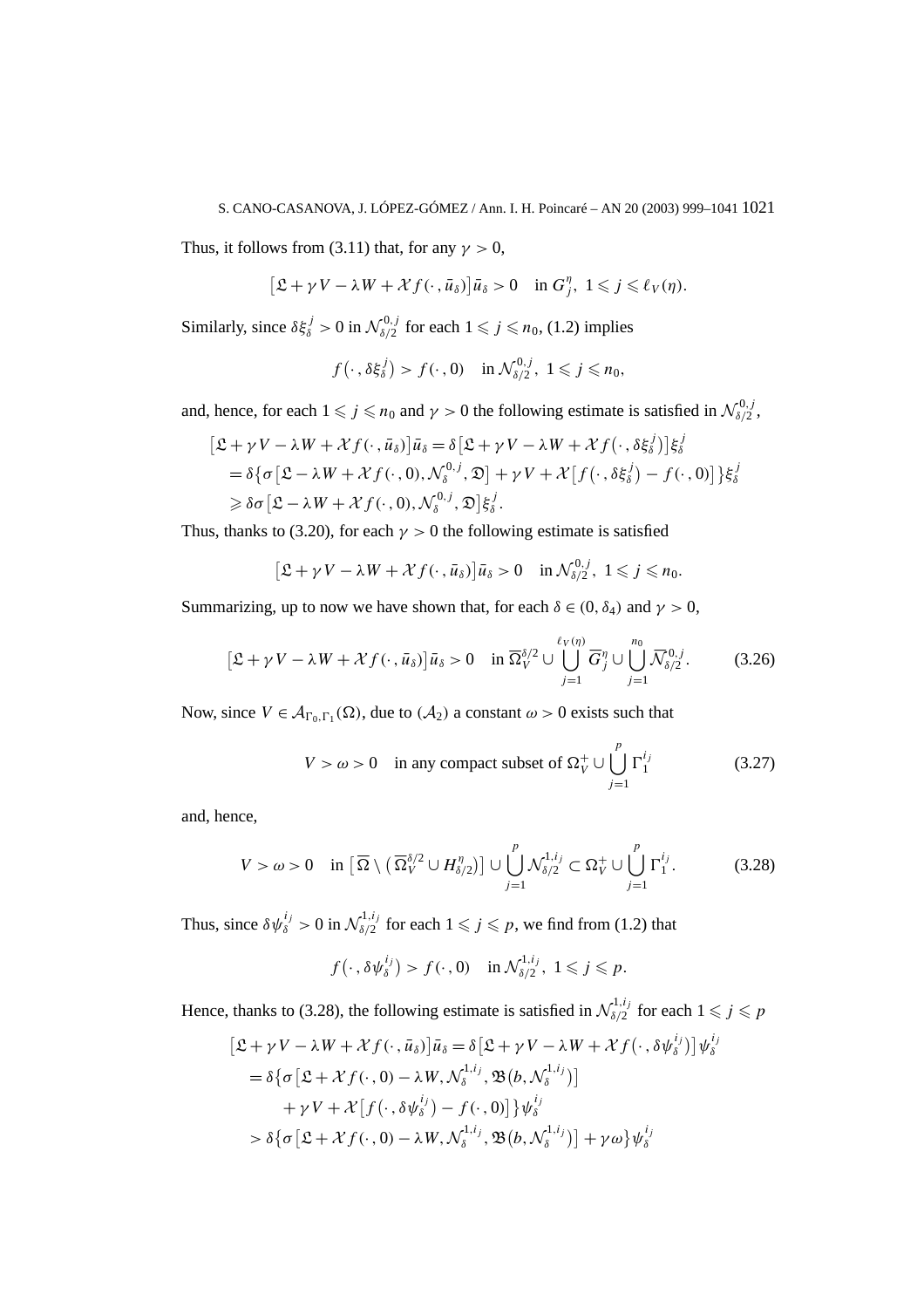1022 S. CANO-CASANOVA, J. LÓPEZ-GÓMEZ / Ann. I. H. Poincaré – AN 20 (2003) 999–1041 and, therefore,

$$
[\mathfrak{L} + \gamma V - \lambda W + \mathcal{X}f(\cdot, \bar{u}_{\delta})] \bar{u}_{\delta} > 0 \quad \text{in } \bigcup_{j=1}^{p} \mathcal{N}_{\delta/2}^{1, i_j}
$$

if

$$
\gamma > \Lambda_1(\delta) := \omega^{-1} \max_{1 \leq j \leq p} \{ \left| \sigma \left[ \mathfrak{L} + \mathcal{X} f(\cdot, 0) - \lambda W, \mathcal{N}_{\delta}^{1, i_j}, \mathfrak{B}(b, \mathcal{N}_{\delta}^{1, i_j}) \right] \right| \} \geq 0.
$$

Moreover, since

$$
\overline{\Omega}\setminus\big(\,\overline{\Omega}_{V}^{\delta/2}\cup H_{\delta/2}^{\eta}\big)\subset\Omega_{V}^{+},
$$

it follows from (3.28) that there exists

$$
\Lambda(\delta) > max\big\{\Lambda_1(\delta), 0\big\}
$$

such that for each  $\gamma > \Lambda(\delta)$  the following estimates are satisfied in  $\overline{\Omega} \setminus (\overline{\Omega}^{\delta/2}_V \cup H^{\eta}_{\delta/2})$ 

$$
[\mathfrak{L} + \gamma V - \lambda W + \mathcal{X}f(\cdot, \bar{u}_{\delta})]\bar{u}_{\delta} = [\mathfrak{L} + \gamma V - \lambda W + \mathcal{X}f(\cdot, \zeta_{\delta})]\zeta_{\delta}
$$
  
> 
$$
[\mathfrak{L} - \lambda W + \mathcal{X}f(\cdot, \zeta_{\delta}) + \gamma \omega]\zeta_{\delta} > 0,
$$

because  $\omega > 0$ ,  $\zeta_{\delta}$  is bounded away from zero in  $\overline{\Omega} \setminus (\overline{\Omega}_{V}^{\delta/2} \cup H_{\delta/2}^{\eta})$  and the function

$$
[\mathfrak{L} - \lambda W + \mathcal{X} f(\cdot, \zeta_{\delta})] \zeta_{\delta}
$$

is independent of  $\gamma$ .

On the other hand, by construction, we have that

$$
\mathfrak{B}(b)\bar{u}_{\delta} = \delta \mathfrak{D}\xi_{\delta}^{j} = 0 \quad \text{on } \Gamma_{0}^{j}, \ 1 \leq j \leq n_{0},
$$
  

$$
\mathfrak{B}(b)\bar{u}_{\delta} = \delta(\partial_{\nu} + b)\psi_{\delta}^{i_{j}} = 0 \quad \text{on } \Gamma_{1}^{i_{j}}, \ 1 \leq j \leq p,
$$

and, thanks to (3.15),

$$
\mathfrak{B}(b)\bar{u}_{\delta} = (\partial_{\nu} + b)u_{\delta} = 0 \quad \text{on } \partial \Omega_V^0 \cap \Gamma_1.
$$

Therefore,

 $\mathfrak{B}(b)\overline{u}_{\delta} = 0$  on  $\partial\Omega$ 

and, for each  $\delta \in (0, \delta_4)$  and  $\gamma > \Lambda(\delta)$ , the function  $\bar{u}_{\delta}$  provides us with a positive strict supersolution of  $P[\gamma, \lambda, \Omega, \mathfrak{B}(b)]$ . This completes the proof of part (i) under condition (3.5).

Now, suppose

$$
\Gamma_0 \cap K_V \neq \emptyset, \tag{3.29}
$$

instead of (3.5), and let  $\{i_1, \ldots, i_q\}$  be the subset of  $\{1, \ldots, n_0\}$  for which

$$
\Gamma_0^j \cap K_V \neq \emptyset \quad \Longleftrightarrow \quad j \in \{i_1, \ldots, i_q\}.
$$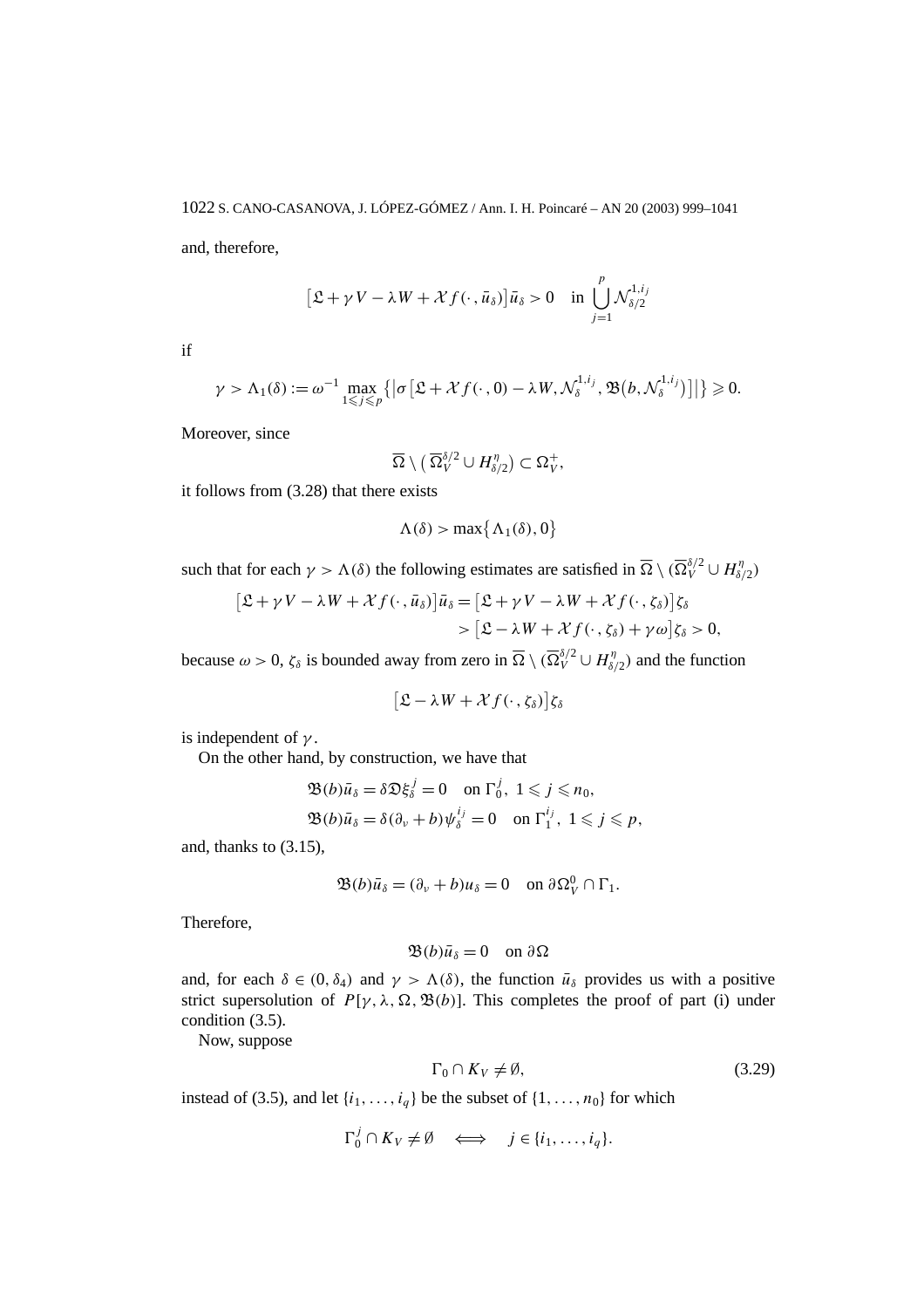Subsequently, for any  $\rho > 0$  sufficiently small we will consider the new support domain

$$
\mathfrak{O}_{\varrho} := \Omega \cup \left( \bigcup_{j=1}^{q} \Gamma_0^{i_j} + B_{\varrho} \right).
$$

Fix  $\varrho_1 > 0$ , let

$$
\tilde{\alpha}_{ij} = \tilde{\alpha}_{ji} \in \mathcal{C}^1(\overline{\mathfrak{O}}_{\varrho}), \quad \tilde{\alpha}_i \in \mathcal{C}(\overline{\mathfrak{O}}_{\varrho}), \quad \tilde{\alpha}_0, \widetilde{W} \in L_{\infty}(\mathfrak{O}_{\varrho}), \quad 1 \leq i, j \leq N,
$$

be any regular extensions from  $\overline{\Omega}$  to  $\overline{\mathfrak{O}}_{\rho}$  of each of the coefficients

$$
\alpha_{ij} = \alpha_{ji}, \quad \alpha_i, \quad \alpha_0, \quad W, \quad 1 \leq i, j \leq N,
$$

respectively, and consider the auxiliary differential operator

$$
\widetilde{\mathfrak{L}} := -\sum_{i,j=1}^N \widetilde{\alpha}_{ij} \frac{\partial^2}{\partial x_i \partial x_j} + \sum_{i=1}^N \widetilde{\alpha}_i \frac{\partial}{\partial x_i} + \widetilde{\alpha}_0 \quad \text{in } \mathfrak{O}_{\varrho_1}.
$$

Since  $\mathfrak L$  is strongly uniformly elliptic in  $\Omega$  with ellipticity constant  $\mu > 0$ ,  $\varrho \in (0, \varrho_1)$ exists for which the corresponding  $\tilde{\mathfrak{L}}$  is strongly uniformly elliptic in

$$
\widetilde{\Omega}:=\mathfrak{O}_{\varrho}
$$

with ellipticity constant  $\mu/2$ . Now, we will consider the auxiliary potentials

$$
\widetilde{\mathcal{X}} := \begin{cases} 1 & \text{in } \widetilde{\Omega} \setminus \Omega, \\ \mathcal{X} & \text{in } \Omega, \end{cases} \qquad \widetilde{V} := \begin{cases} 1 & \text{in } \widetilde{\Omega} \setminus \Omega, \\ V & \text{in } \Omega, \end{cases}
$$

the boundary operator

$$
\widetilde{\mathfrak{B}}(b) := \begin{cases} \mathfrak{D} & \text{on } \partial \widetilde{\Omega} \setminus \Gamma_1, \\ \partial_{\nu} + b & \text{on } \Gamma_1, \end{cases}
$$

and any regular extension of *f* , say

$$
\tilde{f} \in \mathcal{C}^1(\overline{\tilde{\Omega}} \times [0, \infty), \mathbb{R}),
$$

from  $\overline{\Omega} \times [0, \infty)$  to  $\overline{\widetilde{\Omega}} \times [0, \infty)$ , such that

$$
\lim_{u \nearrow \infty} \tilde{f}(x, u) = \infty \quad \text{uniformly in } \overline{\tilde{\Omega}}.
$$

Since  $X, V \in A_{\Gamma_0, \Gamma_1}(\Omega)$ , it is easy to see that

$$
\widetilde{\mathcal{X}}, \widetilde{V} \in \mathcal{A}_{\partial \widetilde{\Omega} \setminus \Gamma_1, \Gamma_1}(\widetilde{\Omega}).
$$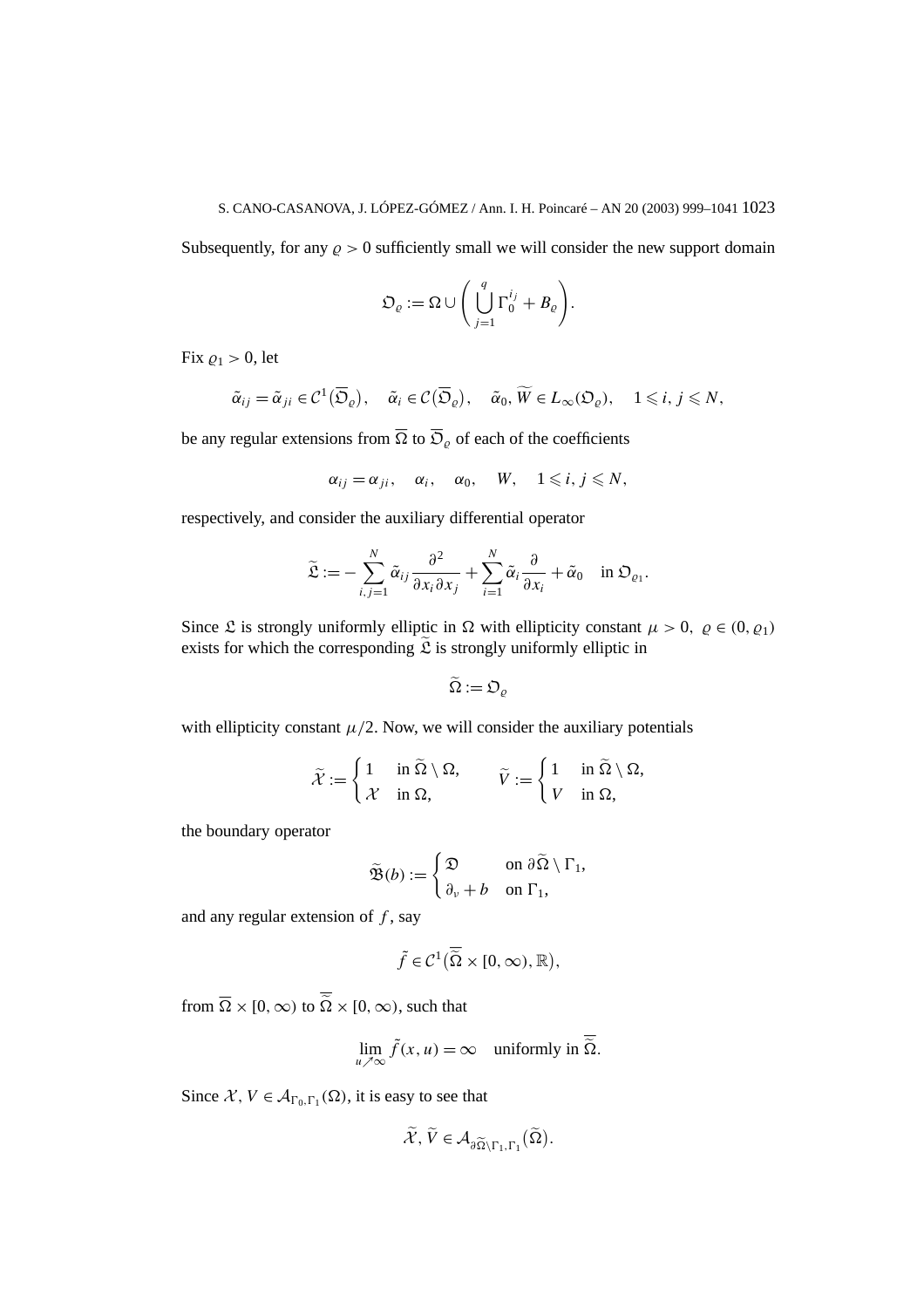Moreover, by construction,

$$
\bigcup_{j=1}^q \Gamma_0^{i_j} \subset \widetilde{\Omega},
$$

and, since  $\widetilde{\mathcal{X}} = \widetilde{V} = 1$  in  $\widetilde{\Omega} \setminus \Omega$ ,

$$
\widetilde{\Omega}_{\widetilde{\mathcal{X}}}^{0} = \Omega_{\mathcal{X}}^{0}, \qquad \widetilde{\Omega}_{\widetilde{V}}^{0} = \Omega_{V}^{0} \subset \overline{\Omega}, \qquad \widetilde{K}_{\widetilde{V}} = K_{V} \subset \widetilde{\Omega}. \tag{3.30}
$$

Thus, thanks to (1.7),

$$
(\partial \widetilde{\Omega} \setminus \Gamma_1) \cap (\partial \widetilde{\Omega}_{\widetilde{V}}^0 \cup \widetilde{K}_{\widetilde{V}}) = (\partial \widetilde{\Omega} \setminus \Gamma_1) \cap (\partial \Omega_V^0 \cup K_V) = (\partial \widetilde{\Omega} \setminus \Gamma_1) \cap K_V
$$

and, hence, it follows from the construction of  $\Gamma_0^{i_j}$ ,  $1 \leq j \leq q$ , and  $\tilde{\Omega}$  that

$$
\left(\partial\widetilde{\Omega}\setminus\Gamma_{1}\right)\cap\left(\partial\widetilde{\Omega}_{\widetilde{V}}^{0}\cup\widetilde{K}_{\widetilde{V}}\right)=\emptyset.\tag{3.31}
$$

Moreover, thanks to (3.30), condition (2.8) is satisfied on

$$
\Gamma_1 \cap \partial \widetilde{\Omega}_{\widetilde{V}}^0 = \Gamma_1 \cap \partial \Omega_V^0
$$

and, due to (1.7),

$$
\widetilde{\mathfrak{B}}(b,\widetilde{\Omega}_{\widetilde{V}}^{0})=\widetilde{\mathfrak{B}}(b,\Omega_{V}^{0})=\mathfrak{B}(b,\Omega_{V}^{0}).
$$

Thus,

$$
\lambda \in \Lambda \left[0, \Omega_V^0, \mathfrak{B}(b, \Omega_V^0)\right] = \Lambda \left[0, \widetilde{\Omega}_{\widetilde{V}}^0, \widetilde{\mathfrak{B}}(b, \widetilde{\Omega}_{\widetilde{V}}^0)\right]
$$

and, thanks to (3.31), condition (3.5) is satisfied for the new problem in  $\Omega$ . Therefore, we can apply the result of part (i) in the special case when (3.5) is satisfied to the extended problem

$$
\begin{cases} \widetilde{\mathfrak{L}}\widetilde{u} + \gamma \widetilde{V}(x)\widetilde{u} = \lambda \widetilde{W}(x)\widetilde{u} - \widetilde{\mathcal{X}}(x)\widetilde{f}(x,\widetilde{u})\widetilde{u} & \text{in } \widetilde{\Omega}, \\ \widetilde{\mathfrak{B}}(b)\widetilde{u} = 0 & \text{on } \partial \widetilde{\Omega}. \end{cases}
$$
(3.32)

As a result, for each  $\delta > 0$  sufficiently small there exist  $\tilde{\Lambda}(\delta) > 0$  and a positive function

$$
\bar{\tilde{u}}_\delta\!:\!\overline{\widetilde{\Omega}}\to[0,\infty)
$$

such that

$$
\bar{u}_{\delta}(x) > 0 \quad \text{for each } x \in \tilde{\Omega},
$$

and

$$
\begin{cases}\n\left[\tilde{\mathfrak{L}} + \gamma \tilde{V} - \lambda \widetilde{W} + \tilde{\mathcal{X}} \tilde{f}(\cdot, \bar{\tilde{u}}_{\delta})\right] \tilde{\tilde{u}}_{\delta} > 0 \quad \text{in } \tilde{\Omega}, \\
\tilde{\mathfrak{B}}(b)\bar{\tilde{u}}_{\delta} = 0 \qquad \text{on } \partial \tilde{\Omega}\n\end{cases} \tag{3.33}
$$

for each  $\gamma > \tilde{\Lambda}(\delta)$ . Now, set

$$
\bar{u}_{\delta} := \bar{\tilde{u}}_{\delta} |_{\bar{\Omega}}.
$$
\n(3.34)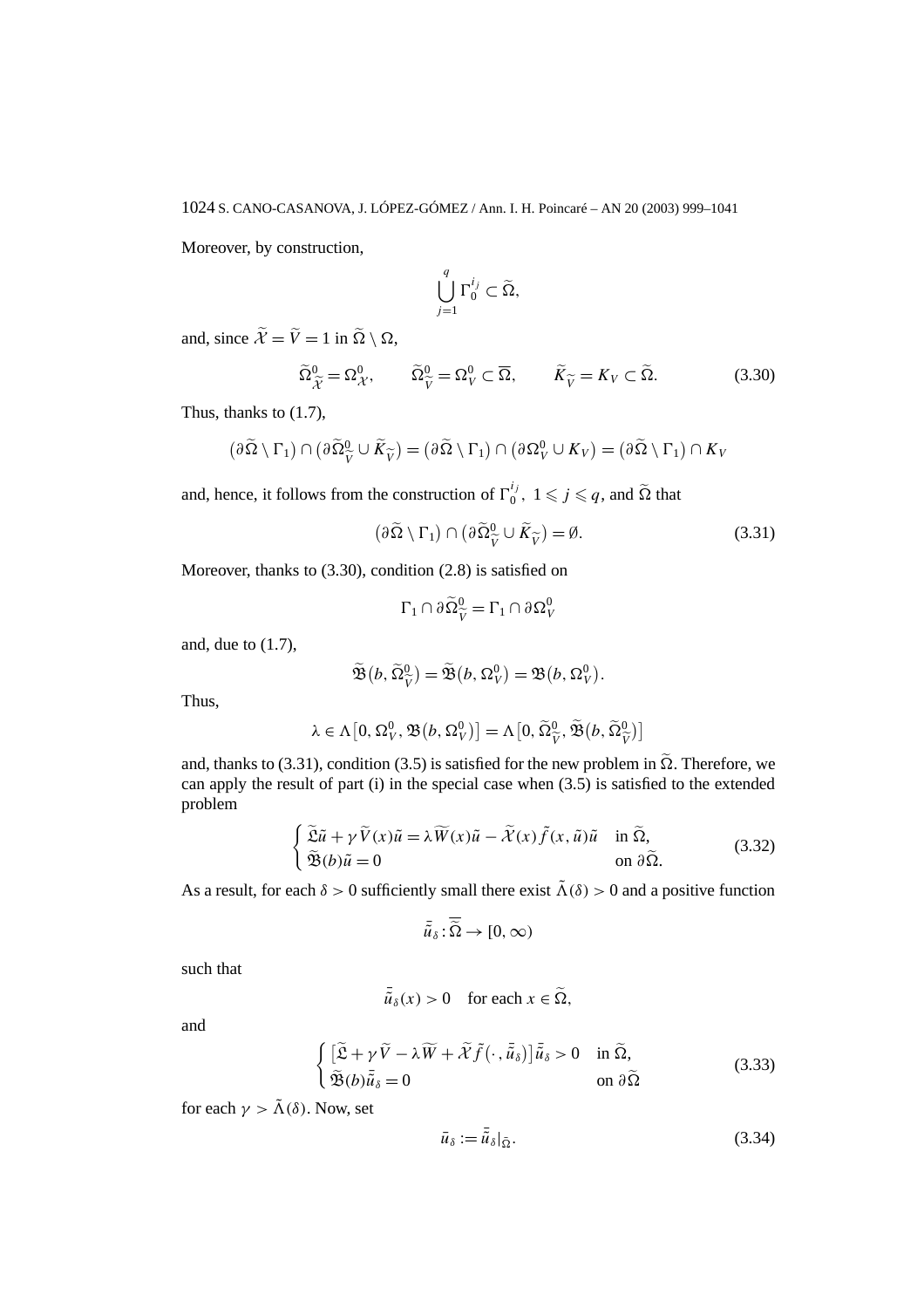Then, thanks to (3.33) and (3.34), for each  $\gamma > \tilde{\Lambda}(\delta)$  we have that

$$
[\mathfrak{L} + \gamma V - \lambda W + \mathcal{X}f(\cdot, \bar{u}_{\delta})]\bar{u}_{\delta} = [\tilde{\mathfrak{L}} + \gamma \tilde{V} - \lambda \widetilde{W} + \tilde{\mathcal{X}}\tilde{f}(\cdot, \bar{\tilde{u}}_{\delta})]\bar{\tilde{u}}_{\delta} \ge 0 \text{ in } \Omega. (3.35)
$$

Moreover, since  $\bigcup_{j=1}^{q} \Gamma_0^{i_j} \subset \tilde{\Omega}$ ,

$$
\bar{u}_{\delta}(x) = \bar{\tilde{u}}_{\delta}(x) > 0 \quad \text{for each } x \in \bigcup_{j=1}^{q} \Gamma_0^{i_j}.
$$
 (3.36)

Also,

$$
\bar{u}_{\delta} = \bar{\tilde{u}}_{\delta} = 0 \quad \text{on } \Gamma_0 \setminus \bigcup_{j=1}^q \Gamma_0^{i_j}
$$

and

$$
(\partial_{\nu} + b)\overline{u}_{\delta} = (\partial_{\nu} + b)\overline{\tilde{u}}_{\delta} = 0 \quad \text{on } \Gamma_1.
$$

Thus,

$$
\mathfrak{B}(b)\bar{u}_{\delta} > 0 \quad \text{on } \partial\Omega
$$

and, therefore, thanks to (3.35), for each  $\delta > 0$  sufficiently small the function  $\bar{u}_{\delta}$ defined by (3.34), provides us with a positive strict supersolution of  $P[\gamma, \lambda, \Omega, \mathfrak{B}(b)]$  if  $\gamma > \tilde{\Lambda}(\delta) > 0$ . This completes the proof of Part (i).

Now, we shall prove part (ii). As in proving part (i) we will proceed separately distinguishing between the cases when (3.5) or (3.29) is satisfied.

Suppose (3.5). Then, (3.22) is satisfied. For each  $\delta \in [0, \delta_4)$ , let

$$
u_{\delta} := u_{[\mathfrak{L},\lambda W,\mathcal{X},\Omega^{\delta}_{V},\mathfrak{B}(b,\Omega^{\delta}_{V})]}
$$

denote the unique positive solution of  $P[0, \lambda, \Omega_V^{\delta}, \mathfrak{B}(b, \Omega_V^{\delta})]$ . Since (2.8) holds on  $\Gamma_1 \cap \partial \Omega_V^0$ , it follows from Theorem 2.19 that

$$
\lim_{\delta \searrow 0} \|u_{\delta} - u_0\|_{H^1(\Omega_V^0)} = 0. \tag{3.37}
$$

Moreover, the positive strict supersolution  $\bar{u}_{\delta}$  defined through (3.25) satisfies

$$
\bar{u}_{\delta}|_{\Omega^0_V}=u_{\delta}|_{\Omega^0_V},
$$

by definition, and, therefore, (3.37) implies

$$
\lim_{\delta \searrow 0} \|\bar{u}_{\delta} - u_0\|_{H^1(\Omega_V^0)} = 0.
$$

This shows (3.2).

We now prove (3.3). By definition of  $\bar{u}_{\delta}$ , it follows from (3.23) and (3.24) that, for each  $\delta > 0$  sufficiently small,

$$
\|\bar{u}_{\delta}\|_{L_{\infty}(H_{\delta/2}^{\eta})} \leq \delta.
$$
\n(3.38)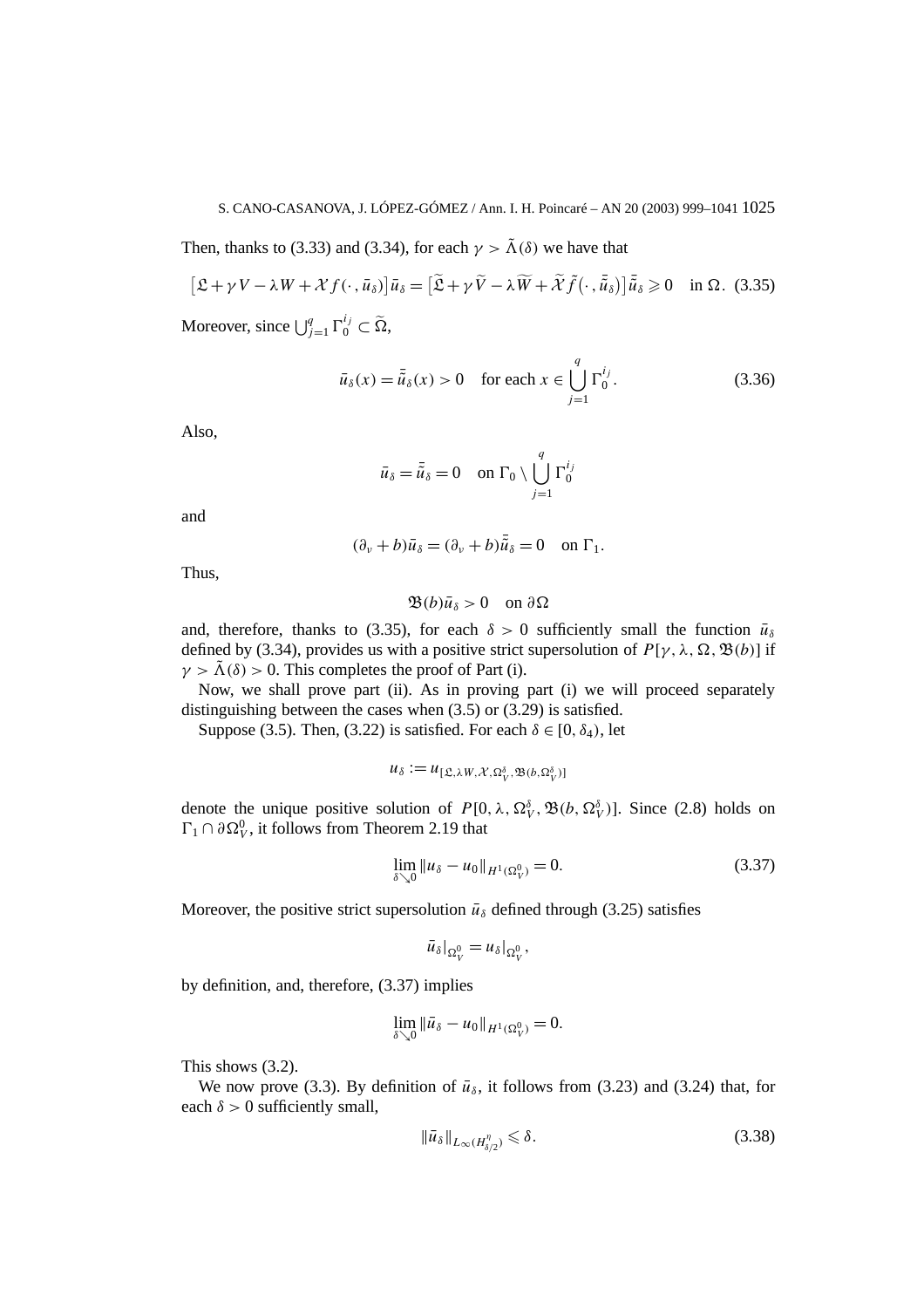Let *K* be a compact subset of  $\overline{\Omega} \setminus \overline{\Omega}_V^0$ . By construction, there exists

$$
\delta_5 := \delta_5(K) \in (0, \delta_4)
$$

such that, for each  $\delta \in (0, \delta_5)$ ,

$$
K \subset \overline{\Omega} \setminus \overline{\Omega}_V^{\delta/2}.\tag{3.39}
$$

Thus, it follows from (3.38) and (3.39) that

$$
\|\bar{u}_{\delta}\|_{L_{\infty}(K\cap H^{\eta}_{\delta/2})}\leqslant \delta, \qquad \|\bar{u}_{\delta}\|_{L_{\infty}(K\setminus H^{\eta}_{\delta/2})}=\|\zeta_{\delta}\|_{L_{\infty}(K\setminus H^{\eta}_{\delta/2})},
$$

since, by definition,  $\bar{u}_{\delta} = \zeta_{\delta}$  on  $K \setminus H_{\delta/2}^{\eta}$ , and, hence,

$$
\|\bar{u}_{\delta}\|_{L_{\infty}(K)} \leq \max\big\{\delta, \|\zeta_{\delta}\|_{L_{\infty}(K\setminus H_{\delta/2}^{\eta})}\big\}.
$$
\n(3.40)

Finally, since *ζδ* is an arbitrary regular positive extension of

$$
u_\delta \cup \bigcup_{j=1}^{\ell_V(\eta)} \delta \vartheta^j_\delta \cup \bigcup_{j=1}^p \delta \psi^{i_j}_\delta \cup \bigcup_{j=1}^{n_0} \delta \xi^j_\delta
$$

from

$$
\overline{\Omega}_{V}^{\delta/2} \cup \bigcup_{j=1}^{\ell_{V}(\eta)} \overline{G}_{j}^{\eta} \cup \bigcup_{j=1}^{p} \overline{\mathcal{N}}_{\delta/2}^{1,i_j} \cup \bigcup_{j=1}^{n_0} \overline{\mathcal{N}}_{\delta/2}^{0,j}
$$

to  $\overline{\Omega}$ , and (3.23), (3.24) imply

$$
\lim_{\delta\searrow 0}\|\delta\vartheta_\delta^{j}\|_{L_\infty(G_j^\eta)}=\lim_{\delta\searrow 0}\|\delta\psi_\delta^{i_j}\|_{L_\infty({\mathcal N}_{\delta/2}^{1,i_j})}=\lim_{\delta\searrow 0}\|\delta\xi_\delta^{j}\|_{L_\infty({\mathcal N}_{\delta/2}^{0,j})}=0,
$$

passing to the limit as  $\delta \searrow 0$  in (3.40) it is rather clear that  $\zeta_{\delta}$  can be adjusted so that (3.3) holds; (3.4) is easily obtained from (3.2) and (3.3). This completes the proof of part (ii) under (3.5).

Now, suppose (3.29), instead of (3.5). Then, arguing as in the proof of part (i) under condition (3.29), we have that the positive strict supersolution  $\tilde{u}_{\delta}$  built up in  $\tilde{\Omega}$  satisfies

$$
\lim_{\delta \searrow 0} \|\tilde{u}_{\delta} - u_{[\tilde{\Sigma}, \lambda \tilde{W}, \tilde{\mathcal{X}}, \tilde{\Omega}_{\tilde{V}}^0, \tilde{\mathfrak{B}}(b, \tilde{\Omega}_{\tilde{V}}^0)]}\|_{H^1(\tilde{\Omega}_{\tilde{V}}^0)} = 0. \tag{3.41}
$$

On the other hand, by construction, we have that

$$
\widetilde{\Omega}_{\widetilde{V}}^0 = \Omega_V^0 \subset \overline{\Omega}
$$

and

$$
\bar{\tilde{u}}_{\delta}|_{\widetilde{\Omega}_{\tilde{V}}^0} = \bar{u}_{\delta}, \qquad \widetilde{\mathfrak{B}}(b, \widetilde{\Omega}_{\tilde{V}}^0) = \widetilde{\mathfrak{B}}(b, \Omega_V^0) = \mathfrak{B}(b, \Omega_V^0),
$$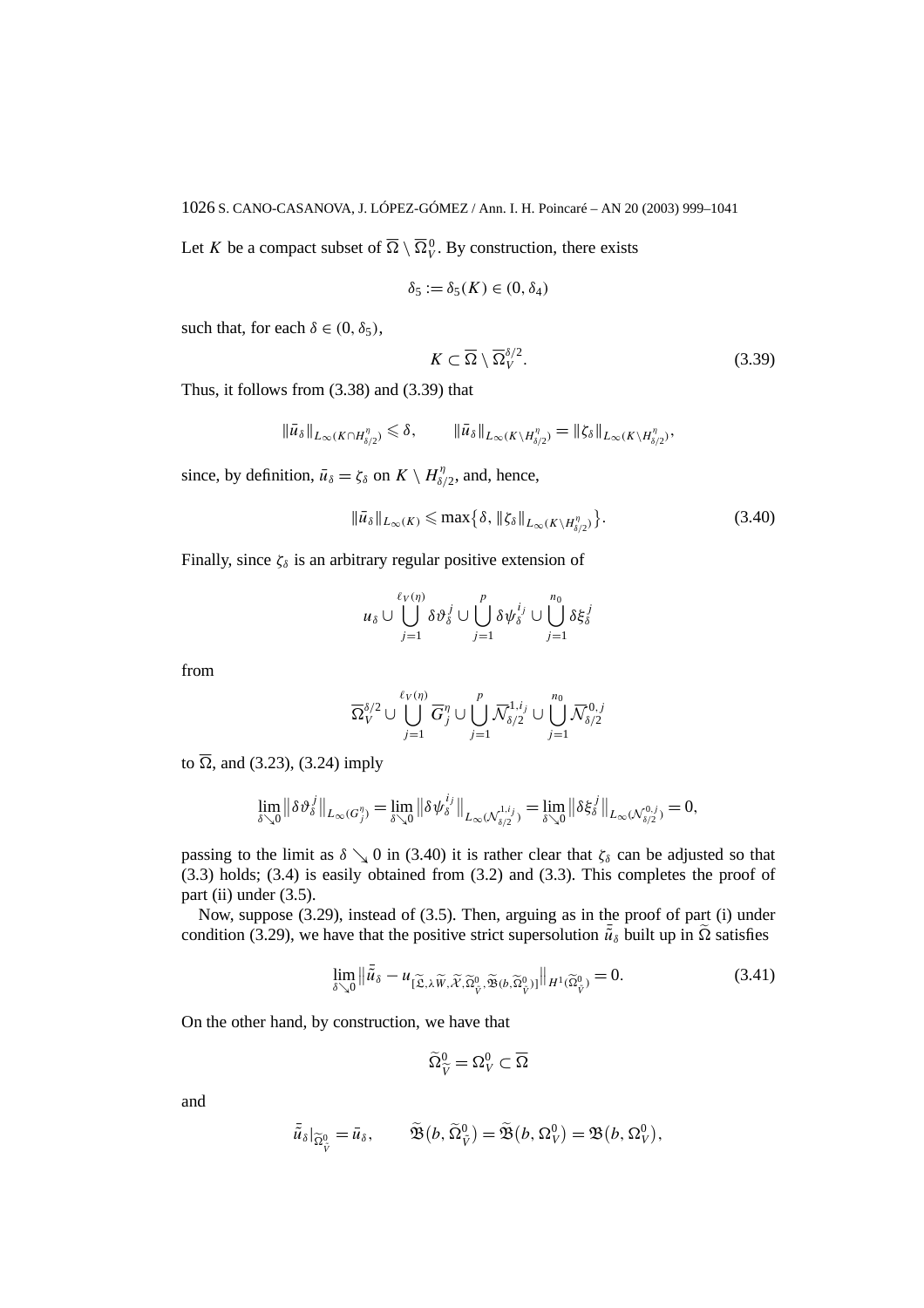where  $\bar{u}_{\delta}$  is the positive strict supersolution defined by (3.25). Moreover,

$$
\widetilde{\mathfrak{L}}|_{\widetilde{\Omega}_{\widetilde{V}}^0} = \mathfrak{L}, \qquad \widetilde{W}|_{\widetilde{\Omega}_{\widetilde{V}}^0} = W, \qquad \widetilde{\mathcal{X}}|_{\widetilde{\Omega}_{\widetilde{V}}^0} = \mathcal{X}.
$$

Thus, (3.41) becomes into

$$
\lim_{\delta\searrow 0} \|\bar{u}_{\delta}-u_{[\mathfrak{L},\lambda W,\mathcal{X},\Omega_V^0,\mathfrak{B}(b,\Omega_V^0)]}\|_{H^1(\Omega_V^0)}=0,
$$

so proving (3.2) under condition (3.29).

Similarly, adapting the argument given in the case when condition (3.5) is satisfied, we have that

$$
\lim_{\delta \searrow 0} \left\| \tilde{\bar{u}}_{\delta} \right\|_{L_{\infty}(\widetilde{K})} = 0 \tag{3.42}
$$

in any compact subset

$$
\widetilde{K}\subset \overline{\widetilde{\Omega}}\setminus \overline{\widetilde{\Omega}}_{\widetilde{V}}^0.
$$

In particular, (3.42) holds in any compact subset *K* of  $\overline{\Omega} \setminus \overline{\Omega}_V^0$ , since

$$
\overline{\Omega}\setminus\overline{\Omega}_V^0=\overline{\Omega}\setminus\overline{\widetilde{\Omega}}_V^0\subset\overline{\widetilde{\Omega}}\setminus\overline{\widetilde{\Omega}}_V^0.
$$

Therefore, since

$$
\bar{\tilde{u}}_{\delta}|_{\overline{\Omega}\setminus\overline{\Omega}{}_{V}^{0}}=\bar{u}_{\delta},
$$

 $(3.42)$  implies  $(3.3)$ ;  $(3.4)$  follows readily from  $(3.2)$  and  $(3.3)$ . This completes the proof of part (ii) and concludes the proof of the proposition.  $\Box$ 

Now, we are ready to prove Theorem 1.3.

*Proof of Theorem* 1.3. – Suppose  $\gamma_0 > 0$  exists such that

$$
\lambda \in \Lambda\big[0, \Omega_V^0, \mathfrak{B}\big(b, \Omega_V^0\big)\big] \cap \Lambda\big[\gamma, \Omega, \mathfrak{B}(b)\big]
$$

for each  $\gamma > \gamma_0$ , and (2.8) holds on  $\Gamma_1 \cap \partial \Omega_V^0$ . For each  $\gamma > \gamma_0$ , let

 $u_{[\mathfrak{L}+\gamma V,\lambda W,\mathcal{X},\Omega,\mathfrak{B}(b)]} \quad \wedge \quad u_{[\mathfrak{L},\lambda W,\mathcal{X},\Omega_V^0,\mathfrak{B}(b,\Omega_V^0)]}$ 

denote the unique positive solutions of problems  $P[\gamma, \lambda, \Omega, \mathfrak{B}(b)]$  and  $P[0, \lambda, \Omega_v^0]$ ,  $\mathfrak{B}(b, \Omega_V^0)$ ], respectively. Since  $u_{[\mathfrak{L}+\gamma V,\lambda W,\mathcal{X},\Omega,\mathfrak{B}(b)]}$  is strongly positive in  $\Omega$ , we have that

$$
\mathfrak{B}(b,\Omega_V^0)u_{[\mathfrak{L}+\gamma V,\lambda W,\mathcal{X},\Omega,\mathfrak{B}(b)]}=u_{[\mathfrak{L}+\gamma V,\lambda W,\mathcal{X},\Omega,\mathfrak{B}(b)]}>0 \quad \text{on } \partial\Omega_V^0\cap\Omega. \tag{3.43}
$$

Thus,  $u_{[\mathfrak{L}+\gamma V,\lambda W,\mathcal{X},\Omega,\mathfrak{B}(b)]}$  is a positive strict supersolution of  $P[0,\lambda,\Omega_V^0,\mathfrak{B}(b,\Omega_V^0)]$  for each  $\gamma > \gamma_0$ , and, hence, thanks to Theorem 2.16,

$$
u_{[\mathfrak{L},\lambda W,\mathcal{X},\Omega_V^0,\mathfrak{B}(b,\Omega_V^0)]} < u_{[\mathfrak{L}+\gamma V,\lambda W,\mathcal{X},\Omega,\mathfrak{B}(b)]} \quad \text{in } \Omega_V^0 \text{ for each } \gamma > \gamma_0. \tag{3.44}
$$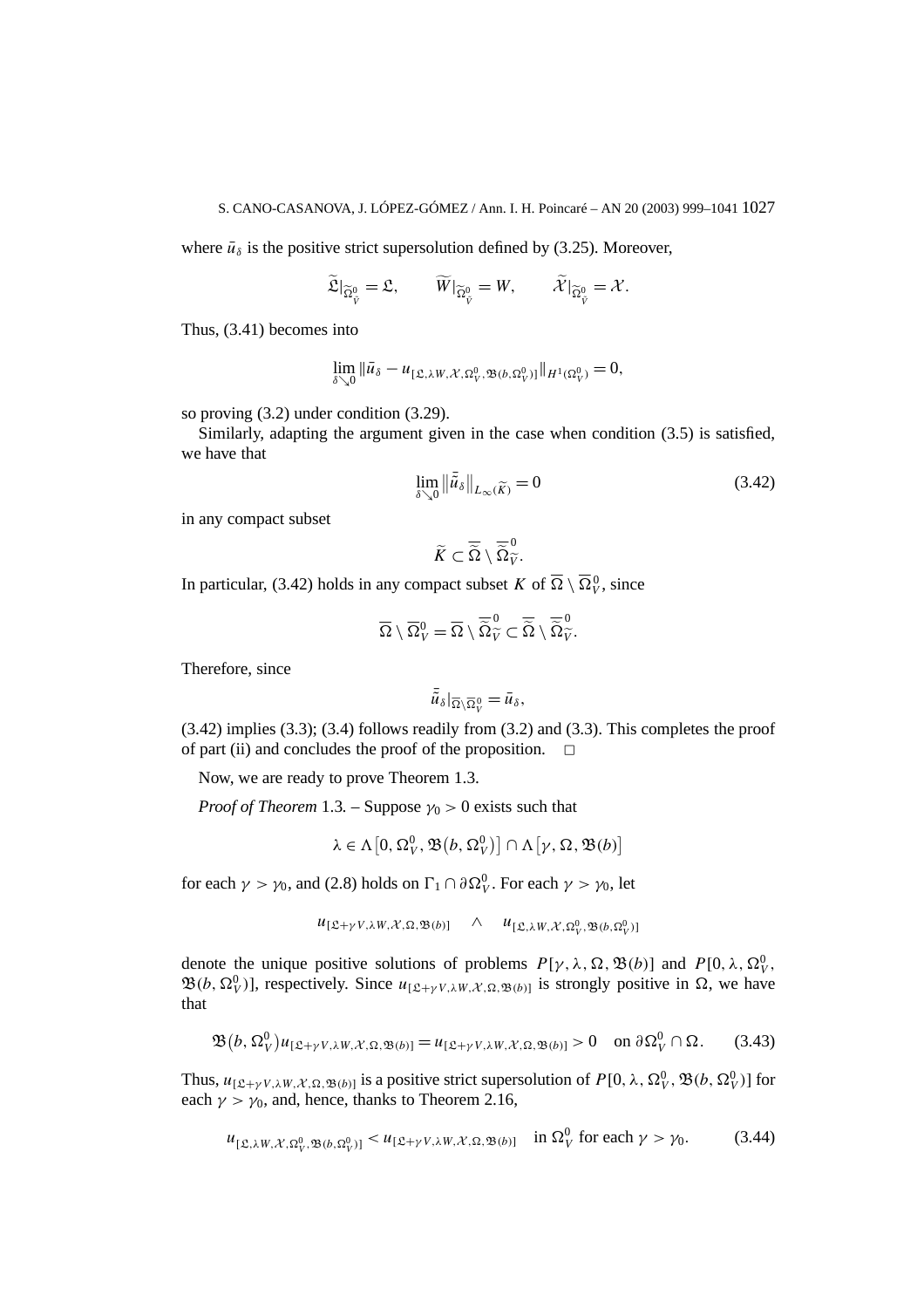Therefore, the auxiliary function

$$
u_* := \begin{cases} u_{[\mathfrak{L},\lambda W,\mathcal{X},\Omega_V^0,\mathfrak{B}(b,\Omega_V^0)]} & \text{in } \overline{\Omega}_V^0, \\ 0 & \text{in } \overline{\Omega} \setminus \overline{\Omega}_V^0 \end{cases}
$$

satisfies

$$
u_* < u_{\lfloor \mathfrak{L} + \gamma V, \lambda W, \mathcal{X}, \Omega, \mathfrak{B}(b)]} \quad \text{in } \Omega \text{ for each } \gamma > \gamma_0. \tag{3.45}
$$

On the other hand, since we are working under the assumptions of Proposition 3.1,  $\delta_0 > 0$ exists such that for each  $\delta \in (0, \delta_0)$  there are a real number  $\Lambda(\delta) > 0$  and a positive function  $\bar{u}_{\delta}$  such that  $\bar{u}_{\delta}$  is a positive strict supersolution of  $P[\gamma, \lambda, \Omega, \mathfrak{B}(b)]$  for each  $\gamma > \Lambda(\delta)$ ,

$$
\lim_{\delta \searrow 0} \|\bar{u}_{\delta} - u_{[\mathfrak{L},\lambda W,\mathcal{X},\Omega_V^0,\mathfrak{B}(b,\Omega_V^0)]}\|_{H^1(\Omega_V^0)} = 0
$$

and, for any compact subset  $K \subset \overline{\Omega} \setminus \overline{\Omega}_V^0$ ,

$$
\lim_{\delta \searrow 0} \|\bar{u}_{\delta}\|_{L_{\infty}(K)} = 0.
$$

In particular,

$$
\lim_{\delta \searrow 0} \bar{u}_{\delta} = \begin{cases} u_{[\mathfrak{L},\lambda W,\mathcal{X},\Omega_V^0,\mathfrak{B}(b,\Omega_V^0)]} & \text{in } \Omega_V^0, \\ 0 & \text{in } \Omega \setminus \Omega_V^0, \end{cases}
$$
 a.e. in  $\Omega$ .

Thanks to Theorem 2.16,

$$
u_{[\mathfrak{L}+\gamma V,\lambda W,\mathcal{X},\Omega,\mathfrak{B}(b)]}\leq \bar{u}_{\delta} \quad \text{in } \Omega \text{ for each } \delta \in (0,\delta_0) \text{ and } \gamma > \Lambda(\delta). \tag{3.46}
$$

Therefore, it follows from (3.45) and (3.46) that

$$
u_* < u_{[\mathfrak{L}+\gamma V,\lambda W,\mathcal{X},\Omega,\mathfrak{B}(b)]} \leq \bar{u}_{\delta} \quad \text{in } \Omega \text{ for each } \delta \in (0,\delta_0) \text{ and } \gamma > \gamma_{\delta}, \tag{3.47}
$$

where

$$
\gamma_{\delta} := \max\{\Lambda(\delta), \gamma_0\}.
$$

Thanks to (3.47), for each  $\delta \in (0, \delta_0)$  and  $\gamma > \gamma_{\delta}$ , we have that

$$
u_*|_{\Omega_V^0} = u_{[\mathfrak{L},\lambda W,\mathcal{X},\Omega_V^0,\mathfrak{B}(b,\Omega_V^0)]} \leq u_{[\mathfrak{L}+\gamma V,\lambda W,\mathcal{X},\Omega,\mathfrak{B}(b)]} \leq \bar{u}_\delta \quad \text{in } \Omega_V^0 \tag{3.48}
$$

and, hence,

$$
\|u_{[\mathfrak{L}+\gamma V,\lambda W,\mathcal{X},\Omega,\mathfrak{B}(b)]}-u_{[\mathfrak{L},\lambda W,\mathcal{X},\Omega_V^0,\mathfrak{B}(b,\Omega_V^0)]}\|_{L_2(\Omega_V^0)}\leq \|\bar{u}_{\delta}-u_{[\mathfrak{L},\lambda W,\mathcal{X},\Omega_V^0,\mathfrak{B}(b,\Omega_V^0)]}\|_{L_2(\Omega_V^0)}.
$$
\n(3.49)

Thus, for each  $\delta \in (0, \delta_0)$ , we have that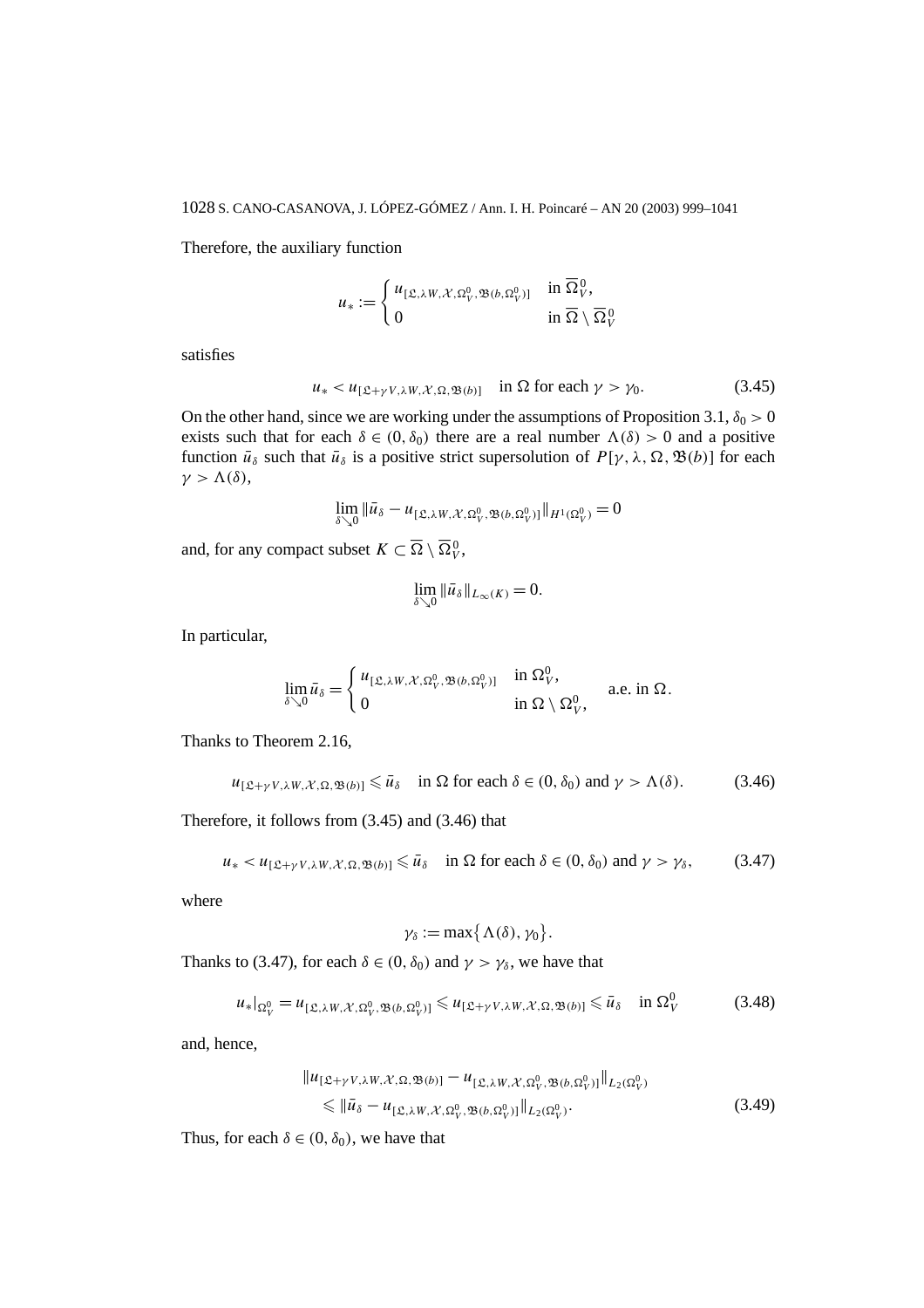S. CANO-CASANOVA, J. LÓPEZ-GÓMEZ / Ann. I. H. Poincaré – AN 20 (2003) 999–1041 1029

$$
\limsup_{\gamma \nearrow \infty} \|u_{[\mathfrak{L}+\gamma V,\lambda W,\mathcal{X},\Omega,\mathfrak{B}(b)]} - u_{[\mathfrak{L},\lambda W,\mathcal{X},\Omega_{V}^{0},\mathfrak{B}(b,\Omega_{V}^{0})]} \|_{L_{2}(\Omega_{V}^{0})}
$$
\n
$$
\leq \| \bar{u}_{\delta} - u_{[\mathfrak{L},\lambda W,\mathcal{X},\Omega_{V}^{0},\mathfrak{B}(b,\Omega_{V}^{0})]} \|_{L_{2}(\Omega_{V}^{0})}.
$$
\n(3.50)

On the other hand, thanks to Proposition 3.1, we already know that

$$
\lim_{\delta \searrow 0} \|\bar{u}_{\delta} - u_{[\mathfrak{L}, \lambda W, \mathcal{X}, \Omega_V^0, \mathfrak{B}(b, \Omega_V^0)]}\|_{L_2(\Omega_V^0)} = 0, \tag{3.51}
$$

and, therefore, combining (3.50) and (3.51) gives

$$
\lim_{\gamma \nearrow \infty} ||u_{[\mathfrak{L}+\gamma V,\lambda W,\mathcal{X},\Omega,\mathfrak{B}(b)]}-u_{[\mathfrak{L},\lambda W,\mathcal{X},\Omega_V^0,\mathfrak{B}(b,\Omega_V^0)]}||_{L_2(\Omega_V^0)} = 0. \tag{3.52}
$$

Now, fix  $\delta \in (0, \delta_0)$ . Then, thanks to (3.48),

$$
\|u_{[\mathfrak{L}+\gamma V,\lambda W,\mathcal{X},\Omega,\mathfrak{B}(b)]}\|_{L_{\infty}(\Omega_V^0)} \leq \|\bar{u}_{\delta}\|_{L_{\infty}(\Omega_V^0)} \quad \text{for each } \gamma > \gamma_{\delta}
$$

and, hence, there exists a constant  $C > 0$  such that

$$
||u_{[\mathfrak{L}+\gamma V,\lambda W,\mathcal{X},\Omega,\mathfrak{B}(b)]}-u_{[\mathfrak{L},\lambda W,\mathcal{X},\Omega_V^0,\mathfrak{B}(b,\Omega_V^0)]}||_{L_{\infty}(\Omega_V^0)} \leq C \quad \text{for each } \gamma > \gamma_{\delta}.
$$

Thus, (3.52) implies

$$
\lim_{\gamma \nearrow \infty} \|u_{[\mathfrak{L}+\gamma V,\lambda W,\mathcal{X},\Omega,\mathfrak{B}(b)]} - u_{[\mathfrak{L},\lambda W,\mathcal{X},\Omega_V^0,\mathfrak{B}(b,\Omega_V^0)]}\|_{L_p(\Omega_V^0)} = 0 \quad \text{for each } p \in [2,\infty).
$$
\n(3.53)

On the other hand, since  $L_2(\Omega_V^0) \hookrightarrow L_p(\Omega_V^0)$  if  $p \in [1, 2)$ , (3.52) gives

$$
\lim_{\gamma \nearrow \infty} ||u_{[\mathfrak{L}+\gamma V,\lambda W,\mathcal{X},\Omega,\mathfrak{B}(b)]}-u_{[\mathfrak{L},\lambda W,\mathcal{X},\Omega_V^0,\mathfrak{B}(b,\Omega_V^0)]}||_{L_p(\Omega_V^0)}=0 \text{ for each } p \in [1,2).
$$

This concludes the proof of (1.9).

Let *K* be a compact subset of  $\overline{\Omega} \setminus \overline{\Omega}_V^0$ . Then, thanks to (3.47),

$$
0 = u_*|_K \leq u_{[\mathfrak{L} + \gamma V, \lambda W, \mathcal{X}, \Omega, \mathfrak{B}(b)]}|_K \leq u_\delta|_K \quad \text{for each } \delta \in (0, \delta_0) \text{ and } \gamma > \gamma_\delta,
$$

and, hence,

$$
||u_{[\mathfrak{L}+\gamma V,\lambda W,\mathcal{X},\Omega,\mathfrak{B}(b)]}||_{L_{\infty}(K)} \le ||\bar{u}_{\delta}||_{L_{\infty}(K)} \quad \text{for each } \delta \in (0,\delta_0) \text{ and } \gamma > \gamma_{\delta}. \tag{3.54}
$$

Thus, passing to the limit as  $\gamma \nearrow \infty$  in (3.54) gives

$$
0 \leq \limsup_{\gamma \nearrow \infty} \|u_{[\mathfrak{L} + \gamma V, \lambda W, \mathcal{X}, \Omega, \mathfrak{B}(b)]}\|_{L_{\infty}(K)} \leq \|\bar{u}_{\delta}\|_{L_{\infty}(K)} \quad \text{for each } \delta \in (0, \delta_0). \tag{3.55}
$$

On the other hand, thanks to Proposition 3.1, we have that

$$
\lim_{\delta\searrow 0}\|\bar u_\delta\|_{L_\infty(K)}=0
$$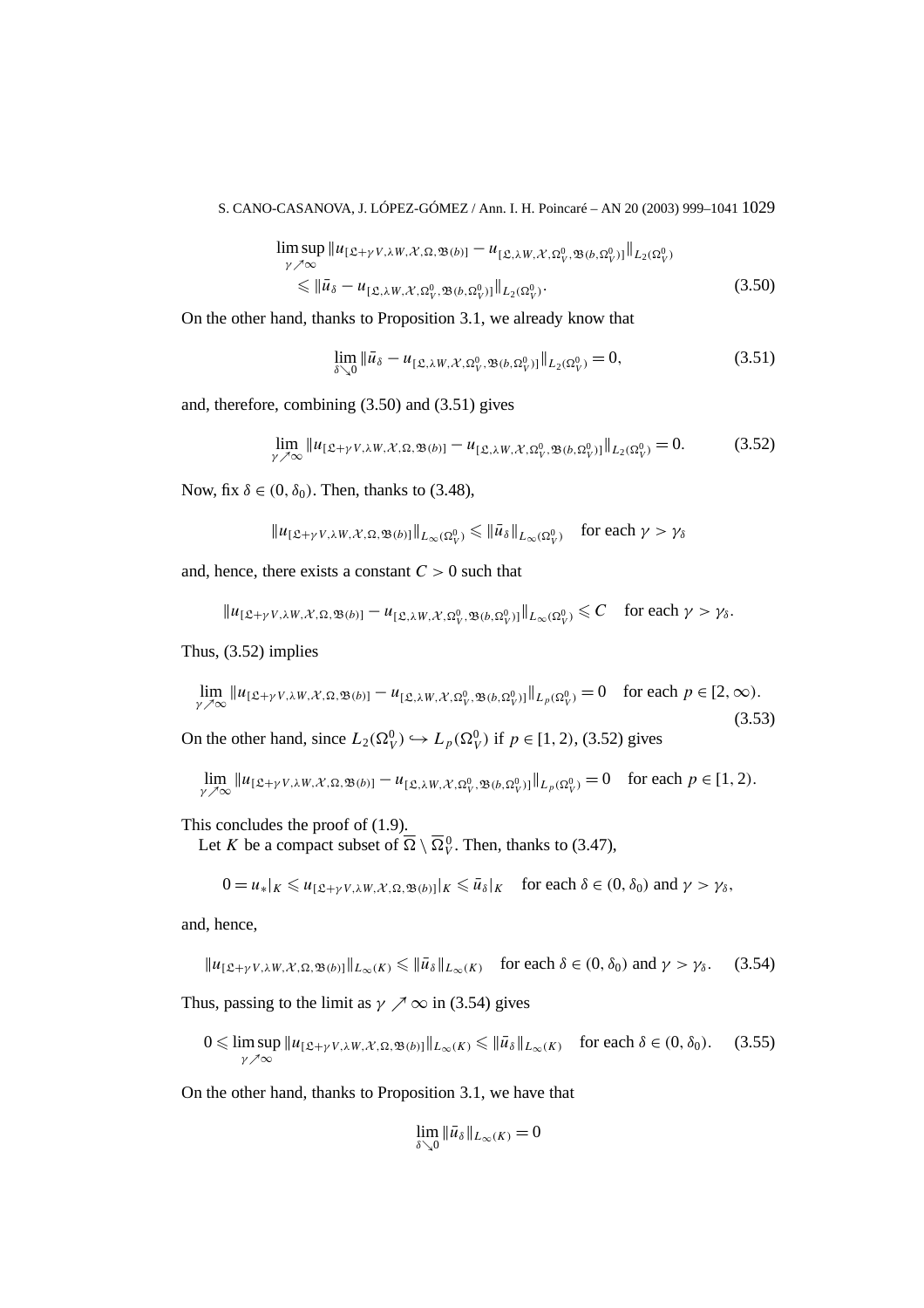and, therefore, (3.55) implies

$$
\lim_{\gamma \nearrow \infty} \|u_{[\mathfrak{L} + \gamma V, \lambda W, \mathcal{X}, \Omega, \mathfrak{B}(b)]}\|_{L_{\infty}(K)} = 0.
$$

This completes the proof of (1.10) and concludes the proof of the theorem.  $\Box$ 

#### **4.** Some sufficient conditions so that  $1 \Rightarrow 2$  in Theorem 1.3

The following results provide us with some sufficient conditions ensuring that *λ* ∈ *A*[*γ*, Ω, **B**(*b*)] for any *γ* sufficiently large whenever  $λ ∈ Λ[0, Ω_V^0, \mathfrak{B}(b, Ω_V^0)]$ .

THEOREM  $4.1.$  – *Suppose*  $\lambda \in \Lambda[0, \Omega_V^0, \mathfrak{B}(b, \Omega_V^0)]$ , (2.8) *holds on*  $\Gamma_1 \cap (\partial \Omega_V^0 \cup$  $\partial \Omega^0_{\mathcal{X}}$ *)* and

$$
\mathcal{X} \in \mathcal{A}_{\partial \Omega_V^0 \setminus \Gamma_1, \Gamma_1 \cap \partial \Omega_V^0} (\Omega_V^0) \quad \wedge \quad V \in \mathcal{A}_{\partial \Omega_X^0 \setminus \Gamma_1, \Gamma_1 \cap \partial \Omega_X^0} (\Omega_\mathcal{X}^0) \quad \wedge \quad \Omega_V^0 \cap \Omega_\mathcal{X}^0 \in \mathcal{C}^2,
$$

 $if \Omega_V^0 \cap \Omega_\mathcal{X}^0 \neq \emptyset$ , or

$$
\mathcal{X} \in \mathcal{A}_{\partial \Omega_V^0 \backslash \Gamma_1, \Gamma_1 \cap \partial \Omega_V^0}^+(\Omega_V^0) \quad \wedge \quad V \in \mathcal{A}_{\partial \Omega_\mathcal{X}^0 \backslash \Gamma_1, \Gamma_1 \cap \partial \Omega_\mathcal{X}^0}^+(\Omega_\mathcal{X}^0),
$$

*when*  $\Omega_V^0 \cap \Omega_\mathcal{X}^0 = \emptyset$ . Then, there exists  $\gamma_0 > 0$  such that

$$
\lambda \in \bigcap_{\gamma \geq \gamma_0} \Lambda[\gamma, \Omega, \mathfrak{B}(b)] \tag{4.1}
$$

*and, therefore, Theorem* 1.3 *can be applied.*

*Proof. –* Suppose

$$
\left(\left[\Omega_V^0\right]_{\mathcal{X}}^0 = \left[\Omega_\mathcal{X}^0\right]_{V}^0 = \right) \Omega_V^0 \cap \Omega_\mathcal{X}^0 \neq \emptyset.
$$

Then, since  $\Omega_V^0 \cap \Omega_\mathcal{X}^0$  is of class  $\mathcal{C}^2$ , (2.8) holds on  $\Gamma_1 \cap (\partial \Omega_V^0 \cup \partial \Omega_\mathcal{X}^0)$ , and

$$
\partial (\Omega_V^0 \cap \Omega_\mathcal{X}^0) \subset \partial \Omega_V^0 \cup \partial \Omega_\mathcal{X}^0,
$$

necessarily (2.8) holds on  $\Gamma_1 \cap \partial(\Omega_V^0 \cap \Omega_\mathcal{X}^0)$ . Thus, thanks to Theorem 2.12,

$$
\lambda \in \Lambda[0, \Omega_V^0, \mathfrak{B}(b, \Omega_V^0)]
$$
  
\n
$$
\updownarrow
$$
  
\n
$$
\sigma[\mathfrak{L} - \lambda W + \mathcal{X}f(\cdot, 0), \Omega_V^0, \mathfrak{B}(b, \Omega_V^0)] < 0 < \sigma[\mathfrak{L} - \lambda W, [\Omega_V^0]_{\mathcal{X}}^0, \mathfrak{B}(b, [\Omega_V^0]_{\mathcal{X}}^0)].
$$
  
\nSimilarly, for any  $\gamma > 0$ , (4.2)

$$
\lambda \in \Lambda[\gamma, \Omega, \mathfrak{B}(b)]
$$
  
\n
$$
\Phi
$$
\n(4.3)  
\n
$$
\sigma[\mathfrak{L} + \gamma V - \lambda W + \mathcal{X}f(\cdot, 0), \Omega, \mathfrak{B}(b)] < 0 < \sigma[\mathfrak{L} + \gamma V - \lambda W, \Omega^0_{\mathcal{X}}, \mathfrak{B}(b, \Omega^0_{\mathcal{X}})].
$$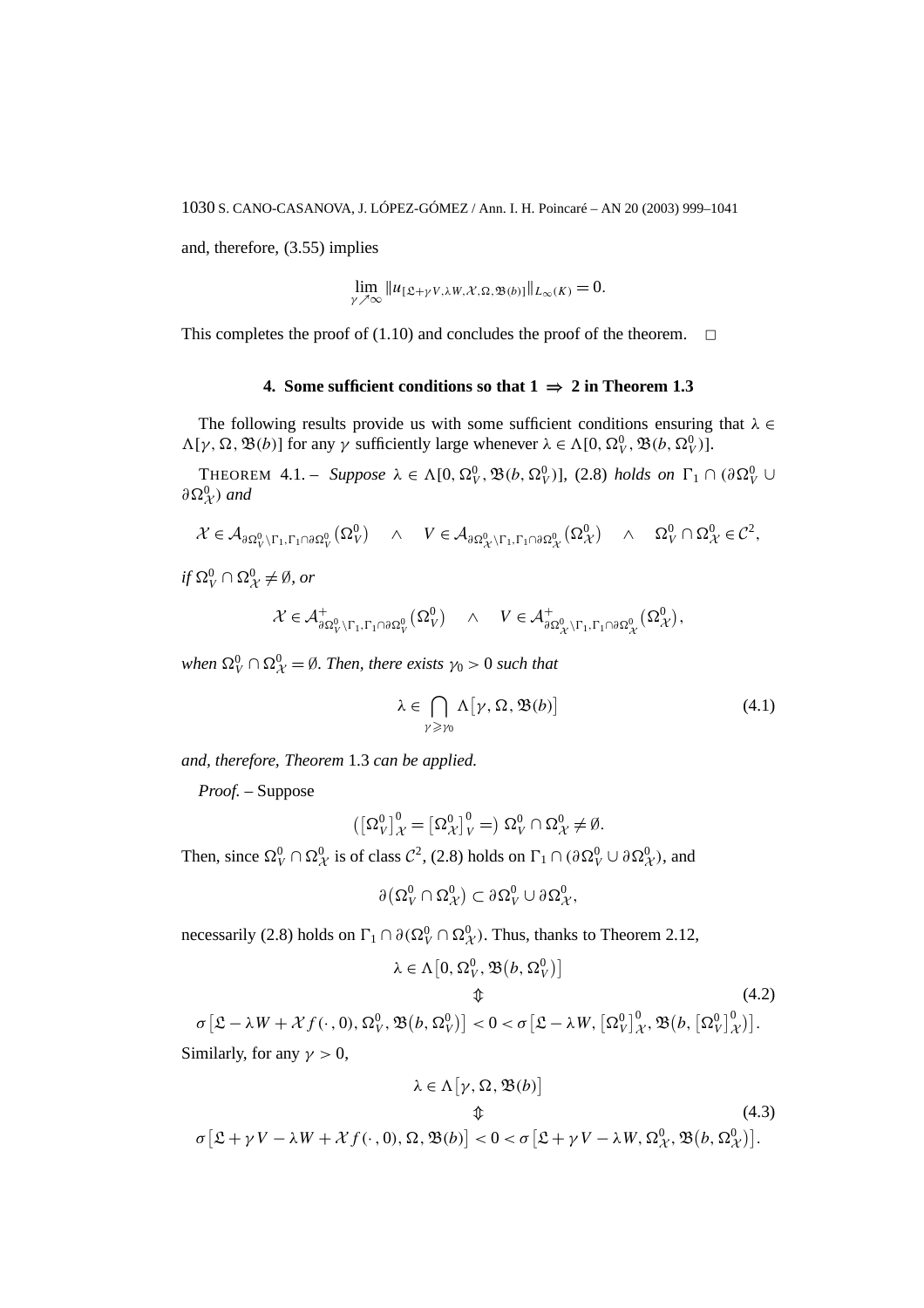On the other hand, since (2.8) holds on  $\Gamma_1 \cap \partial [\Omega^0_{\mathcal{X}}]_V^0$ , it follows from Theorem 2.9 that

$$
\lim_{\gamma \nearrow \infty} \sigma \left[ \mathfrak{L} + \gamma V - \lambda W, \Omega_{\mathcal{X}}^0, \mathfrak{B}(b, \Omega_{\mathcal{X}}^0) \right] = \sigma \left[ \mathfrak{L} - \lambda W, \left[ \Omega_{\mathcal{X}}^0 \right]_V^0, \mathfrak{B}(b, \left[ \Omega_{\mathcal{X}}^0 \right]_V^0) \right]. \tag{4.4}
$$

Similarly,

$$
\lim_{\gamma \nearrow \infty} \sigma \left[ \mathfrak{L} + \gamma V - \lambda W + \mathcal{X} f(\cdot, 0), \Omega, \mathfrak{B}(b) \right]
$$
  
=  $\sigma \left[ \mathfrak{L} - \lambda W + \mathcal{X} f(\cdot, 0), \Omega_V^0, \mathfrak{B}(b, \Omega_V^0) \right].$  (4.5)

Therefore, thanks to (4.2)–(4.4) and (4.5), condition (4.1) is satisfied for some  $\gamma_0 > 0$  if  $\lambda \in \Lambda[0, \Omega_V^0, \mathfrak{B}(b, \Omega_V^0)]$ . This completes the proof of the theorem in this special case.

Now, suppose

$$
\left(\left[\Omega_V^0\right]_{\mathcal{X}}^0=\left[\Omega_{\mathcal{X}}^0\right]_{V}^0=\right)\,\Omega_V^0\cap\Omega_{\mathcal{X}}^0=\emptyset.
$$

Since

$$
\left[\Omega_V^0\right]_{\mathcal{X}}^0 = \emptyset \quad \wedge \quad \mathcal{X} \in \mathcal{A}_{\partial \Omega_V^0 \backslash \Gamma_1, \Gamma_1 \cap \partial \Omega_V^0}^+ (\Omega_V^0),
$$

it follows from Theorem 2.14 that

$$
\lambda \in \Lambda\left[0, \Omega_V^0, \mathfrak{B}\left(b, \Omega_V^0\right)\right] \quad \Longleftrightarrow \quad \sigma\left[\mathfrak{L} - \lambda W + \mathcal{X}f(\cdot, 0), \Omega_V^0, \mathfrak{B}\left(b, \Omega_V^0\right)\right] < 0. \tag{4.6}
$$

Similarly, thanks to Theorem 2.12, the equivalence (4.3) holds.

Since  $V \in A_{\Gamma_0, \Gamma_1}(\Omega)$  and (2.8) is satisfied on  $\Gamma_1 \cap \partial \Omega_V^0$ , it follows from Theorem 2.9 that (4.5) holds. Thus, since  $\lambda \in \Lambda[0, \Omega_V^0, \mathfrak{B}(b, \Omega_V^0)]$ , it follows from (4.5) and (4.6) that

$$
\lim_{\gamma \nearrow \infty} \sigma \left[ \mathfrak{L} + \gamma V - \lambda W + \mathcal{X} f(\cdot, 0), \Omega, \mathfrak{B}(b) \right] < 0. \tag{4.7}
$$

Similarly, since

$$
V \in \mathcal{A}_{\partial \Omega^0_{\mathcal{X}} \backslash \Gamma_1, \Gamma_1 \cap \partial \Omega^0_{\mathcal{X}}}(\Omega^0_{\mathcal{X}}) \quad \wedge \quad [\Omega^0_{\mathcal{X}}]_V^0 = \emptyset,
$$

it follows from Theorem 2.10 that

$$
\lim_{\gamma \nearrow \infty} \sigma \left[ \mathfrak{L} + \gamma V - \lambda W, \Omega_{\mathcal{X}}^0, \mathfrak{B}(b, \Omega_{\mathcal{X}}^0) \right] = \infty.
$$
 (4.8)

Then, combining (4.7) and (4.8), we find that, for any  $\gamma > 0$  sufficiently large, the following estimate is satisfied

$$
\sigma\left[\mathfrak{L}+\gamma V-\lambda W+\mathcal{X}f(\cdot,0),\Omega,\mathfrak{B}(b)\right]<0<\sigma\left[\mathfrak{L}+\gamma V-\lambda W,\Omega_{\mathcal{X}}^{0},\mathfrak{B}(b,\Omega_{\mathcal{X}}^{0})\right].
$$
\n(4.9)

Therefore, it follows from (4.3) and (4.9) that (4.1) must be satisfied for some  $\gamma_0 > 0$ . This completes the proof of the theorem.  $\Box$ 

It should be noted that Corollary 2.18 provides us some sufficient conditions for having

$$
\mathcal{X} \in \mathcal{A}_{\partial \Omega_V^0 \setminus \Gamma_1, \Gamma_1 \cap \partial \Omega_V^0}(\Omega_V^0) \quad \wedge \quad V \in \mathcal{A}_{\partial \Omega_X^0 \setminus \Gamma_1, \Gamma_1 \cap \partial \Omega_\mathcal{X}^0}(\Omega_\mathcal{X}^0)
$$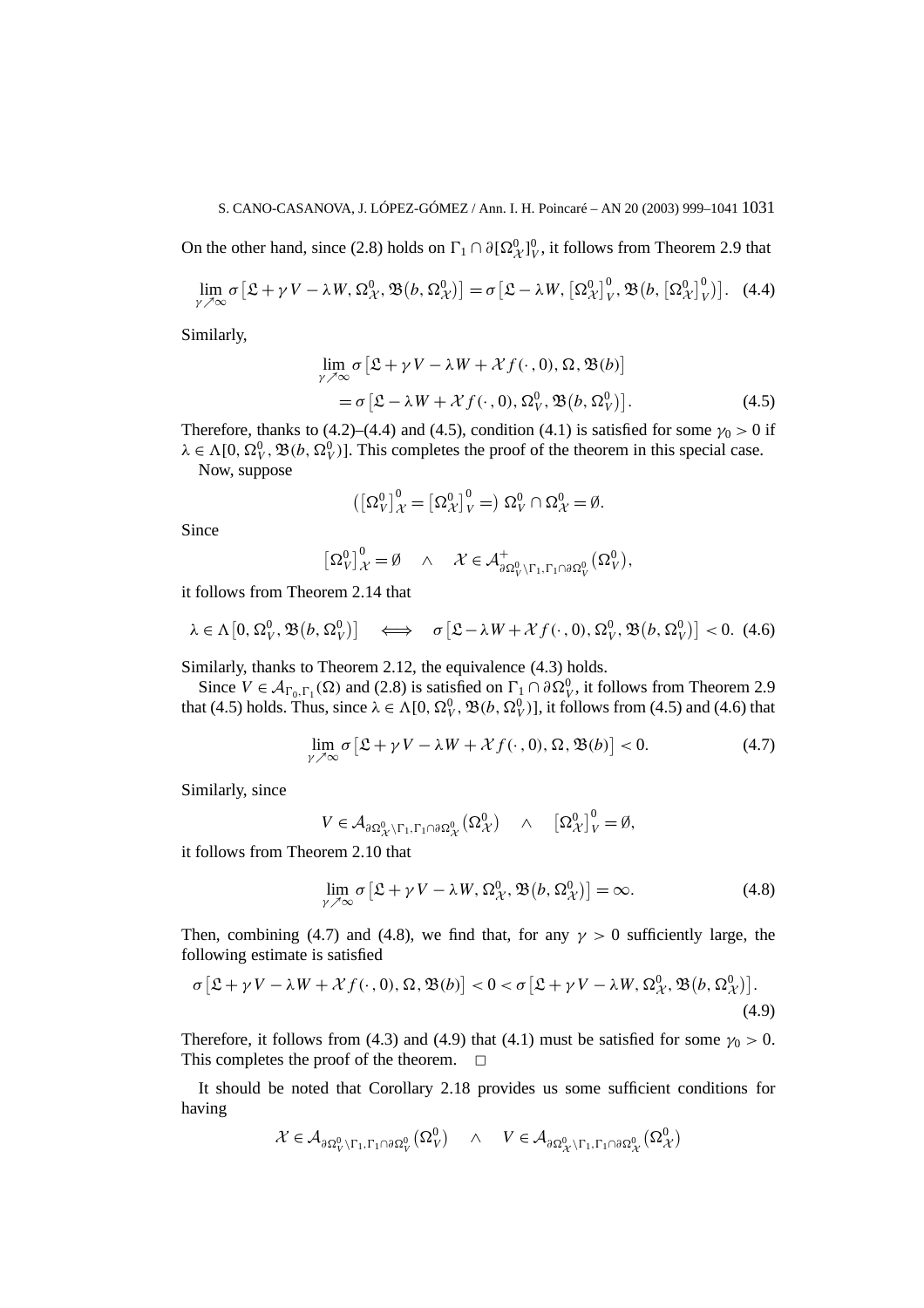in case  $\Omega_V^0 \cap \Omega_\mathcal{X}^0 \neq \emptyset$ , and

$$
\mathcal{X} \in \mathcal{A}^+_{\partial \Omega^0_V \backslash \Gamma_1, \Gamma_1 \cap \partial \Omega^0_V} (\Omega^0_V) \quad \wedge \quad V \in \mathcal{A}^+_{\partial \Omega^0_\mathcal{X} \backslash \Gamma_1, \Gamma_1 \cap \partial \Omega^0_\mathcal{X}} (\Omega^0_\mathcal{X})
$$

when  $\Omega_V^0 \cap \Omega_\mathcal{X}^0 = \emptyset$ .

THEOREM  $4.2. - Assume \lambda \in \Lambda[0, \Omega_V^0, \mathfrak{B}(b, \Omega_V^0)]$ ,  $\mathcal{X} \in \mathcal{A}_{\Gamma_0, \Gamma_1}^+(\Omega)$ , and (2.8) holds *on*  $\Gamma_1 \cap \partial \Omega_V^0$ . Then,  $\gamma_0 > 0$  exists for which condition (4.1) is satisfied. Therefore, *Theorem* 1.3 *can be applied.*

*Proof.* – Since  $X \in \mathcal{A}_{\Gamma_0,\Gamma_1}^+(\Omega)$ , Corollary 2.18 implies

$$
\mathcal{X} \in \mathcal{A}_{\partial \Omega_V^0 \backslash \Gamma_1, \partial \Omega_V^0 \cap \Gamma_1}^+(\Omega_V^0)
$$

and, hence, thanks to Theorem 2.14,

$$
\Lambda\left[0,\Omega_V^0,\mathfrak{B}(b,\Omega_V^0)\right] = \left\{\lambda \in \mathbb{R}; \,\sigma\left[\mathfrak{L} - \lambda W + \mathcal{X}f(\cdot,0),\Omega_V^0,\mathfrak{B}(b,\Omega_V^0)\right] < 0\right\}. \tag{4.10}
$$

Similarly, for each  $\gamma > 0$ , we have that

$$
\Lambda[\gamma, \Omega, \mathfrak{B}(b)] = \{ \lambda \in \mathbb{R} : \sigma[\mathfrak{L} + \gamma V - \lambda W + \mathcal{X}f(\cdot, 0), \Omega, \mathfrak{B}(b)] < 0 \}. \tag{4.11}
$$

On the other hand, since  $V \in A_{\Gamma_0, \Gamma_1}(\Omega)$  and (2.8) holds on  $\Gamma_1 \cap \partial \Omega_V^0$ , Theorem 2.9 gives

$$
\lim_{\gamma \nearrow \infty} \sigma \left[ \mathfrak{L} + \gamma V - \lambda W + \mathcal{X} f(\cdot, 0), \Omega, \mathfrak{B}(b) \right]
$$
  
=  $\sigma \left[ \mathfrak{L} - \lambda W + \mathcal{X} f(\cdot, 0), \Omega_V^0, \mathfrak{B}(b, \Omega_V^0) \right].$  (4.12)

Thus, since  $\lambda \in \Lambda[0, \Omega_V^0, \mathfrak{B}(b, \Omega_V^0)]$ , we find from (4.10) and (4.12) that

$$
\sigma \left[ \mathfrak{L} + \gamma V - \lambda W + \mathcal{X} f(\cdot, 0), \Omega, \mathfrak{B}(b) \right] < 0 \tag{4.13}
$$

for each *γ* sufficiently large. Therefore, thanks to (4.11),  $\lambda \in \Lambda[\gamma, \Omega, \mathfrak{B}(b)]$  for  $\gamma$  large. This completes the proof.  $\Box$ 

It should be noted that if  $V \in \mathcal{A}_{\Gamma_0,\Gamma_1}^+(\Omega)$ , then it does not make sense analyzing the limiting behavior as  $\gamma \nearrow \infty$  of the positive solution of (1.1). Indeed, in such case, Theorem 2.10 implies

$$
\lim_{\gamma \nearrow \infty} \sigma \left[ \mathfrak{L} + \gamma V - \lambda W + \mathcal{X} f(\cdot, 0), \Omega, \mathfrak{B}(b) \right] = \infty
$$

and, thanks to Theorem 2.12 and Theorem 2.14, for each  $\gamma > 0$ ,

$$
\Lambda\big[\gamma,\Omega,\mathfrak{B}(b)\big]\subseteq\big\{\lambda\in\mathbb{R}\colon\sigma\big[\mathfrak{L}+\gamma\,V-\lambda\,W+\mathcal{X}\,f(\cdot\,,0),\Omega,\mathfrak{B}(b)\big]<0\big\}.
$$

Therefore, there exists  $\gamma_0 := \gamma_0(\lambda) > 0$  such that

$$
\lambda \notin \bigcup_{\gamma \geq \gamma_0} \Lambda[\gamma, \Omega, \mathfrak{B}(b)].
$$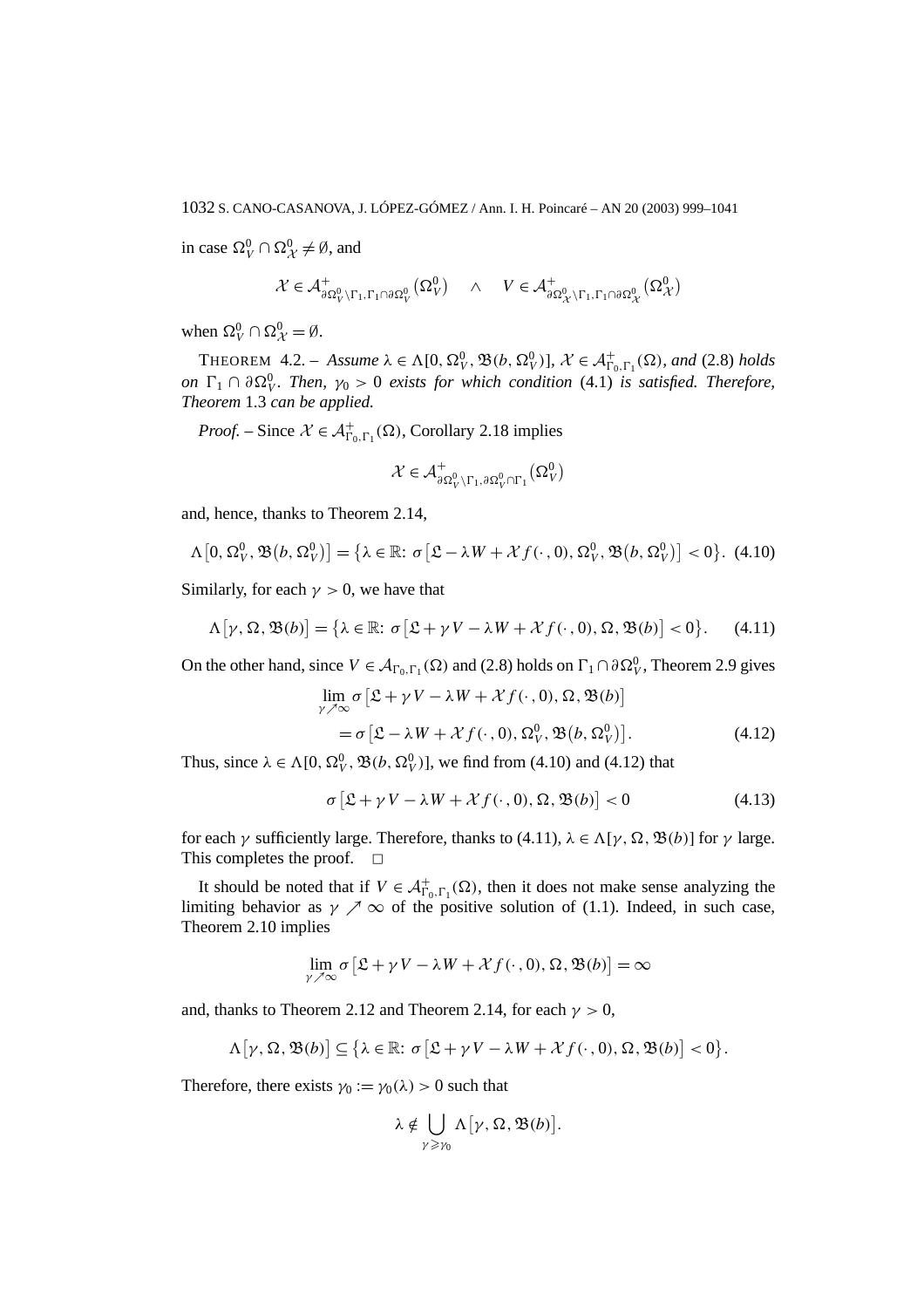It turns out that the positive solution of problem (1.1) for small values of  $\gamma$  becomes the zero solution at the unique value of *γ* for which

$$
\sigma \left[ \mathfrak{L} + \gamma V - \lambda W + \mathcal{X} f(\cdot, 0), \Omega, \mathfrak{B}(b) \right] = 0.
$$

Therefore, it is consistent saying that the limiting profile of the maximal nonnegative solution is zero.

#### **5. Permanence under unlimited aggression is possible**

This section applies Theorem 1.3 for obtaining the following biological principle: no species can be driven to extinction by a competitor if it possesses a refuge and its birth rate in the overall habitat is sufficiently large. Moreover, it will be shown how the species concentrates within the refuge when it suffers high level aggressions. For establishing these principles we adopt as a model for competing species the following spatially heterogeneous evolutionary model of Lotka–Volterra type with diffusion and transport effects

$$
\begin{cases}\n\frac{\partial u}{\partial t} + \mathfrak{L}_1 u = \lambda u - \mathcal{X}_1(x) u^2 - \gamma_1 V_1(x) u v & \text{in } \Omega \times (0, \infty), \\
\frac{\partial v}{\partial t} + \mathfrak{L}_2 v = \mu v - \mathcal{X}_2(x) v^2 - \gamma_2 V_2(x) u v & \text{in } \Omega \times (0, \infty), \\
\mathfrak{B}_1 u = \mathfrak{B}_2 v = 0 & \text{on } \partial \Omega \times (0, \infty), \\
(u(\cdot, 0), v(\cdot, 0)) = (u_0, v_0) & \text{in } \Omega\n\end{cases}
$$
\n(5.1)

under the following assumptions:

- (1)  $\Omega$  is a bounded domain in  $\mathbb{R}^N$ ,  $N \ge 1$ , of class  $\mathcal{C}^2$ .
- (2)  $\lambda, \mu \in \mathbb{R}$  and, for each  $j \in \{1, 2\}, \gamma_i \in \mathbb{R}$  and  $\mathcal{L}_i$  is an uniformly strongly elliptic second order differential operator in  $\Omega$  of the same type as  $\mathfrak{L}$ .
- (3) For each  $j \in \{1, 2\}$ ,  $\mathfrak{B}_j := \mathfrak{B}_j(b_j)$  stands for the boundary operator

$$
\mathfrak{B}_j := \begin{cases} \mathfrak{D} & \text{on } \Gamma_0^j, \\ \partial_{\nu_j} + b_j & \text{on } \Gamma_1^j, \end{cases}
$$

where  $\Gamma_0^j$  and  $\Gamma_1^j$  are two disjoint open and closed subsets of  $\partial \Omega$  with  $\Gamma_0^j \cup \Gamma_1^j =$  $\partial \Omega, b_j \in C(\Gamma_1^j)$ , and  $v_j = (v_{j,1}, \ldots, v_{j,N}) \in C^1(\Gamma_1^j; \mathbb{R}^N)$  is an outward pointing nowhere tangent vector field.

(4) Each of the functions  $V_j$  and  $\mathcal{X}_j$ ,  $j \in \{1, 2\}$ , is non-negative measurable and bounded in  $\Omega$ . Moreover,

$$
\mathcal{X}_j\in \mathcal{A}^+_{\Gamma_0^j,\Gamma_1^j}(\Omega),\quad V_j\in \mathcal{A}_{\Gamma_0^j,\Gamma_1^j}(\Omega),\quad j\in\{1,2\}.
$$

(5) For each  $j \in \{1, 2\}$ ,  $\Omega_{V_j}^0$  is connected and

$$
\partial \Omega_{V_j}^0 \setminus \Gamma_1^j \subset \Omega, \quad \text{dist}(\Gamma_1^j, \partial \Omega_{V_j}^0 \setminus \Gamma_1^j) > 0.
$$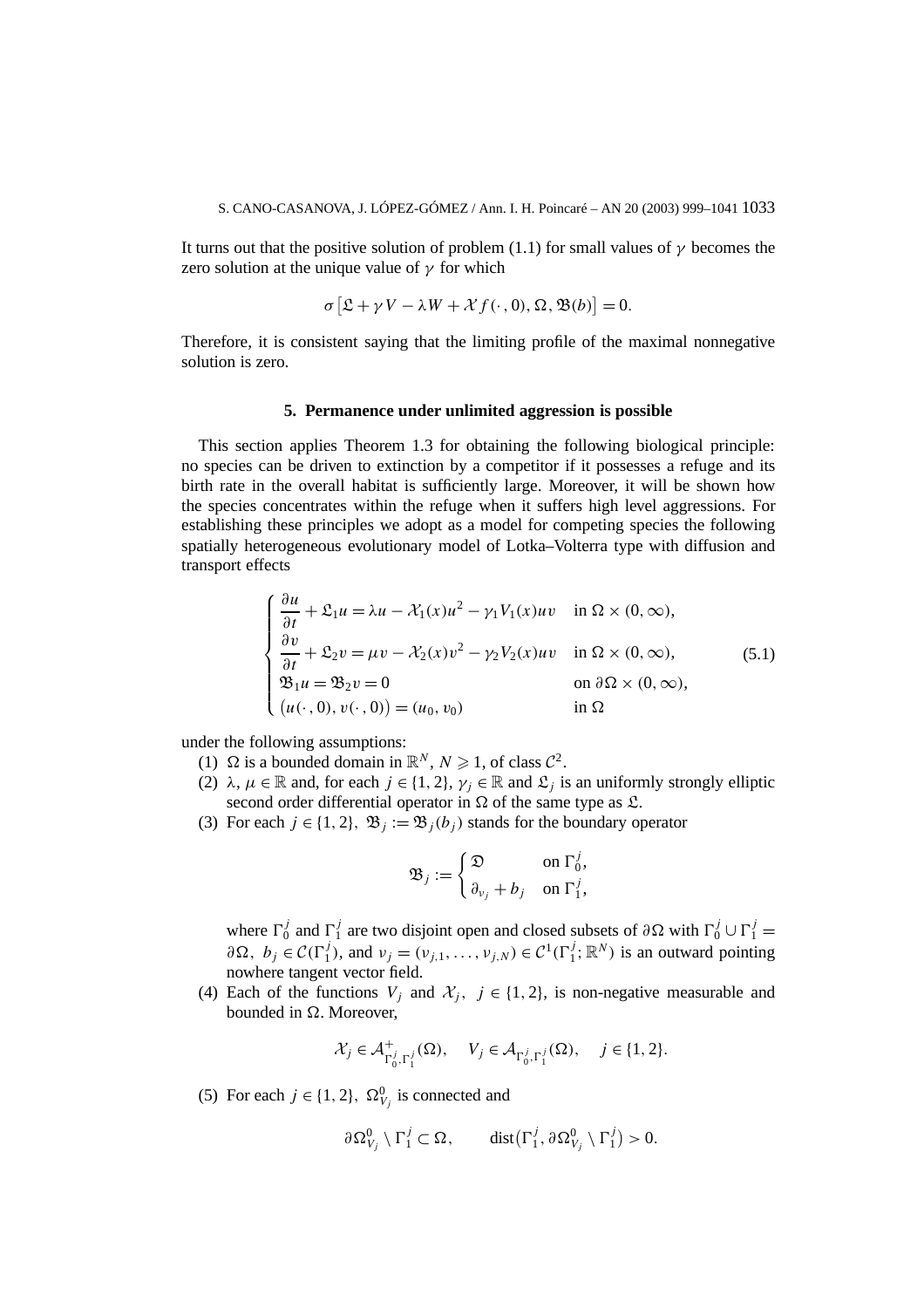Moreover, setting

$$
\Omega_{V_j}^{\delta} := \Omega_{V_j}^0 \cup \{x \in \Omega : \text{ dist}(x, \partial \Omega_{V_j}^0 \setminus \Gamma_1^j) < \delta\}
$$

we assume that there is a sequence  $v_n^j$ ,  $n \ge 1$ , such that  $\lim_{n \to \infty} v_n^j = 0$  for which the general assumptions of Theorem 2.19(e) of Section 2 with

$$
(a,\Omega_0,\Omega_n)=(\mathcal{X}_j,\Omega_{V_j}^0,\Omega_{V_j}^{v_n^j}),\quad n\geqslant 1,
$$

is satisfied (note that  $\mathcal{X}_j \in \mathcal{A}_{\Gamma_0^j,\Gamma_1^j}^+(\Omega)$ ). Furthermore, there exists  $\delta_0 > 0$  such that, for each  $\delta \in [0, \delta_0)$ ,

$$
\mathcal{X}_j \in \mathcal{A}_{\partial \Omega_{V_j}^\delta \backslash \Gamma_1^j, \partial \Omega_{V_j}^\delta \cap \Gamma_1^j}^{\dagger}(\Omega_{V_j}^\delta), \quad j \in \{1, 2\}.
$$

(6)  $(u_0, v_0) \in X_0^2$  where  $X_0 := L_p^+(\Omega)$  for some  $p > \frac{N}{2}$ .

Under these assumptions, for each initial data  $(u_0, v_0) \in X_0^2$ , (5.1) has a unique global strict solution  $(u(x, t; u_0, v_0), v(x, t; u_0, v_0))$  (cf. [2]). In fact, thanks to the parabolic maximum principle, for any  $t > 0$  we have that

$$
0\leqslant u(\cdot\,,t;u_0,v_0)\leqslant T_1(t)u_0\quad\wedge\quad 0\leqslant v(\cdot\,,t;u_0,v_0)\leqslant T_2(t)v_0,
$$

where,  $T_1(t)$  and  $T_2(t)$  stand for the  $L_p$ -evolution operators associated with  $\mathfrak{L}_1 - \lambda$  and  $\mathfrak{L}_2 - \mu$ , respectively. It is well known that most of the limiting profiles of the positive solutions of (5.1) as  $t \nearrow \infty$  are given by the strong non-negative steady states of (5.1) (cf.  $[14]$  and the further developments of  $[11–13,24,26]$ , and the references therein). The steady-states of (5.1) are the non-negative strong solutions of

$$
\begin{cases}\n\mathfrak{L}_1 u = \lambda u - \mathcal{X}_1(x) u^2 - \gamma_1 V_1(x) u v & \text{in } \Omega, \\
\mathfrak{L}_2 v = \mu v - \mathcal{X}_2(x) v^2 - \gamma_2 V_2(x) u v & \text{in } \Omega, \\
\mathfrak{B}_1 u = \mathfrak{B}_2 v = 0 & \text{on } \partial \Omega.\n\end{cases}
$$
\n(5.2)

As we consider (5.1) to model competition between populations, we shall pay attention only to the component-wise non-negative steady states. Besides *(*0*,* 0*)*, the problem (5.2) admits three types of component-wise non-negative solution couples. Namely, the solutions having one component vanishing,  $(u, 0)$  or  $(0, v)$ , known as the *semi-trivial positive solutions*, and the solutions having both component positive, known as the *coexistence states* of (5.2). Due to Theorem 2.14, (5.2) possesses a semi-trivial positive solution of the form  $(u, 0)$  if, and only if,

$$
\lambda > \sigma[\mathfrak{L}_1,\Omega,\mathfrak{B}_1].
$$

Moreover, in this case,  $(E_{\lambda}, 0)$  is the unique of these semi-trivial states, where  $E_{\lambda}$  stands for the unique positive solution of

$$
\begin{cases} \mathfrak{L}_1 u = \lambda u - \mathcal{X}_1(x) u^2 & \text{in } \Omega, \\ \mathfrak{B}_1 u = 0 & \text{on } \partial \Omega. \end{cases}
$$
 (5.3)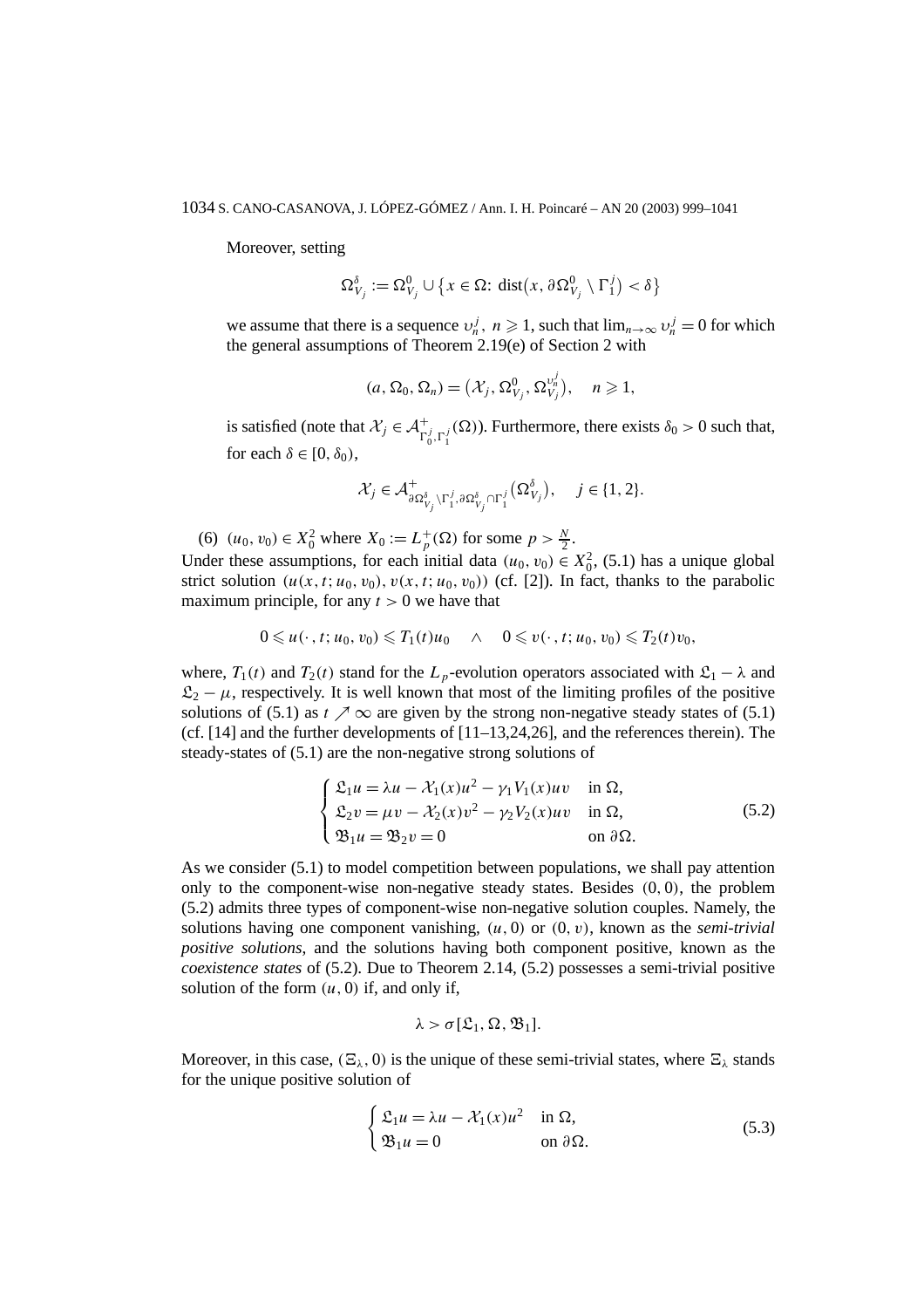Similarly, (5.2) possesses a semi-trivial positive solution of the form *(*0*,v)* if, and only if,

$$
\mu > \sigma[\mathfrak{L}_2, \Omega, \mathfrak{B}_2],
$$

and, in such case,  $(0, \Upsilon_\mu)$  is the unique of these semi-trivial states, where  $\Upsilon_\mu$  stands for the unique positive solution of

$$
\begin{cases} \mathfrak{L}_2 v = \mu v - \mathfrak{X}_2(x) v^2 & \text{in } \Omega, \\ \mathfrak{B}_2 v = 0 & \text{on } \partial \Omega. \end{cases}
$$
 (5.4)

The following result characterizes the stability of each of the semi-trivial positive solutions of (5.2).

PROPOSITION 5.1. – *Suppose*  $\lambda > \sigma[\mathfrak{L}_1, \Omega, \mathfrak{B}_1]$ *. Then,*  $(\Xi_\lambda, 0)$  *is linearly asymptotically stable* (*l.a.s.*) *if, and only if,*

$$
\mu < \sigma[\mathfrak{L}_2 + \gamma_2 V_2 \Xi_\lambda, \Omega, \mathfrak{B}_2],
$$

*linearly neutrally stable* (*l.n.s.*) *if, and only if,*

$$
\mu = \sigma [\mathfrak{L}_2 + \gamma_2 V_2 \Xi_\lambda, \Omega, \mathfrak{B}_2],
$$

*and linearly unstable* (*l.u.*) *if, and only if,*

$$
\mu > \sigma[\mathfrak{L}_2 + \gamma_2 V_2 \Xi_\lambda, \Omega, \mathfrak{B}_2].
$$

*By symmetry, in case*  $\mu > \sigma[\mathfrak{L}_2, \Omega, \mathfrak{B}_2]$ *, the state*  $(0, \Upsilon_\mu)$  *is l.a.s. if*  $\lambda < \sigma[\mathfrak{L}_1 + \gamma_1 V_1 \Upsilon_\mu]$ *,*  $\Omega$ ,  $\mathfrak{B}_1$ ]*, l.n.s. if*  $\lambda = \sigma[\mathfrak{L}_1 + \gamma_1 V_1 \Upsilon_\mu, \Omega, \mathfrak{B}_1]$  *and l.u. if*  $\lambda > \sigma[\mathfrak{L}_1 + \gamma_1 V_1 \Upsilon_\mu, \Omega, \mathfrak{B}_1]$ *.* 

*Proof.* – Suppose  $\lambda > \sigma[\mathfrak{L}_1, \Omega, \mathfrak{B}_1]$ . By definition, the linear stability of  $(\mathfrak{E}_{\lambda}, 0)$  is given by the sign of the real parts of the eigenvalues of the linearizations of (5.2) at  $(E_{\lambda}, 0)$ , i.e., by the signs of the real parts of the *τ*'s for which the following linear problem possesses a solution  $(u, v) \neq (0, 0)$ :

$$
\begin{cases}\n\mathfrak{L}_1 u = (\lambda - 2\mathcal{X}_1 \mathfrak{L}_\lambda) u - \gamma_1 V_1 \mathfrak{L}_\lambda v + \tau u & \text{in } \Omega, \\
\mathfrak{L}_2 v = (\mu - \gamma_2 V_2 \mathfrak{L}_\lambda) v + \tau v & \text{in } \Omega, \\
\mathfrak{B}_1 u = \mathfrak{B}_2 v = 0 & \text{on } \partial \Omega.\n\end{cases}
$$
\n(5.5)

If  $v = 0$ , then (5.5) becomes

$$
\begin{cases} \mathfrak{L}_1 u = (\lambda - 2\mathcal{X}_1 \Xi_\lambda) u + \tau u & \text{in } \Omega, \\ \mathfrak{B}_1 u = 0 & \text{on } \partial \Omega. \end{cases}
$$
 (5.6)

Moreover, thanks to Proposition 2.5 and Lemma 2.11, we have that

$$
\sigma[\mathfrak{L}_1 + 2\mathfrak{X}_1 \mathfrak{L}_\lambda - \lambda, \Omega, \mathfrak{B}_1] > \sigma[\mathfrak{L}_1 + \mathfrak{X}_1 \mathfrak{L}_\lambda - \lambda, \Omega, \mathfrak{B}_1] = 0. \tag{5.7}
$$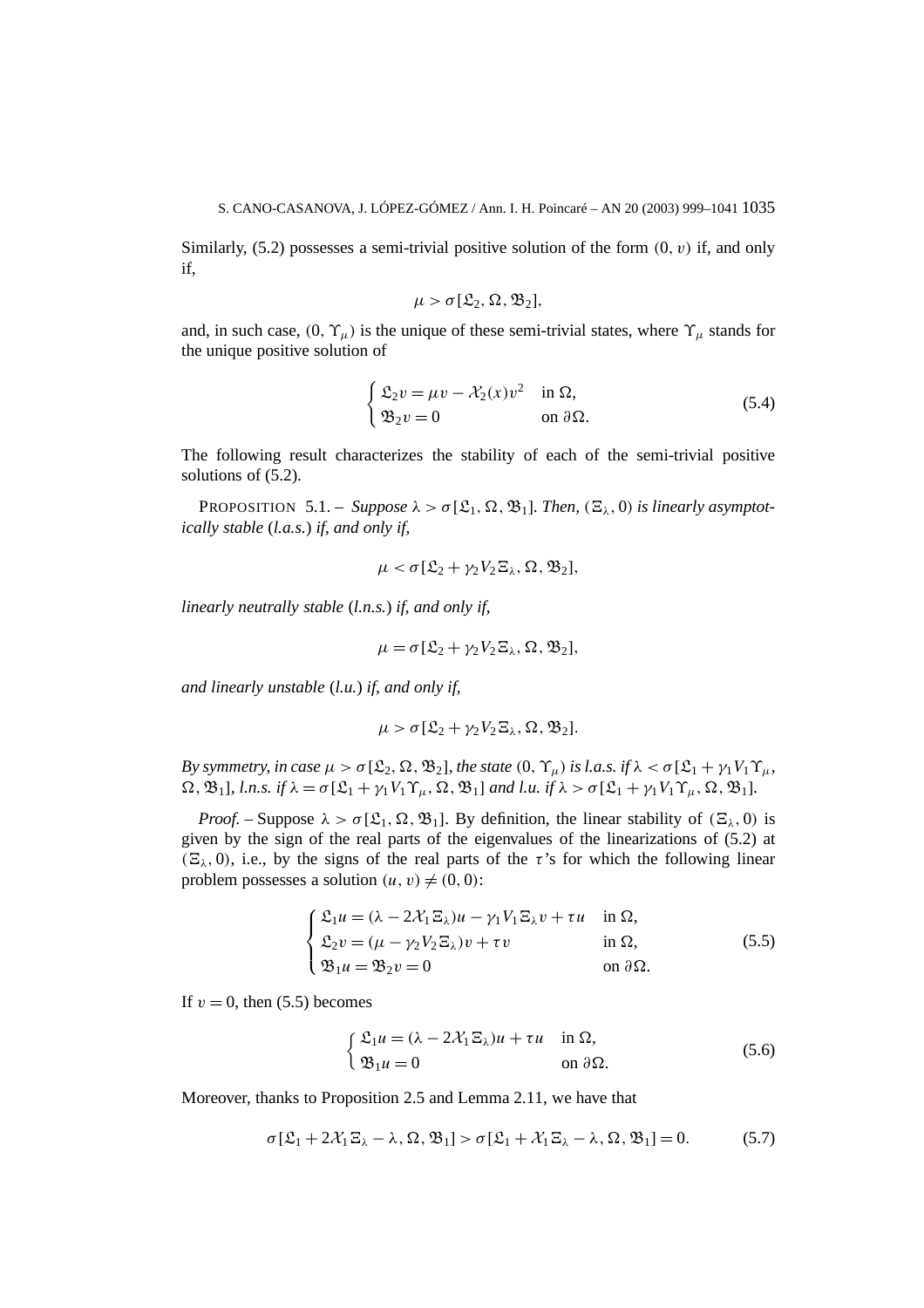Thus, since the principal eigenvalue is dominant, we find that

$$
\operatorname{Re} \tau > \sigma [\mathfrak{L}_1 + 2\mathcal{X}_1 \Xi_\lambda - \lambda, \Omega, \mathfrak{B}_1] > 0
$$

and, therefore, the linear stability of  $(\Xi_{\lambda}, 0)$  is determined from the signs of the eigenvalues of (5.5) possessing an eigenfunction of the form  $(u, v)$  with  $v \neq 0$ , i.e., by the sign of

$$
\delta_{\mu} := \mu - \sigma [\mathfrak{L}_2 + \gamma_2 V_2 \mathfrak{L}_{\lambda}, \Omega, \mathfrak{B}_2] = -\sigma [\mathfrak{L}_2 + \gamma_2 V_2 \mathfrak{L}_{\lambda} - \mu, \Omega, \mathfrak{B}_2].
$$

Indeed, if  $\delta_{\mu} < 0$ , then

$$
-\delta_{\mu} = \sigma [\mathfrak{L}_2 + \gamma_2 V_2 \mathfrak{L}_{\lambda} - \mu, \Omega, \mathfrak{B}_2] > 0
$$

and, since the principal eigenvalue is dominant, any eigenvalue of (5.5) satisfies

$$
\operatorname{Re} \tau \geq \sigma [\mathfrak{L}_2 + \gamma_2 V_2 \Xi_\lambda - \mu, \Omega, \mathfrak{B}_2] > 0.
$$

Therefore, in this case  $(\Xi_{\lambda}, 0)$  is linearly asymptotically stable.

Now, suppose  $\delta_{\mu} = 0$ . Then,

$$
-\delta_{\mu} = \sigma [\mathfrak{L}_2 + \gamma_2 V_2 \mathfrak{L}_{\lambda} - \mu, \Omega, \mathfrak{B}_2] = 0
$$

and, hence, the pair  $(\tau, v) = (0, \varphi_v)$ , where  $\varphi_v > 0$  is the principal eigenfunction associated with  $(\mathfrak{L}_2 + \gamma_2 V_2 \mathfrak{L}_\lambda - \mu, \Omega, \mathfrak{B}_2)$ , solves the *v*-equation of (5.5). Moreover, thanks to (5.7), the *u*-equation of (5.5) possesses a unique solution – in  $u$  – for  $(\tau, v) = (0, \varphi_v)$ . Namely,

$$
u = -\gamma_1(\mathfrak{L}_1 + 2\mathcal{X}_1 \mathfrak{L}_\lambda - \lambda)^{-1} (V_1 \mathfrak{L}_\lambda \varphi_v).
$$

Thus,  $\tau = 0$  is an eigenvalue of (5.5). As any other value of  $\tau$  for which the *v*-equation of (5.5) can be solved must be positive, we obtain that  $(E_{\lambda}, 0)$  is linearly neutrally stable.

Finally, suppose  $\delta_{\mu} > 0$ . Then, adapting the argument of the previous case, one readily gets that  $-\delta_{\mu} < 0$  is an eigenvalue of (5.5) and, therefore,  $(\Xi_{\lambda}, 0)$  is linearly unstable.

By symmetry, one obtains the corresponding characterizations for  $(0, \Upsilon_\mu)$ .  $\Box$ 

Thanks to the linearized stability principle,  $(\Xi_{\lambda}, 0)$  (resp.  $(0, \Upsilon_{\mu})$ ) is exponentially asymptotically stable if it is linearly asymptotically stable, and it is unstable if it is linearly unstable – as steady states of (5.1). The following concept is very important in mathematical biology. Subsequently,  $P_{C_0^1(\overline{\Omega})}$  stands for the cone of positive functions of  $C_0^1(\overline{\Omega})$ .

DEFINITION 5.2. – *The problem* (5.1) *is permanent – or, equivalently, compressive – if there is a subdomain*

$$
\mathfrak{R} \subset (\operatorname{Int} P_{C_0^1(\overline{\Omega})})^2
$$

*such that*

$$
(u(\cdot,t;u_0,v_0),v(\cdot,t;u_0,v_0))\in\mathfrak{R}
$$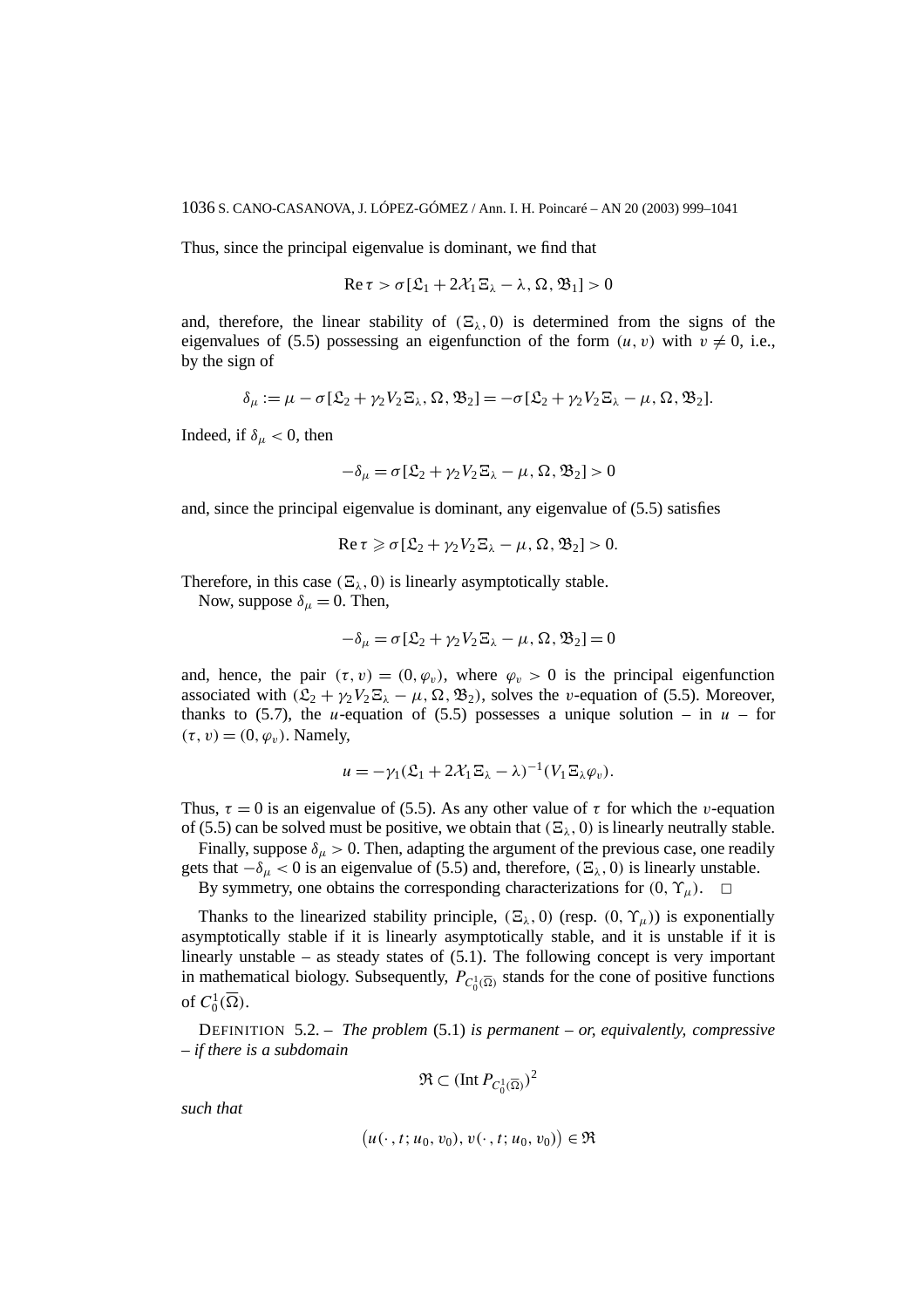*for each*  $(u_0, v_0) \in X_0^2$ ,  $u_0 > 0$ ,  $v_0 > 0$ , after some time  $t_0 := t(u_0, v_0)$ .

The abstract theory developed in [13] and the results of [10] and [19] are easily adapted to show that global extinction of some of the species occurs if (5.2) does not admit a coexistence state (cf. [15] for a further general version of that result).

Thus, (5.2) must possess a coexistence state if (5.1) is permanent. Let  $(u_0, v_0)$  be a coexistence state of (5.2). Then, thanks to Proposition 2.5, we have

$$
\sigma[\mathfrak{L}_1-\lambda,\Omega,\mathfrak{B}_1]<\sigma[\mathfrak{L}_1-\lambda+\mathcal{X}_1u_0+\gamma_1V_1v_0,\Omega,\mathfrak{B}_1]=0
$$

and

$$
\sigma[\mathfrak{L}_2-\mu,\Omega,\mathfrak{B}_2]<\sigma[\mathfrak{L}_2-\mu+\mathfrak{X}_2v_0+\gamma_2V_2u_0,\Omega,\mathfrak{B}_2]=0.
$$

Thus,

$$
\lambda > \sigma[\mathfrak{L}_1, \Omega, \mathfrak{B}_1] \quad \wedge \quad \mu > \sigma[\mathfrak{L}_2, \Omega, \mathfrak{B}_2]. \tag{5.8}
$$

In particular, (5.2) exhibits the two possible semi-trivial positive solutions,  $(E_{\lambda}, 0)$ and  $(0, \Upsilon_u)$ . Obviously, (5.1) cannot be permanent if some of these semi-trivial states is linearly asymptotically stable. Therefore, thanks to Proposition 5.1, the following estimates are necessary for permanence

$$
\lambda \geq \sigma[\mathfrak{L}_1 + \gamma_1 V_1 \Upsilon_\mu, \Omega, \mathfrak{B}_1] \quad \wedge \quad \mu \geq \sigma[\mathfrak{L}_2 + \gamma_2 V_2 \Xi_\lambda, \Omega, \mathfrak{B}_2].
$$

Conversely, the following result is satisfied (cf. [13,16] and [8] for some previous results in this direction).

THEOREM 5.3. – *Suppose* (5.8) *and*  $(E_{\lambda}, 0)$ ,  $(0, \Upsilon_{\mu})$  *are linearly unstable, i.e., thanks to Proposition* 5.1*,*

$$
\lambda > \sigma[\mathfrak{L}_1 + \gamma_1 V_1 \Upsilon_\mu, \Omega, \mathfrak{B}_1] \quad \wedge \quad \mu > \sigma[\mathfrak{L}_2 + \gamma_2 V_2 \Xi_\lambda, \Omega, \mathfrak{B}_2]. \tag{5.9}
$$

*Then,* (5.1) *possesses a coexistence state and it is compressive.*

*Proof. –* We shall use a practical persistence argument based upon the arguments of [16] and [9]. The existence of the coexistence state can be obtained by using the theory of [13]. The permanence can be obtained arguing as follows. Pick  $u_0$ ,  $v_0 \in X_0$  such that  $u_0 > 0$  and  $v_0 > 0$ . Then, thanks to the parabolic maximum principle,

$$
0 < u(\cdot, t; u_0, v_0) < \Phi_{[\mathfrak{L}_1, \lambda, \mathcal{X}_1, \mathfrak{B}_1]}(\cdot, t; u_0),
$$
  
0 < v(\cdot, t; u\_0, v\_0) < \Phi\_{[\mathfrak{L}\_2, \mu, \mathcal{X}\_2, \mathfrak{B}\_2]}(\cdot, t; v\_0), (5.10)

where  $\Phi_{[\mathfrak{L},\gamma,\mathcal{X},\mathfrak{B}]}(x, t; w_0)$  stands for the unique solution of the parabolic problem

$$
\begin{cases}\n\frac{\partial w}{\partial t} + \mathfrak{L}w = \gamma w - \mathcal{X}w^2 & \text{in } \Omega \times (0, \infty), \\
\mathfrak{B}w = 0 & \text{on } \partial\Omega \times (0, \infty), \\
w(\cdot, 0) = w_0 & \text{in } \Omega.\n\end{cases}
$$
\n(5.11)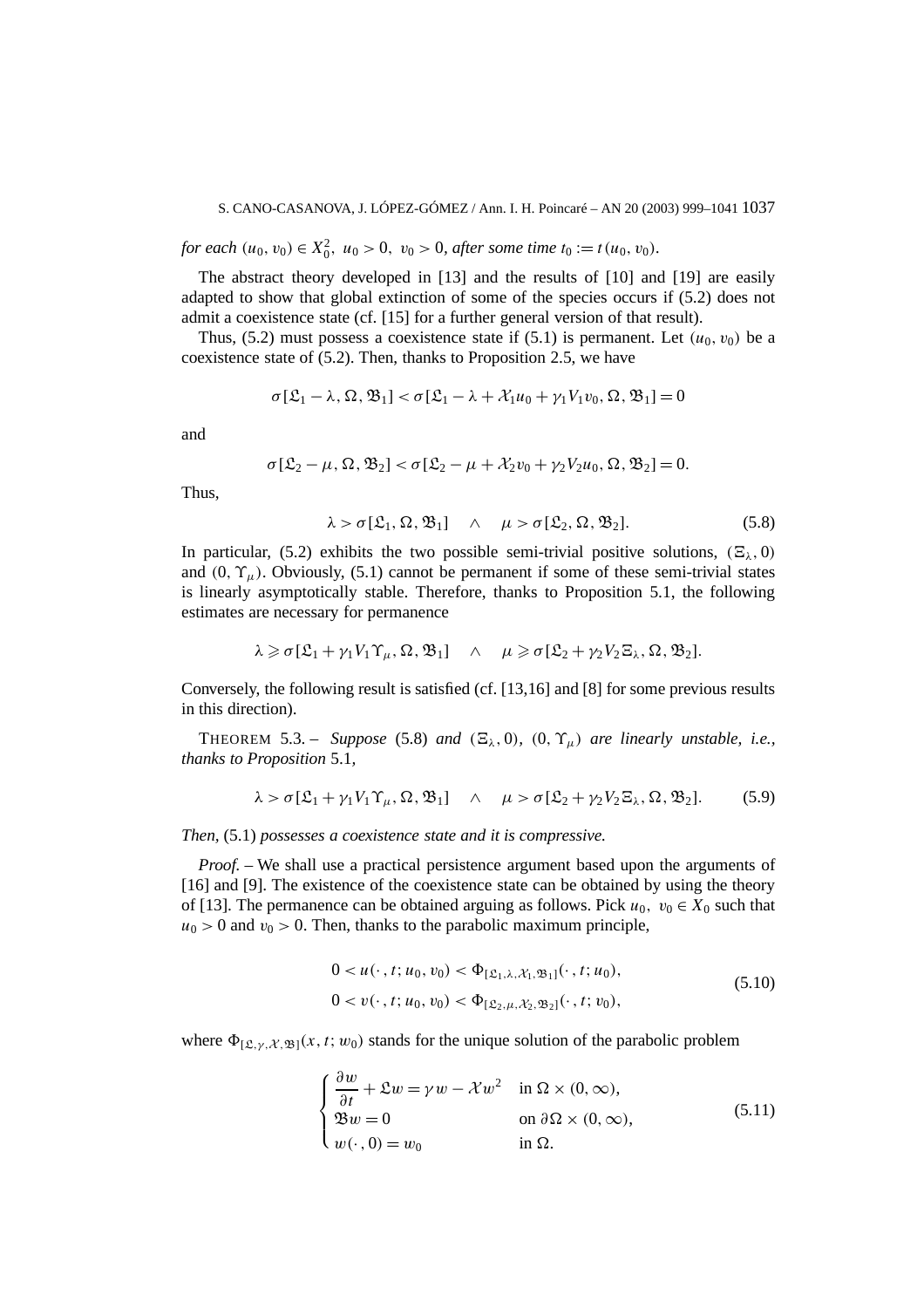On the other hand, thanks to Theorem 2.14, we have

$$
\lim_{t \nearrow \infty} \|\Phi_{[\mathfrak{L}_1, \lambda, \mathcal{X}_1, \mathfrak{B}_1]}(\cdot, t; u_0) - \mathbb{E}_{\lambda} \|_{C_0^1(\overline{\Omega})} = 0,
$$
  

$$
\lim_{t \nearrow \infty} \|\Phi_{[\mathfrak{L}_2, \mu, \mathcal{X}_2, \mathfrak{B}_2]}(\cdot, t; v_0) - \Upsilon_{\mu} \|_{C_0^1(\overline{\Omega})} = 0,
$$

and, hence, for any  $\varepsilon > 0$  there exists  $t_{\varepsilon} > 0$  such that

$$
\begin{cases} 0 < u(\cdot, t; u_0, v_0) < \Xi_{\lambda} + \varepsilon, \\ 0 < v(\cdot, t; u_0, v_0) < \Upsilon_{\mu} + \varepsilon \end{cases}
$$
 in  $\Omega$  for each  $t \geq t_{\varepsilon}$ . (5.12)

Choose  $\varepsilon > 0$  sufficiently small so that

$$
\lambda > \sigma \left[ \mathfrak{L}_1 + \gamma_1 V_1 (\Upsilon_\mu + \varepsilon), \Omega, \mathfrak{B}_1 \right] \quad \wedge \quad \mu > \sigma \left[ \mathfrak{L}_2 + \gamma_2 V_2 (\Xi_\lambda + \varepsilon), \Omega, \mathfrak{B}_2 \right]. \tag{5.13}
$$

Substituting the second estimate of (5.12) into the *u*-equation of (5.1), gives

$$
\frac{\partial u}{\partial t} + \mathfrak{L}_1 u = \lambda u - \mathcal{X}_1 u^2 - \gamma_1 V_1 u v > \lambda u - \mathcal{X}_1 u^2 - \gamma_1 V_1 (\Upsilon_\mu + \varepsilon) u
$$

for each  $t \geq t_{\varepsilon}$ , and, hence, thanks to the parabolic maximum principle,

$$
u(\cdot,t;u_0,v_0)\geq \Phi_{[\mathfrak{L}_1+\gamma_1 V_1(\gamma_\mu+\varepsilon),\lambda,\mathcal{X}_1,\mathfrak{B}_1]}(\cdot,t;u(\cdot,t_\varepsilon;u_0,v_0)) \quad \text{in } \Omega \text{ for each } t\geq t_\varepsilon.
$$

On the other hand, thanks to Theorem 2.14,

$$
\lim_{t \nearrow \infty} \Phi_{[\mathfrak{L}_1 + \gamma_1 V_1(\Upsilon_\mu + \varepsilon), \lambda, \Upsilon_1, \mathfrak{B}_1]}(\cdot, t; u(\cdot, t_\varepsilon; u_0, v_0)) = u_{[\mathfrak{L}_1 + \gamma_1 V_1(\Upsilon_\mu + \varepsilon), \lambda, \Upsilon_1, \Omega, \mathfrak{B}_1]}
$$

uniformly in  $\overline{\Omega}$ , where  $u_{[\mathfrak{L}_1 + \gamma_1 V_1(\gamma_\mu + \varepsilon), \lambda, \mathcal{X}_1, \Omega, \mathfrak{B}_1]}$  stands for the unique positive solution of

$$
\begin{cases} [\mathfrak{L}_1 + \gamma_1 V_1 (\Upsilon_\mu + \varepsilon)] u = \lambda u - \mathcal{X}_1 u^2 & \text{in } \Omega, \\ \mathfrak{B}_1 u = 0 & \text{on } \partial \Omega \end{cases}
$$

whose existence is guaranteed from the first inequality of (5.13). Thus, for each  $\varepsilon > 0$ sufficiently small

$$
\liminf_{t \nearrow \infty} u(\cdot, t; u_0, v_0) \geq u_{[\mathfrak{L}_1 + \gamma_1 V_1(\Upsilon_\mu + \varepsilon), \lambda, \chi_1, \Omega, \mathfrak{B}_1]}
$$

and, therefore,

$$
\liminf_{t \nearrow \infty} u(\cdot, t; u_0, v_0) \geq u_{[\mathfrak{L}_1 + \gamma_1 V_1 \gamma_\mu, \lambda, \mathcal{X}_1, \Omega; \mathfrak{B}_1]}.
$$

Similarly,

$$
\liminf_{t \nearrow \infty} v(\cdot, t; u_0, v_0) \geq v_{[\mathfrak{L}_2 + \gamma_2 V_2 \Xi_\lambda, \mu, \mathcal{X}_2, \Omega, \mathfrak{B}_2]},
$$

where  $v_{[\mathfrak{L}_2 + \gamma_2 V_2 \mathfrak{L}_1, \mu, \mathcal{X}_2, \Omega, \mathfrak{B}_2]}$  stands for the unique positive solution of

$$
\begin{cases} [\mathfrak{L}_2 + \gamma_2 V_2 \mathfrak{L}_\lambda] v = \mu v - \mathcal{X}_2 v^2 & \text{in } \Omega, \\ \mathfrak{B}_2 v = 0 & \text{on } \partial \Omega. \end{cases}
$$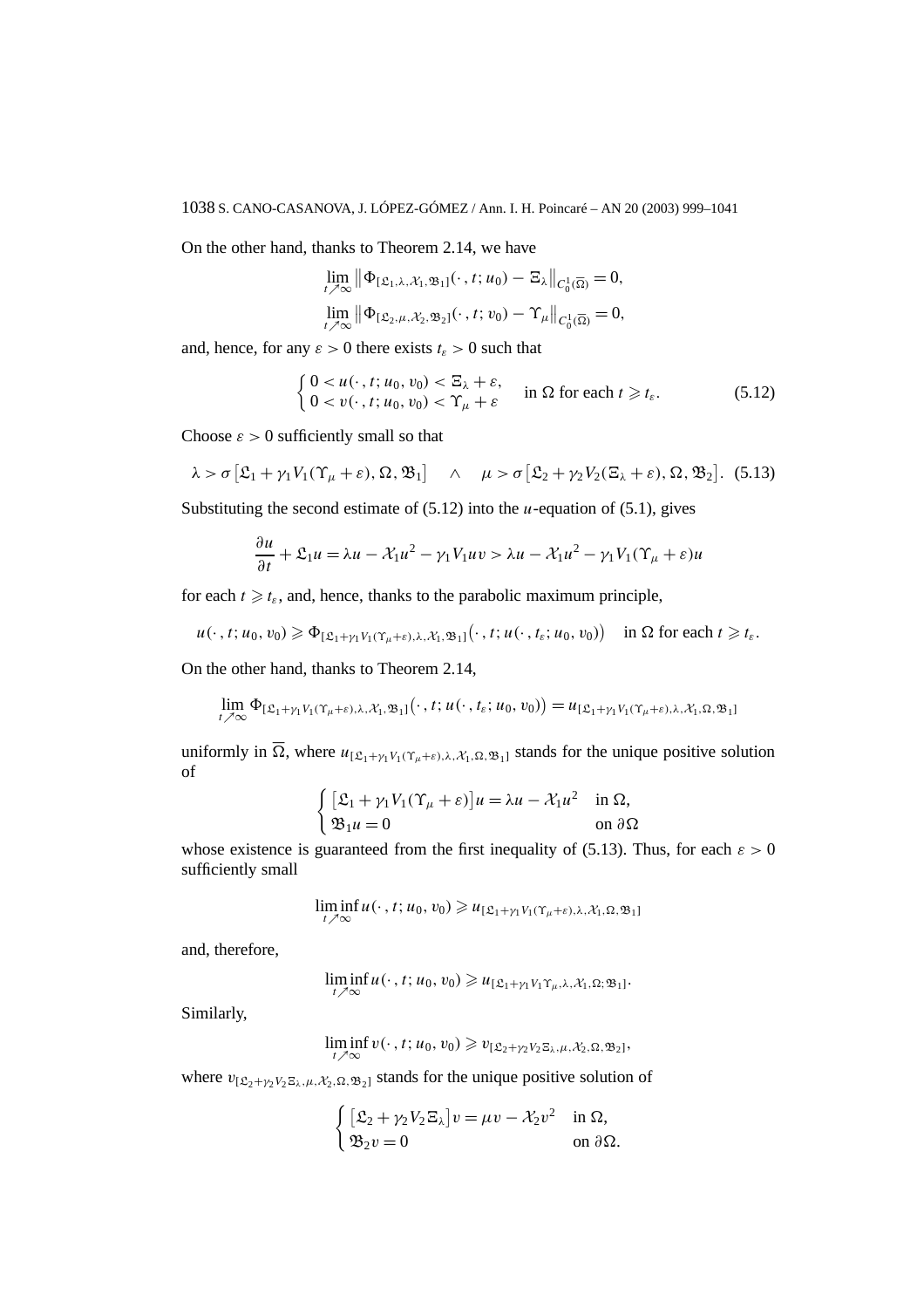This completes the proof of the theorem.  $\Box$ 

Now, combining Theorem 5.3 together with Proposition 2.4 and Theorem 2.9, we obtain the following result.

COROLLARY 5.4. – *Suppose that*

$$
\lambda > \sigma \left[ \mathfrak{L}_1, \Omega_{V_1}^0, \mathfrak{B}_1(b_1, \Omega_{V_1}^0) \right] \quad \wedge \quad \mu > \sigma \left[ \mathfrak{L}_2 + \gamma_2 V_2 \Xi_\lambda, \Omega, \mathfrak{B}_2 \right]. \tag{5.14}
$$

*Then,* (5.1) *possesses a coexistence state and it is permanent for any*  $\gamma_1 \geq 0$ *. Similarly, if* 

$$
\lambda > \sigma \left[ \mathfrak{L}_1 + \gamma_1 V_1 \Upsilon_\mu, \Omega, \mathfrak{B}_1 \right] \quad \wedge \quad \mu > \sigma \left[ \mathfrak{L}_2, \Omega_{V_2}^0, \mathfrak{B}_2(b_2, \Omega_{V_2}^0) \right], \tag{5.15}
$$

*then* (5.1) *possesses a coexistence state and it is permanent for any*  $\gamma_2 \geq 0$ *.* 

It should be noted that Corollary 5.4 is optimal. Moreover, thanks to Theorem 1.3 we obtain the following

THEOREM 5.5. – *Suppose* (2.8) *on*  $\Gamma_1^1 \cap \partial \Omega_{V_1}^0$  *and* (5.14)*, fix*  $\gamma_2$  *and regard to*  $\gamma_1$  *as a parameter. Then, the u-component of any coexistence state*  $(u, v) = (u(\gamma_1), v(\gamma_1))$  *of* (5.2) *must satisfy*

$$
\lim_{\gamma_1 \nearrow \infty} u(\gamma_1) = \begin{cases} u_{[\mathfrak{L}_1, \lambda, \mathcal{X}_1, \Omega_{V_1}^0, \mathfrak{B}_1(b_1, \Omega_{V_1}^0)]} & \text{in } \Omega_{V_1}^0, \\ 0 & \text{in } \Omega \setminus \Omega_{V_1}^0. \end{cases}
$$
(5.16)

*Similarly, when* (5.15) *is satisfied and* (2.8) *holds on*  $\Gamma_1^2 \cap \partial \Omega_{V_2}^0$ , *fixing*  $\gamma_1$  *and regarding to γ*<sup>2</sup> *as a parameter gives*

$$
\lim_{\gamma_2 \nearrow \infty} v(\gamma_2) = \begin{cases} v_{[\mathfrak{L}_2,\mu,\mathcal{X}_2,\Omega_{V_2}^0,\mathfrak{B}_2(b_2,\Omega_{V_2}^0)]} & \text{in } \Omega_{V_2}^0, \\ 0 & \text{in } \Omega \setminus \Omega_{V_2}^0. \end{cases}
$$
(5.17)

*These convergences must be understood in the sense of Theorem* 1.3*.*

*Proof. –* Suppose (5.14) and let *(u, v)* be a coexistence state of (5.2). Then, thanks to Theorem 2.16, it is easily shown that

$$
u_{[\mathfrak{L}_1+\gamma_1V_1\Upsilon_\mu,\lambda,\mathcal{X}_1,\Omega,\mathfrak{B}_1]} < u < u_{[\mathfrak{L}_1,\lambda,\mathcal{X}_1,\Omega,\mathfrak{B}_1]}
$$

and

 $v_{[\mathfrak{L}_2 + \gamma_2 V_2 \mathfrak{L}_\lambda, \mu, \mathcal{X}_2, \Omega, \mathfrak{B}_2]} < v < v_{[\mathfrak{L}_2, \mu, \mathcal{X}_2, \Omega, \mathfrak{B}_2]}$ 

Therefore, thanks again to Theorem 2.16, we have

$$
u_{[\mathfrak{L}_1+\gamma_1V_1\Upsilon_\mu,\lambda,\mathcal{X}_1,\Omega,\mathfrak{B}_1]}
$$

Thanks to Theorem 1.3, passing to the limit as  $\gamma_1 \nearrow \infty$  completes the proof of (5.16). The same argument can be easily adapted to prove the validity of (5.17) under condition (5.15).  $\Box$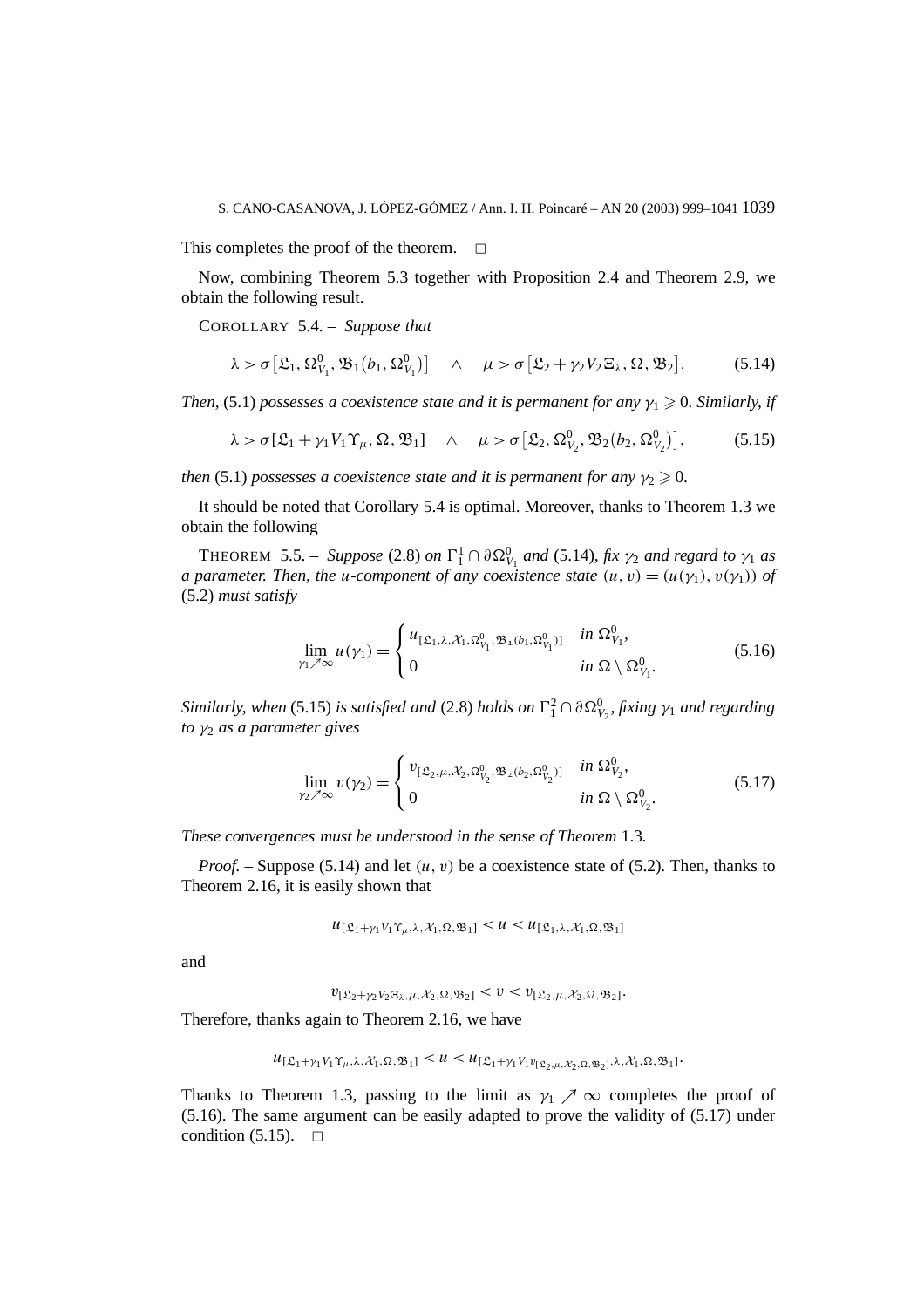#### **Acknowledgements**

Part of this work has been supported by the Spanish Ministry of Science and Technology under grant BFM2000-0797.

#### **REFERENCES**

- [1] H. Amann, Dual semigroups and second order linear elliptic boundary value problems, Israel J. Math. 45 (1983) 225–254.
- [2] H. Amann, Linear and Quasilinear Parabolic Problems, in: Monographs Math., Vol. 89, Birkhäuser, Basel, 1995.
- [3] H. Amann, J. López-Gómez, A priori bounds and multiple solutions for superlinear indefinite elliptic problems, J. Differential Equations 146 (1998) 336–374.
- [4] M. Begon, J.L. Harper, C.R. Townsend, Ecology, Individual, Populations and Communities, Blackwell Scientific Publications, Cambridge, MA, 1990.
- [5] S. Cano-Casanova, Existence and structure of the set of positive solutions of a general class of sublinear elliptic non-classical mixed boundary value problems, Nonlinear Anal. 49 (2002) 361–430.
- [6] S. Cano-Casanova, J. López-Gómez, Properties of the principal eigenvalues of a general class of non-classical mixed boundary value problems, J. Differential Equations 178 (2002) 123–211.
- [7] S. Cano-Casanova, J. López-Gómez, Varying domains in a general class of sublinear elliptic problems, submited.
- [8] R.S. Cantrell, C. Cosner, On the effects of spatial heterogeneity on the persistence of interacting species, J. Math. Biol. 37 (1998) 103–145.
- [9] R.S. Cantrell, C. Cosner, V. Hutson, Permanence in some diffusive Lotka–Volterra models for three interacting species, Dynamic Systems Appl. 2 (1993) 505–530.
- [10] E.N. Dancer, On the existence and uniqueness of positive solutions for competing species models with diffusion, Trans. Amer. Math. Soc. 326 (1991) 829–859.
- [11] E.N. Dancer, Positivity of maps and applications, in: M. Matzeu, A. Vignoli (Eds.), Topological Nonlinear Analysis, Degree, Singularities and Variations, in: Progr. Nonlinear Differential Equations Appl., Vol. 15, Birkhäuser, Basel, 1995, pp. 303–340.
- [12] P. Hess, Periodic-Parabolic Boundary Value Problems and Positivity, Longman, Harlow, 1991.
- [13] P. Hess, A.C. Lazer, On an abstract competition model and applications, Nonlinear Anal. 16 (1991) 917–940.
- [14] M. Hirsch, Stability and convergence in strongly monotone dynamical systems, J. Reine Angew. Math. 383 (1988) 1–58.
- [15] S.B. Hsu, H.L. Smith, P. Waltman, Competitive exclusion and coexistence for competitive systems on ordered Banach spaces, Trans. Amer. Math. Soc. 348 (1996) 4083–4094.
- [16] J. López-Gómez, Permanence under strong competition, in: World Sci. Ser. Appl. Anal., Vol. 4, Word Sci. Publishing, River Edge, NJ, 1995, 473–488.
- [17] J. López-Gómez, The maximum principle and the existence of principal eigenvalues for some linear weighted boundary value problems, J. Differential Equations 127 (1996) 263– 294.
- [18] J. López-Gómez, M. Molina-Meyer, The maximum principle for cooperative weakly coupled elliptic systems and some applications, Differential Integral Equations 7 (1994) 383–398.